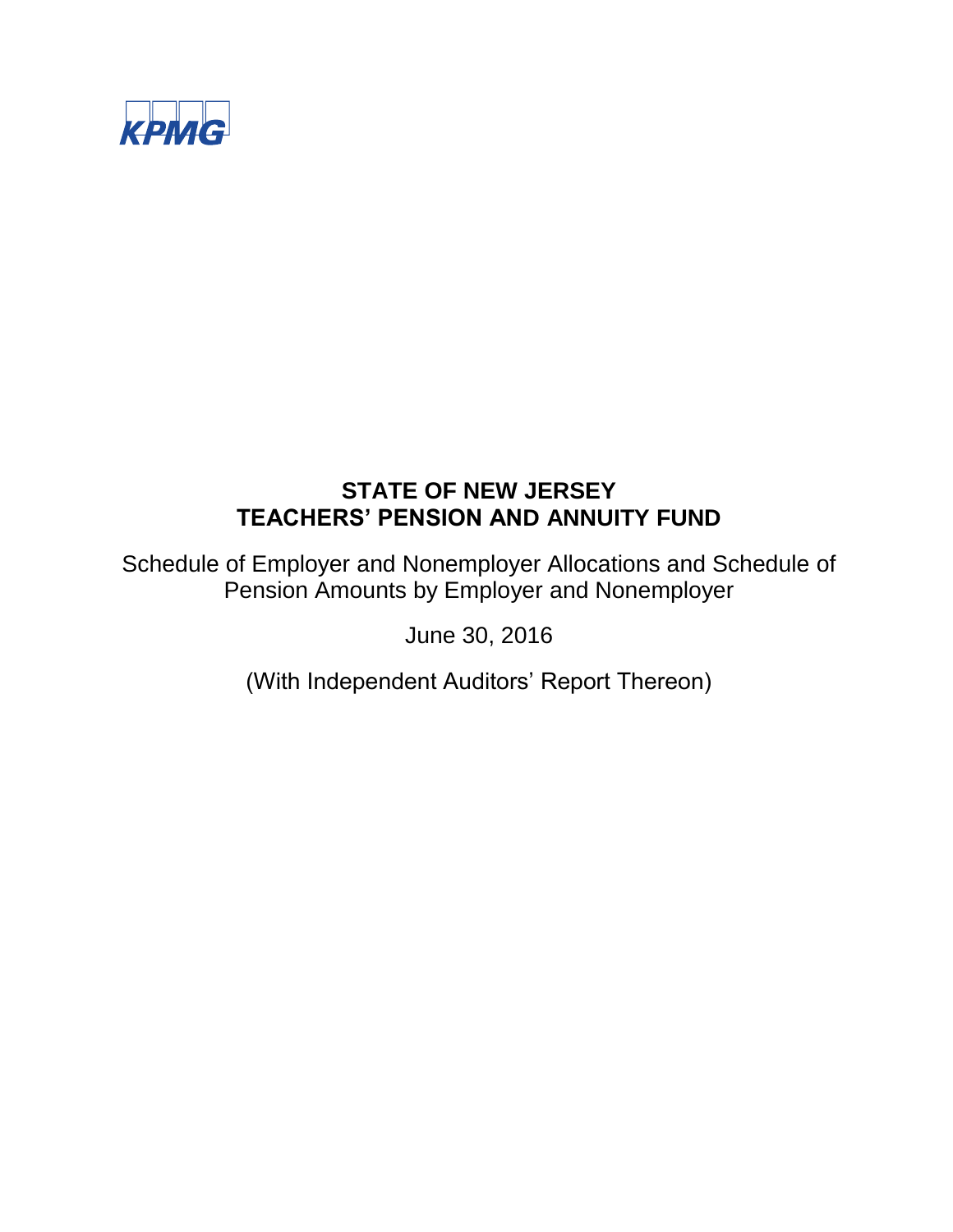# **Table of Contents**

**Page**

| Independent Auditors' Report<br>3<br>Schedule of Employer and Nonemployer Allocations<br>Schedule of Pension Amounts by Employer and Nonemployer<br>4<br>Notes to Schedule of Employer and Nonemployer Allocations and Schedule of Pension Amounts<br>6<br>by Employer and Nonemployer<br><b>Other Information (Unaudited)</b><br>12<br>Supplemental Schedule of Employer Special Funding Allocations<br>24<br>Supplemental Schedule of Special Funding Amounts by Employer<br>37<br>Notes to Supplemental Schedules |  |  |
|----------------------------------------------------------------------------------------------------------------------------------------------------------------------------------------------------------------------------------------------------------------------------------------------------------------------------------------------------------------------------------------------------------------------------------------------------------------------------------------------------------------------|--|--|
|                                                                                                                                                                                                                                                                                                                                                                                                                                                                                                                      |  |  |
|                                                                                                                                                                                                                                                                                                                                                                                                                                                                                                                      |  |  |
|                                                                                                                                                                                                                                                                                                                                                                                                                                                                                                                      |  |  |
|                                                                                                                                                                                                                                                                                                                                                                                                                                                                                                                      |  |  |
|                                                                                                                                                                                                                                                                                                                                                                                                                                                                                                                      |  |  |
|                                                                                                                                                                                                                                                                                                                                                                                                                                                                                                                      |  |  |
|                                                                                                                                                                                                                                                                                                                                                                                                                                                                                                                      |  |  |
|                                                                                                                                                                                                                                                                                                                                                                                                                                                                                                                      |  |  |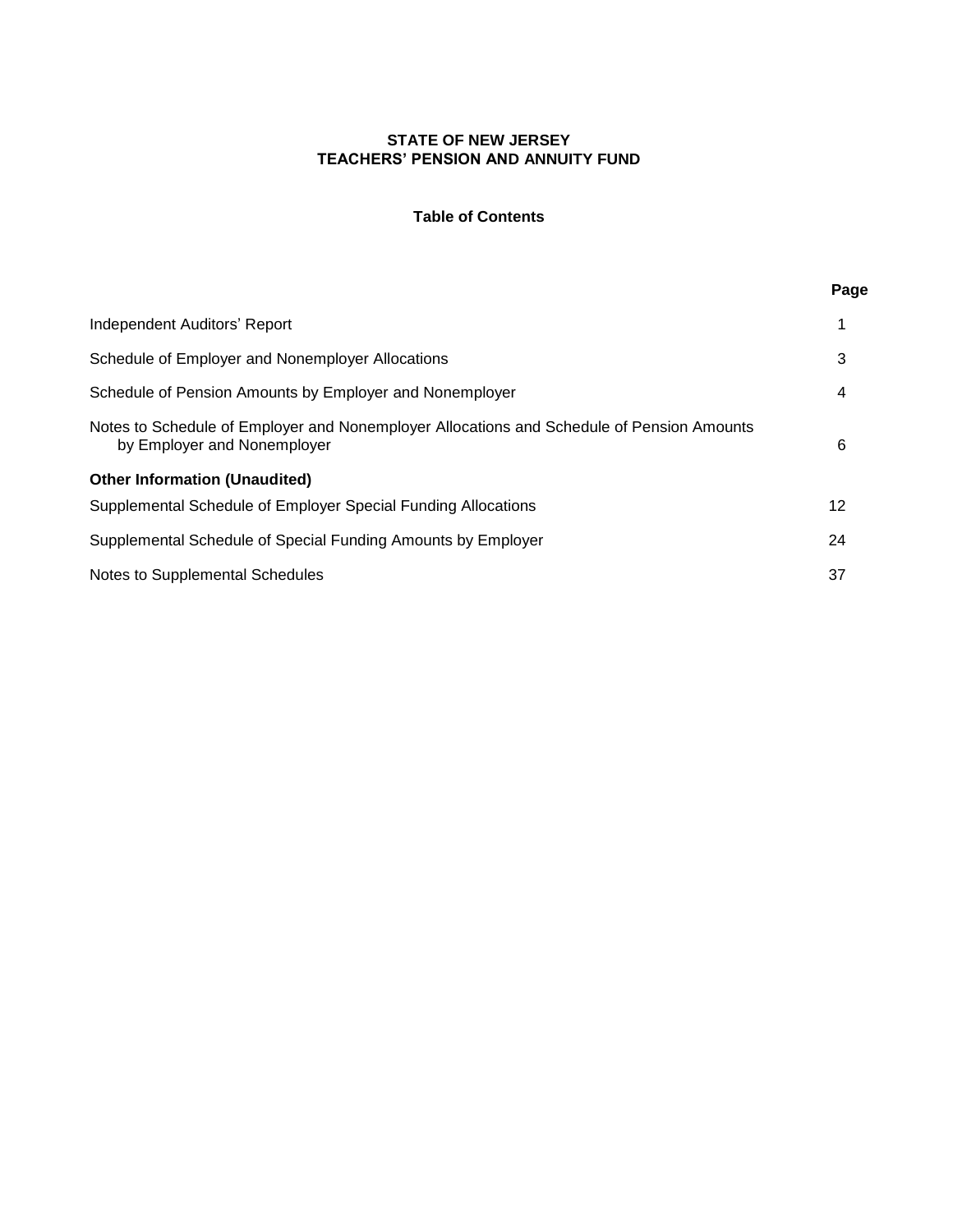

KPMG LLP New Jersey Headquarters 51 John F. Kennedy Parkway Short Hills, NJ 07078-2702

## **Independent Auditors' Report**

The Treasurer State of New Jersey:

We have audited the accompanying schedule of employer and nonemployer allocations of the State of New Jersey Teachers' Pension and Annuity Fund as of and for the year ended June 30, 2016, and the related notes. We have also audited the total for all entities of the columns titled net pension liability, total deferred outflows of resources, total deferred inflows of resources, and total pension expense (specified column totals) included in the accompanying schedule of pension amounts by employer and nonemployer of the State of New Jersey Teachers' Pension and Annuity Fund as of and for the year ended June 30, 2016, and the related notes.

## *Management's Responsibility for the Schedules*

Management is responsible for the preparation and fair presentation of these schedules in accordance with U.S. generally accepted accounting principles; this includes the design, implementation, and maintenance of internal control relevant to the preparation and fair presentation of the schedules that are free from material misstatement, whether due to fraud or error.

### *Auditors' Responsibility*

Our responsibility is to express opinions on the schedule of employer and nonemployer allocations and the specified column totals included in the schedule of pension amounts by employer and nonemployer based on our audit. We conducted our audit in accordance with auditing standards generally accepted in the United States of America. Those standards require that we plan and perform the audit to obtain reasonable assurance about whether the schedule of employer and nonemployer allocations and specified column totals included in the schedule of pension amounts by employer and nonemployer are free from material misstatement.

An audit involves performing procedures to obtain audit evidence about the amounts and disclosures in the schedule of employer and nonemployer allocations and specified column totals included in the schedule of pension amounts by employer and nonemployer. The procedures selected depend on the auditors' judgment, including the assessment of the risks of material misstatement of the schedule of employer and nonemployer allocations and specified column totals included in the schedule of pension amounts by employer and nonemployer, whether due to fraud or error. In making those risk assessments, the auditor considers internal control relevant to the entity's preparation and fair presentation of the schedule of employer and nonemployer allocations and specified column totals included in the schedule of pension amounts by employer and nonemployer in order to design audit procedures that are appropriate in the circumstances, but not for the purpose of expressing an opinion on the effectiveness of the entity's internal control. Accordingly, we express no such opinion. An audit also includes evaluating the appropriateness of accounting policies used and the reasonableness of significant accounting estimates made by management, as well as evaluating the overall presentation of the schedule of employer and nonemployer allocations and specified column totals included in the schedule of pension amounts by employer and nonemployer.

We believe that the audit evidence we have obtained is sufficient and appropriate to provide a basis for our audit opinions.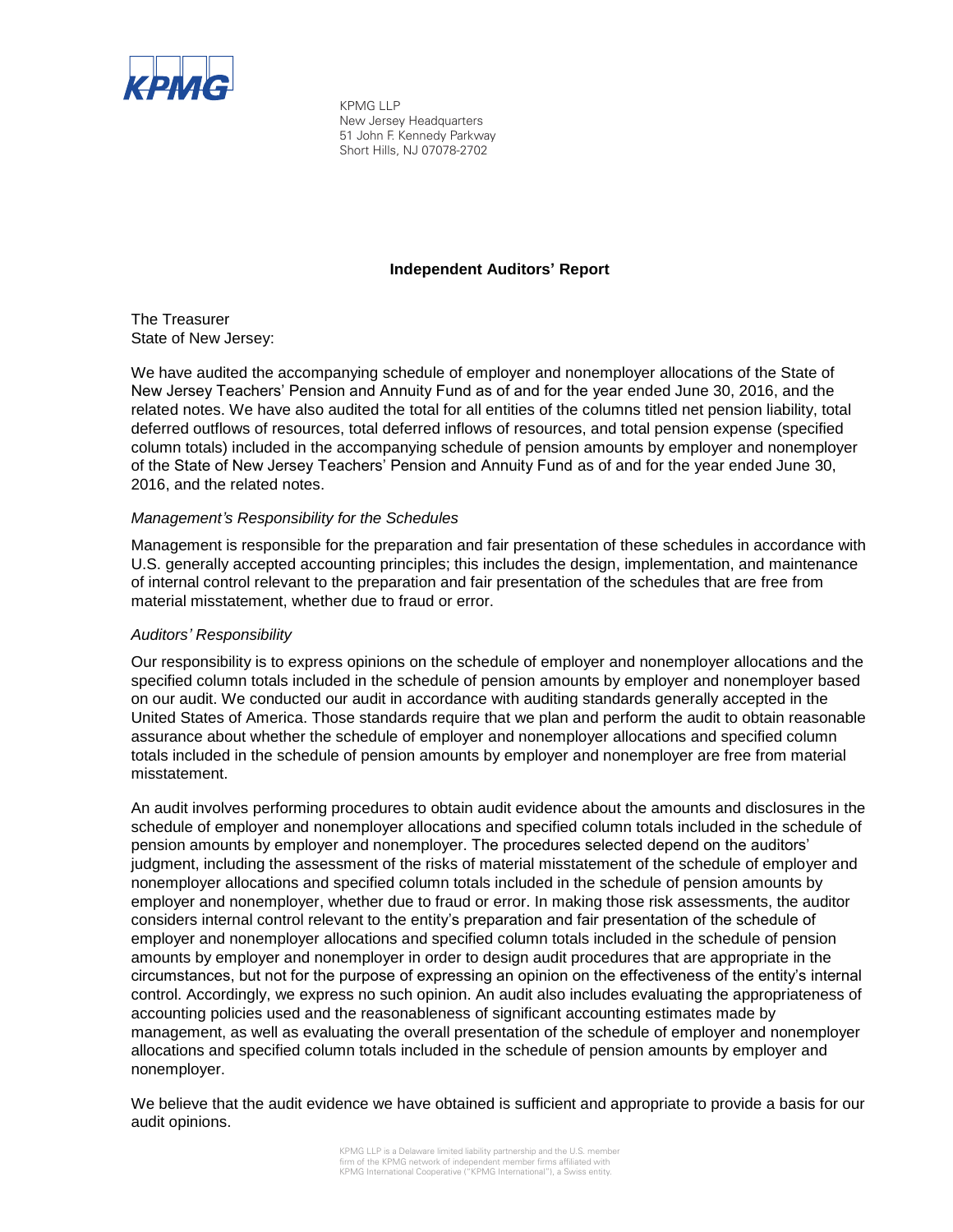

## *Opinions*

In our opinion, the schedules referred to above present fairly, in all material respects, the employer and nonemployer allocations and net pension liability, total deferred outflows of resources, total deferred inflows of resources, and total pension expense for the total of all participating entities for the State of New Jersey Teachers' Pension and Annuity Fund as of and for the year ended June 30, 2016 in accordance with U. S. generally accepted accounting principles.

### *Other Matters*

We have audited, in accordance with auditing standards generally accepted in the United States of America, the financial statements of the State of New Jersey, Division of Pensions and Benefits, which includes the Teachers' Pension and Annuity Fund, as of and for the year ended June 30, 2016, and our report thereon, dated March 14, 2017, expressed an unmodified opinion on those financial statements.

### *Other Information*

The supplemental schedule of employer special funding allocations and supplemental schedule of special funding amounts by employer on pages 12 through 37 have not been subject to the auditing procedures applied in the audit of the schedule of employer and nonemployer allocations and the schedule of pension amounts by employer and nonemployer and accordingly, we do not express an opinion or provide any assurance on them.

## *Restriction on Use*

Our report is intended solely for the information and use of the State of New Jersey, Division of Pensions and Benefits management, the Treasurer of the State of New Jersey, the State of New Jersey, Teachers' Pension and Annuity Fund employers, and their auditors, and is not intended to be and should not be used by anyone other than these specified parties.

KPMG LLP

Short Hills, New Jersey July 13, 2017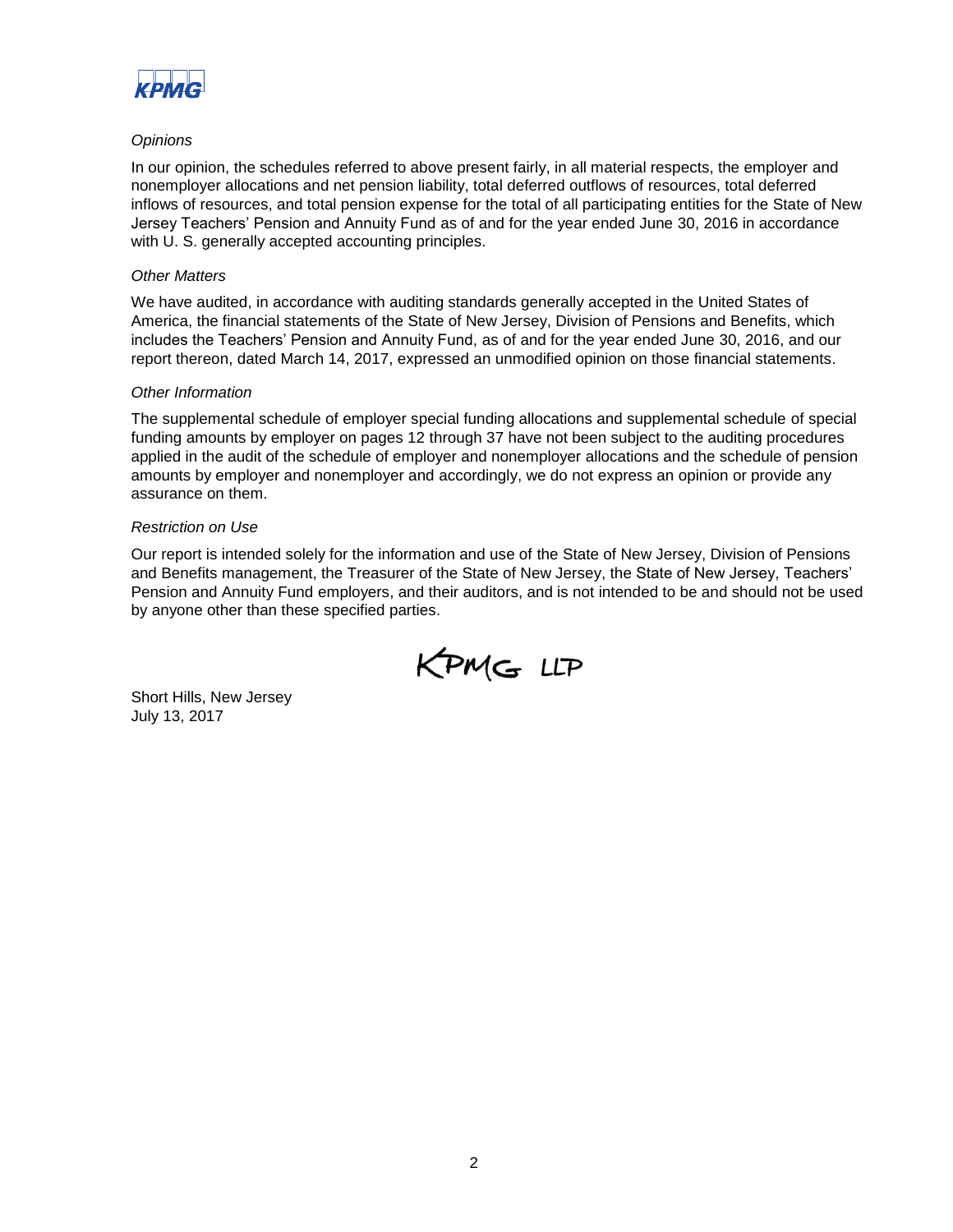Schedule of Employer and Nonemployer Allocations

As of and for Year ended June 30, 2016

| <b>Employer/ Nonemployer</b>                                        | Employer/<br>nonemployer<br>contributions | <b>Allocation</b><br>percentage |
|---------------------------------------------------------------------|-------------------------------------------|---------------------------------|
| Employer - State of New Jersey<br>Nonemployer - State of New Jersey | 3.670.266<br>796.399.011                  | 0.4587435083%<br>99.5412564917% |
| Total                                                               | 800,069,277                               | 100.0000000000%                 |

See accompanying notes to schedule of employer and nonemployer allocations and schedule of pension amounts by employer and nonemployer.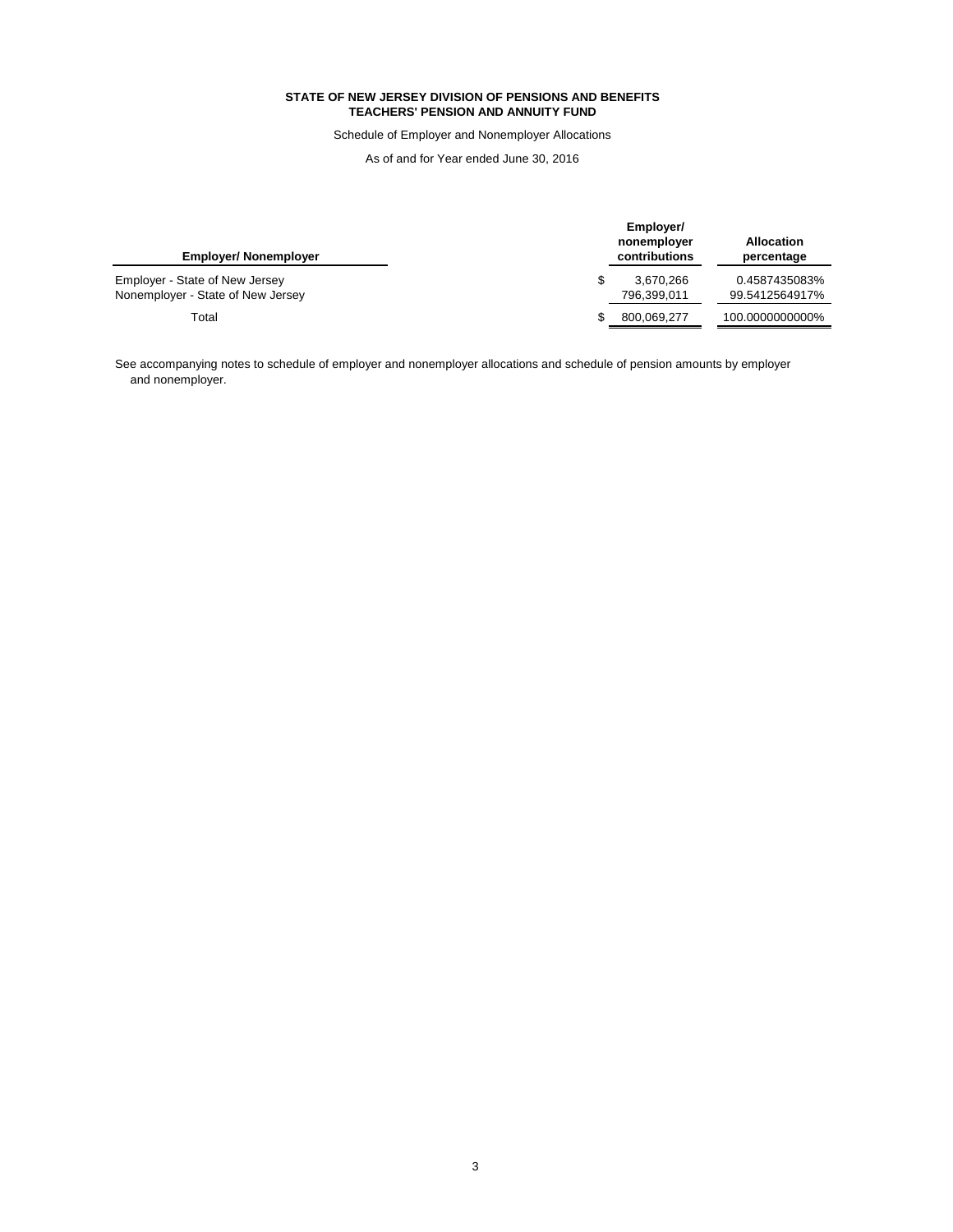Schedule of Pension Amounts by Employer and Nonemployer

As of and for Year ended June 30, 2016

|                                                                     |                               |                                                                       |                                  | Deferred outflows of resources                                                                                   |                                                                                                                                       |                                               |
|---------------------------------------------------------------------|-------------------------------|-----------------------------------------------------------------------|----------------------------------|------------------------------------------------------------------------------------------------------------------|---------------------------------------------------------------------------------------------------------------------------------------|-----------------------------------------------|
| <b>Employer/ Nonemployer</b>                                        | Net pension<br>liability      | <b>Differences</b><br>between<br>expected<br>and actual<br>experience | <b>Changes of</b><br>assumptions | Net difference<br>between<br>projected<br>and actual<br>investment<br>earnings on<br>pension plan<br>investments | Changes in<br>proportion<br>and differences<br>between<br>employer<br>contributions<br>and proportionate<br>share of<br>contributions | Total<br>deferred<br>outflows of<br>resources |
| Employer - State of New Jersey<br>Nonemployer - State of New Jersey | 362.539.981<br>78,666,367,052 | 1,271,735<br>275,949,729                                              | 72,035,350<br>15,630,715,525     | 6,581,725<br>1,428,146,938                                                                                       | 61.112.485<br>105,191,009                                                                                                             | 141.001.295<br>17,440,003,201                 |
| Total                                                               | 79,028,907,033                | 277,221,464                                                           | 15.702.750.875                   | 1,434,728,663                                                                                                    | 166,303,494                                                                                                                           | 17,581,004,496                                |
|                                                                     |                               |                                                                       |                                  |                                                                                                                  |                                                                                                                                       |                                               |

See accompanying notes to schedule of employer and nonemployer allocations and schedule of pension amounts by employer and nonemployer.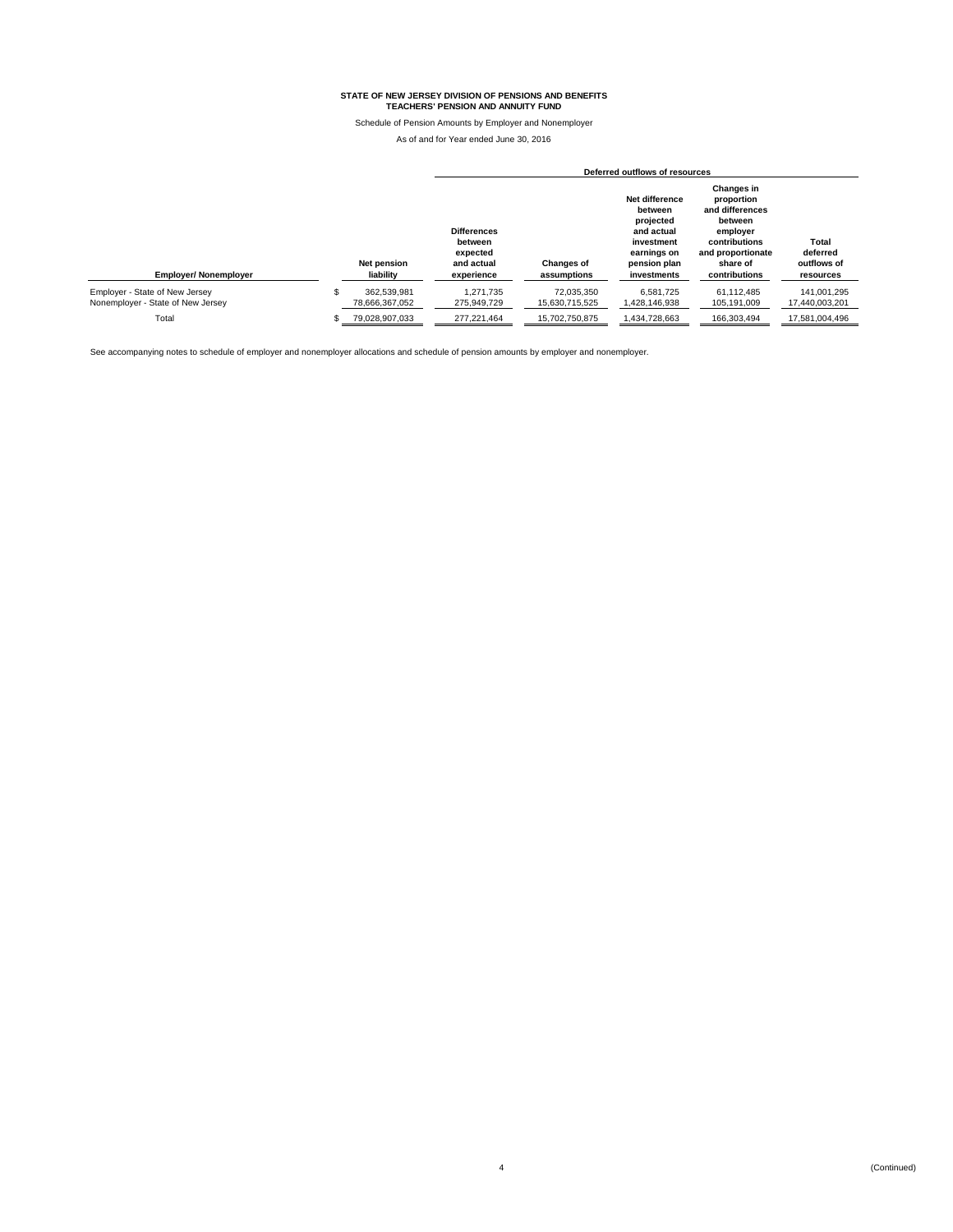Schedules of Pension Amounts by Employer and Nonemployer

| Deferred inflows of resources<br>Pension expense                      |                                  |                                                                                                                                              |                                              |                                                                   |                                                                                        |                                                             |                             |
|-----------------------------------------------------------------------|----------------------------------|----------------------------------------------------------------------------------------------------------------------------------------------|----------------------------------------------|-------------------------------------------------------------------|----------------------------------------------------------------------------------------|-------------------------------------------------------------|-----------------------------|
| <b>Differences</b><br>between<br>expected<br>and actual<br>experience | <b>Changes of</b><br>assumptions | <b>Changes in</b><br>proportion<br>and differences<br>between<br>emplover<br>contributions<br>and proportionate<br>share of<br>contributions | Total<br>deferred<br>inflows of<br>resources | Proportionate<br>share of<br>allocable plan<br>pension<br>expense | Pension<br>expense related<br>to specific<br>liabilities of<br>individual<br>employers | <b>Net</b><br>amortization<br>from changes<br>in proportion | Total<br>pension<br>expense |
| 617.160<br>133.915.434                                                |                                  | 105.191.009<br>61.112.485                                                                                                                    | 105.808.169<br>195.027.919                   | 27.239.835<br>5.910.682.879                                       | 243.660                                                                                | (4, 156, 117)<br>4,156,117                                  | 23.083.718<br>5.915.082.656 |
| 134.532.594                                                           |                                  | 166.303.494                                                                                                                                  | 300.836.088                                  | 5.937.922.714                                                     | 243.660                                                                                |                                                             | 5.938.166.374               |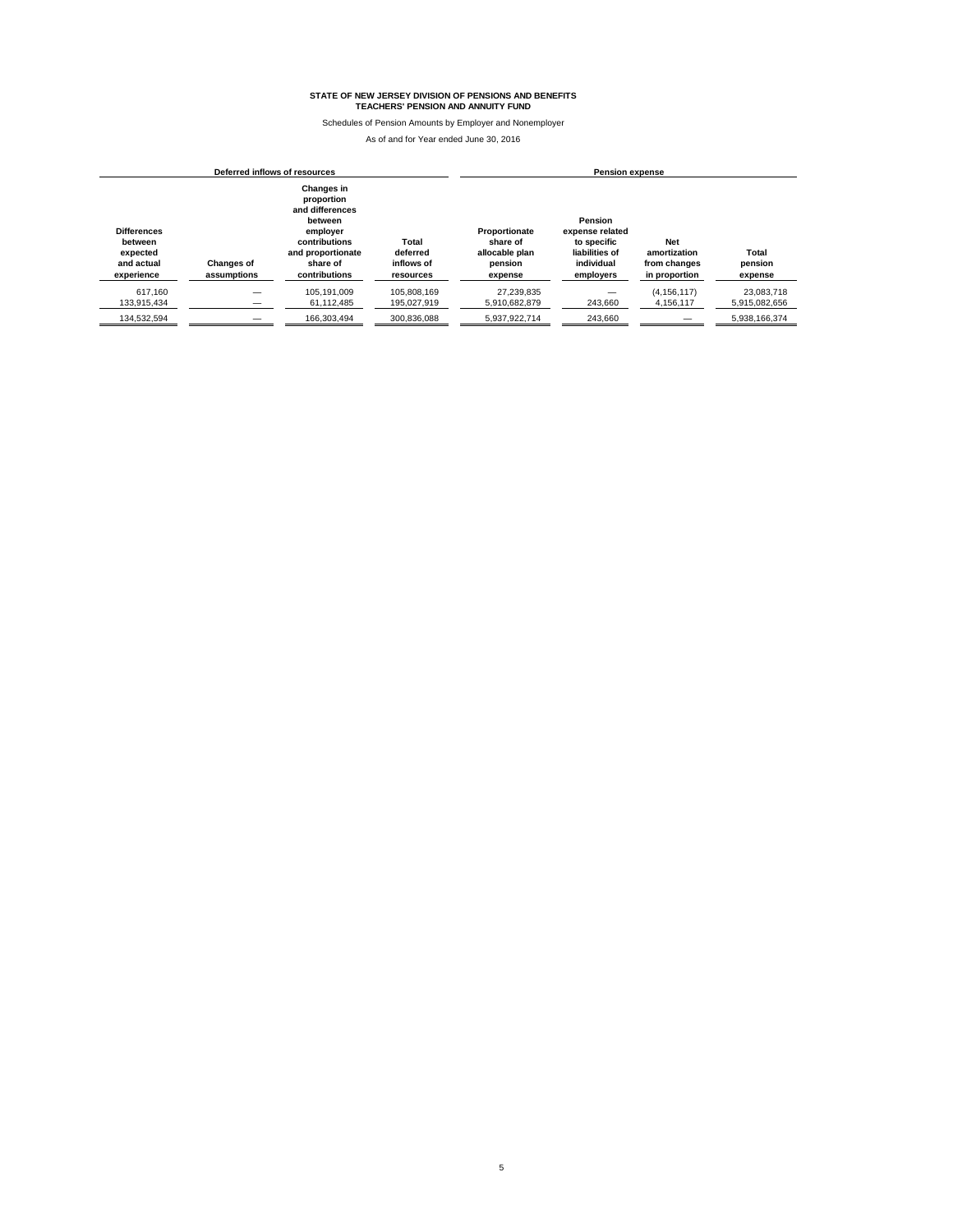Notes to Schedule of Employer and Nonemployer Allocations and Schedule of Pension Amounts by Employer and Nonemployer

June 30, 2016

## **(1) Plan Description**

The State of New Jersey, Teachers' Pension and Annuity Fund (TPAF) is a cost sharing multiple-employer defined benefit pension plan with a special-funding situation, by which the State of New Jersey (the State) is responsible to fund 100% of the employer contributions, excluding any local employer early retirement incentive (ERI) contributions. TPAF is administered by the State of New Jersey, Division of Pensions and Benefits (the Division). For additional information about TPAF, please refer to Division's Comprehensive Annual Financial Report (CAFR) which can be found at www.state.nj.us/treasury/pensions/annrprts.shtml.

The vesting and benefit provisions are set by N.J.S.A. 18A:66. TPAF provides retirement, death and disability benefits. All benefits vest after ten years of service, except for medical benefits, which vest after 25 years of service or under the disability provisions of TPAF. Members are always fully vested for their own contributions and, after three years of service credit, become vested for 2% of related interest earned on the contributions. In the case of death before retirement, members' beneficiaries are entitled to full interest credited to the members' accounts.

The following represents the membership tiers for TPAF:

| <b>Tier</b> | <b>Definition</b>                                                                          |
|-------------|--------------------------------------------------------------------------------------------|
|             | Members who were enrolled prior to July 1, 2007                                            |
|             | Members who were eligible to enroll on or after July 1, 2007 and prior to November 2, 2008 |
| 3           | Members who were eligible to enroll on or after November 2, 2008 and prior to May 22, 2010 |
| 4           | Members who were eligible to enroll on or after May 22, 2010 and prior to June 28, 2011    |
|             | Menders uka waxa alisikle ta sarall en en aftan June 00, 0044                              |

5 Members who were eligible to enroll on or after June 28, 2011

Service retirement benefits of 1/55<sup>th</sup> of final average salary for each year of service credit is available to tiers 1 and 2 members upon reaching age 60 and to tier 3 members upon reaching age 62. Service retirement benefits of 1/60<sup>th</sup> of final average salary for each year of service credit is available to tier 4 members upon reaching age 62 and tier 5 members upon reaching age 65. Early retirement benefits are available to tiers 1 and 2 members before reaching age 60, tiers 3 and 4 with 25 or more years of service credit before age 62, and tier 5 before age 65 with 30 or more years of service credit. Benefits are reduced by a fraction of a percent for each month that a member retires prior to the retirement age for his/her respective tier. Deferred retirement is available to members who have at least 10 years of service credit and have not reached the service retirement age for the respective tier.

# **(2) Basis of Presentation**

The schedule of employer and nonemployer allocations and the schedule of pension amounts by employer and nonemployer (collectively, the Schedules) present amounts that are considered elements of the financial statements of TPAF and the State as an employer/nonemployer entity. Accordingly, they do not purport to be a complete presentation of the financial position or changes in financial position of TPAF or the State. The accompanying Schedules were prepared in accordance with U.S. generally accepted accounting principles. Such preparation requires management of TPAF to make a number of estimates and assumptions relating to the reported amounts. Due to the inherent nature of these estimates, actual results could differ from those estimates.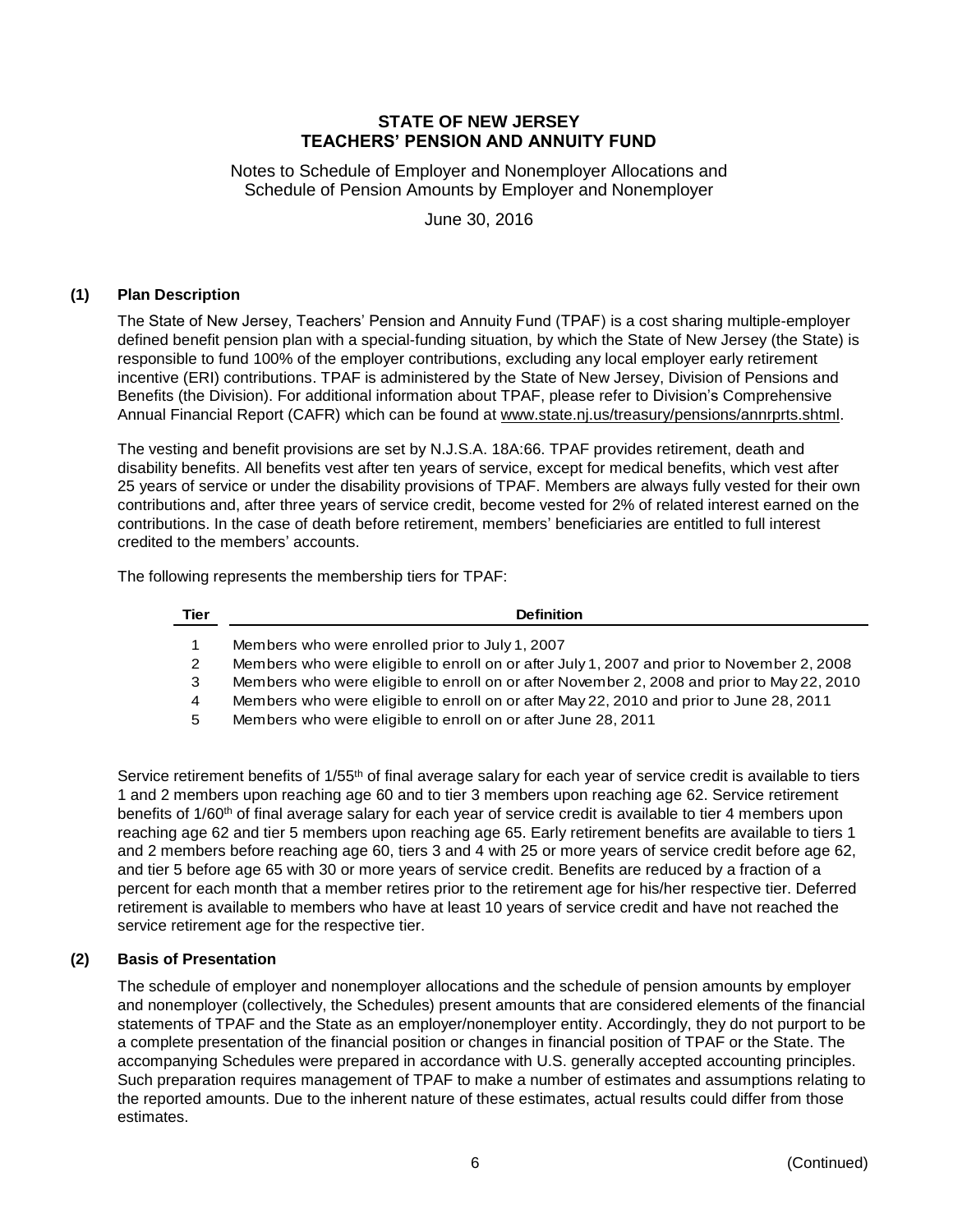Notes to Schedule of Employer and Nonemployer Allocations and Schedule of Pension Amounts by Employer and Nonemployer

June 30, 2016

# **(3) Allocation Methodology**

GASB Statement No. 68, *Accounting and Financial Reporting for Pensions*, requires participating employers in TPAF to recognize their proportionate share of the collective net pension liability, collective deferred outflows of resources, collective deferred inflows of resources and collective pension expense excluding that attributable to employer-paid member contributions. The employer and nonemployer allocation percentages presented in the schedule of employer and nonemployer allocations and applied to amounts presented in the schedule of pension amounts by employer and nonemployer are based on the ratio of the State's actual contributions made as an employer and nonemployer adjusted for unpaid early retirement incentives to total contributions to TPAF during the year ended June 30, 2016. Employer and nonemployer allocation percentages have been rounded for presentation purposes, therefore amounts presented in the schedule of pension amounts by employer and nonemployer may result in immaterial differences.

The contribution policy for TPAF is set by N.J.S.A 18A:66 and requires contributions by active members and contributing employers. State legislation has modified the amount that is contributed by the State. The State's pension contribution is based on an actuarially determined amount, which includes the employer portion of the normal cost and an amortization of the unfunded accrued liability. Funding for noncontributory group insurance benefits is based on actual claims paid. For Fiscal year 2016, the State's pension contribution was less than the actuarial determined amount.

### **(4) Special Funding Situation**

The employer contributions for local participating employers are legally required to be funded by the State in accordance with N.J.S.A 18:66-33. Therefore, these local participating employers are considered to be in a special funding situation as defined by GASB Statement No. 68 and the State is treated as a nonemployer contributing entity. Since the local participating employers do not contribute directly to the plan (except for employer specific financed amounts), there is no net pension liability or deferred outflows or inflows to report in the financial statements of the local participating employers. However, the notes to the financial statements of the local participating employers must disclose the portion of the nonemployer contributing entities' total proportionate share of the net pension liability that is associated with the local participating employer.

### **(5) Collective Net Pension Liability**

# *Components of Net Pension Liability*

The components of the net pension liability of the State as of June 30, 2016 are as follows:

| Total pension liability<br>Plan fiduciary net position                           | 101,746,770,000<br>22,717,862,967 |
|----------------------------------------------------------------------------------|-----------------------------------|
| Net pension liability                                                            | 79,028,907,033                    |
| Plan fiduciary net position<br>as a percentage of the<br>total pension liability | 22.33%                            |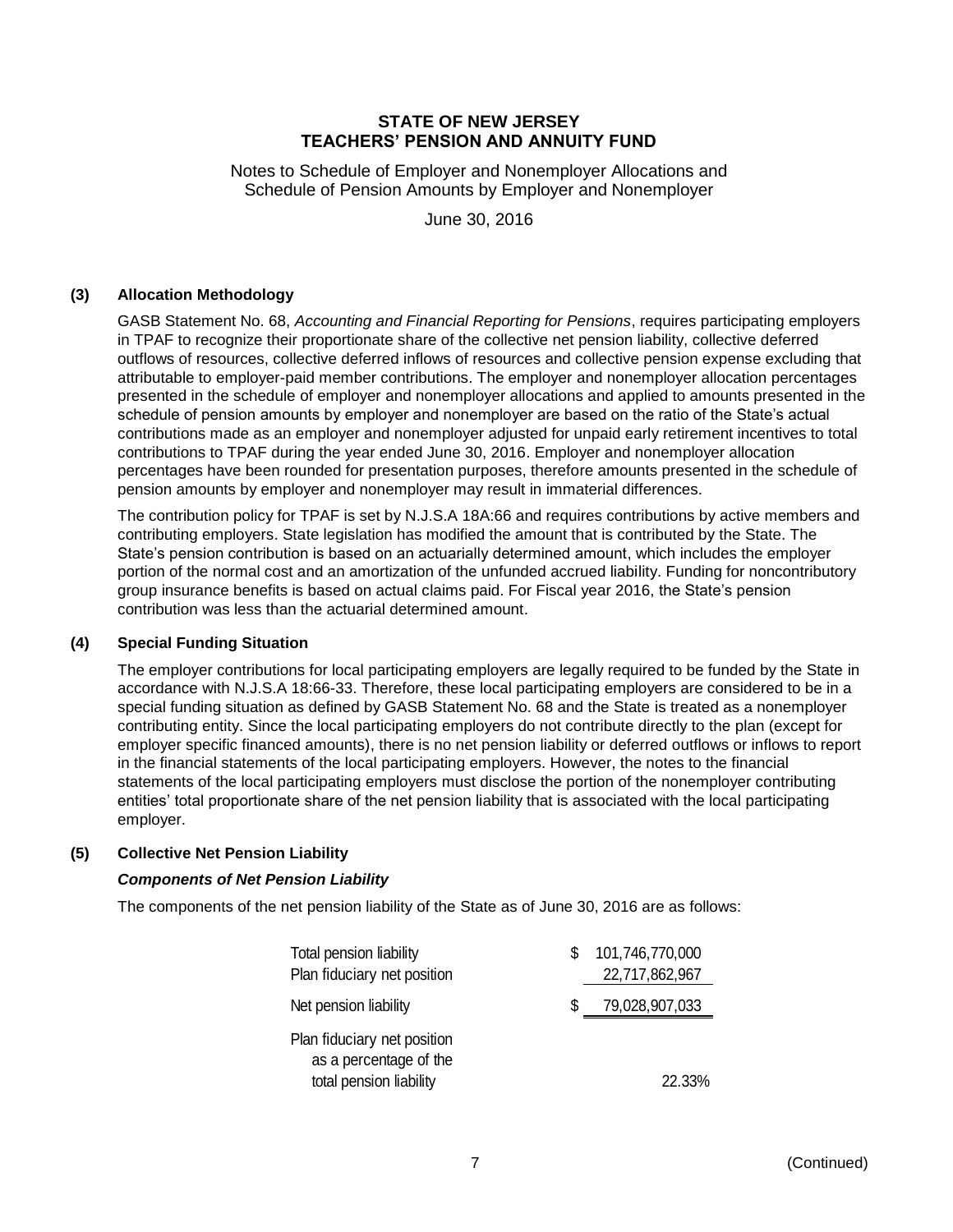Notes to Schedule of Employer and Nonemployer Allocations and Schedule of Pension Amounts by Employer and Nonemployer

June 30, 2016

The total pension liability for the June 30, 2016 measurement date was determined by an actuarial valuation as of July 1, 2015, which was rolled forward to June 30, 2016. This actuarial valuation used the following actuarial assumptions, applied to all periods in the measurement:

| Inflation rate                 | 2.50%                         |
|--------------------------------|-------------------------------|
| Salary increases:<br>2012-2021 | Varies based<br>on experience |
| Thereafter                     | Varies based<br>on experience |
| Investment rate of return      | 7.65%                         |

Pre-retirement, post-retirement and disabled mortality rates were based on the experience of TPAF members reflecting mortality improvement on a generational basis based on a 60-year average of Social Security data from 1953 to 2013.

The actuarial assumptions used in the July 1, 2015 valuation were based on the results of an actuarial experience study for the period July 1, 2012 to June 30, 2015.

# *Long-Term Expected Rate of Return*

In accordance with State statute, the long-term expected rate of return on plan investments (7.65% at June 30, 2016) is determined by the State Treasurer, after consultation with the Directors of the Division of Investment and Division of Pensions and Benefits, the board of trustees and the actuaries. The long-term expected rate of return was determined using a building block method in which best-estimate ranges of expected future real rates of return (expected returns, net of pension plan investment expense and inflation) are developed for each major asset class. These ranges are combined to produce the long-term expected rate of return by weighting the expected future real rates of return by the target asset allocation percentage and by adding expected inflation. Best estimates of arithmetic real rates of return for each major asset class included in TPAF's target asset allocation as of June 30, 2016 are summarized in the following table: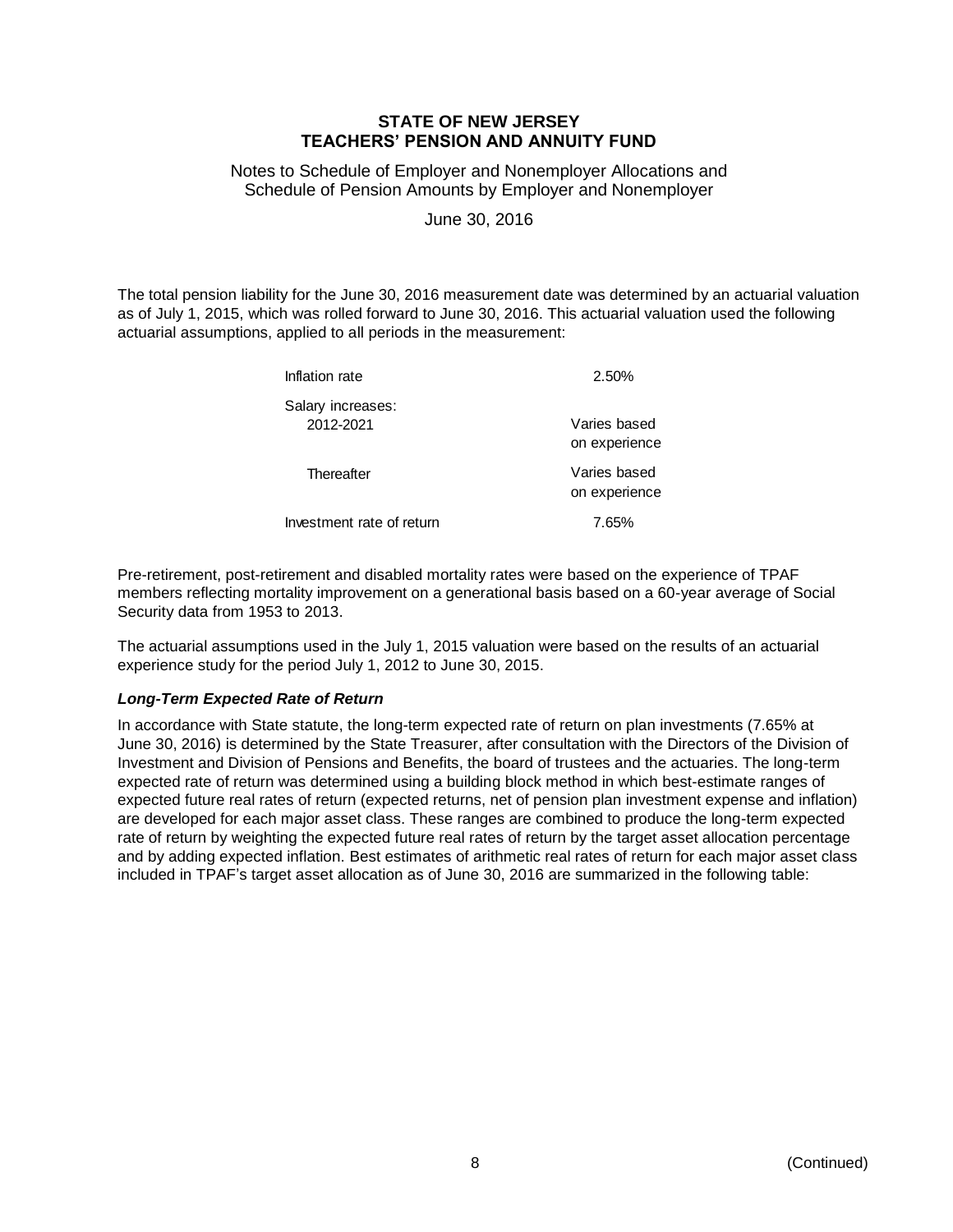Notes to Schedule of Employer and Nonemployer Allocations and Schedule of Pension Amounts by Employer and Nonemployer

June 30, 2016

|                                 |                   | Long-Term             |
|---------------------------------|-------------------|-----------------------|
|                                 | Target            | <b>Expected Real</b>  |
| <b>Asset Class</b>              | <b>Allocation</b> | <b>Rate of Return</b> |
| Cash                            | 5.00%             | 0.39%                 |
| U.S. government bonds           | 1.50%             | 1.28%                 |
| U.S. credit bonds               | 13.00%            | 2.76%                 |
| U.S. mortgages                  | 2.00%             | 2.38%                 |
| U.S. inflation-indexed bonds    | 1.50%             | 1.41%                 |
| U.S. high yield bonds           | 2.00%             | 4.70%                 |
| U.S. equity market              | 26.00%            | 5.14%                 |
| Foreign developed equity        | 13.25%            | 5.91%                 |
| <b>Emerging market equities</b> | 6.50%             | 8.16%                 |
| Private real estate property    | 5.25%             | 3.64%                 |
| Timber                          | 1.00%             | 3.86%                 |
| Farmland                        | 1.00%             | 4.39%                 |
| Private equity                  | 9.00%             | 8.97%                 |
| Commodities                     | 0.50%             | 2.87%                 |
| Hedge funds - MultiStrategy     | 5.00%             | 3.70%                 |
| Hedge funds - Equity hedge      | 3.75%             | 4.72%                 |
| Hedge funds - Distressed        | 3.75%             | 3.49%                 |

# *Discount Rate*

The discount rate used to measure the total pension liability was 3.22% as of June 30, 2016. This single blended discount rate was based on the long-term expected rate of return on pension plan investments of 7.65% and a municipal bond rate of 2.85% as of June 30, 2016 based on the Bond Buyer Go 20-Bond Municipal Bond Index, which includes tax-exempt general obligation municipal bonds with an average rating of AA/Aa or higher. The projection of cash flows used to determine the discount rate assumed that contributions from plan members will be made at the current member contribution rates and that contributions from employers will be made based on the contribution rate in the most recent fiscal year. The State contributed 30% of the actuarially determined contributions. Based on those assumptions, the plan's fiduciary net position was projected to be available to make projected future benefit payments of current plan members through 2029. Therefore, the long-term expected rate of return on plan investments was applied to projected benefit payments through 2029 and the municipal bond rate was applied to projected benefit payments after that date in determining the total pension liability.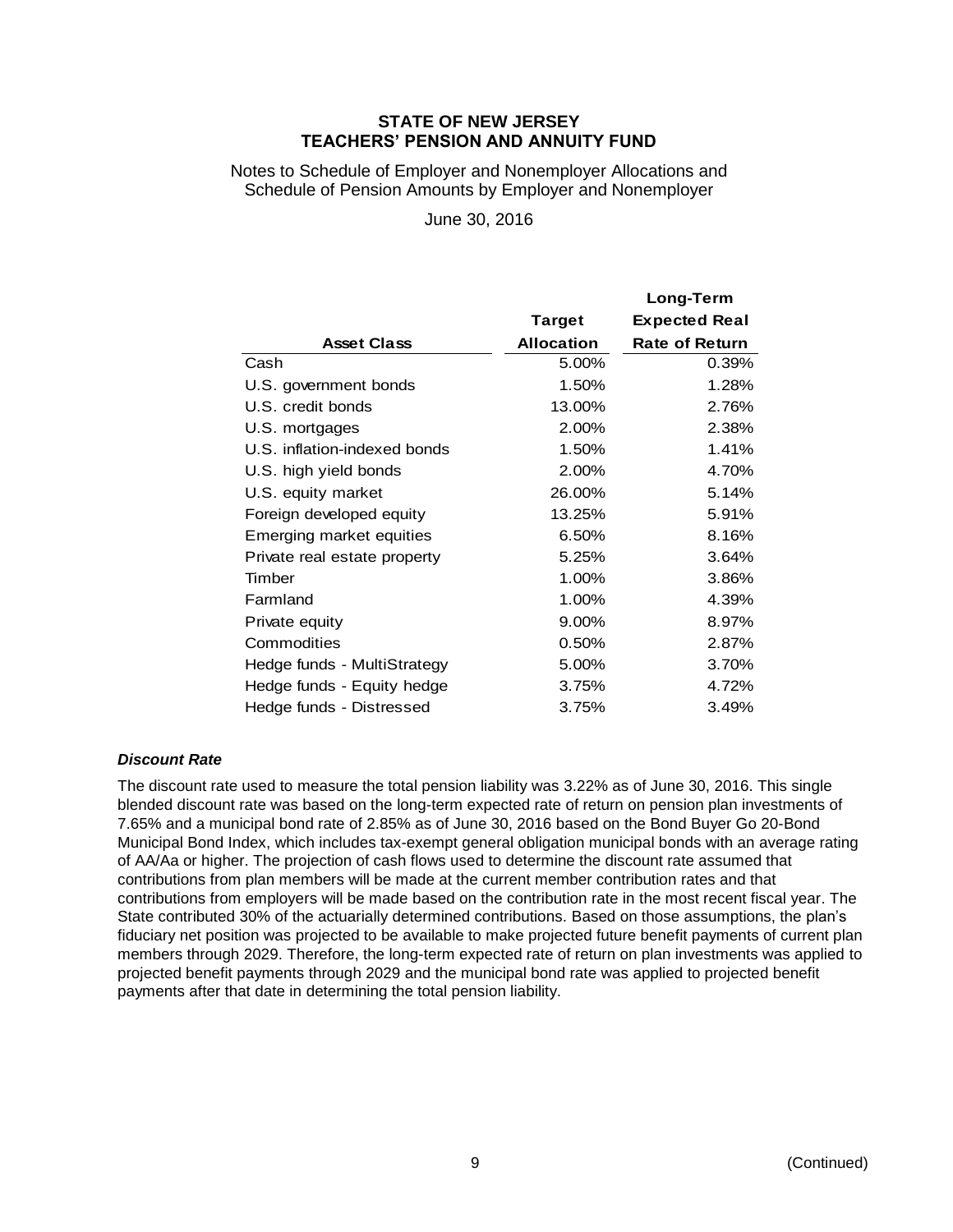Notes to Schedule of Employer and Nonemployer Allocations and Schedule of Pension Amounts by Employer and Nonemployer

June 30, 2016

### *Sensitivity of the Net Pension Liability to Changes in the Discount Rate*

The following presents the net pension liability of the State as of June 30, 2016 calculated using the discount rate as disclosed above as well as what the State's net pension liability would be if it was calculated using a discount rate that is 1-percentage point lower or 1-percentage-point higher than the current rate:

|                    |                | At current     |                  |
|--------------------|----------------|----------------|------------------|
|                    | At $1\%$       | discount       | At $1\%$         |
| decrease $(2.22%)$ |                | rate (3.22%)   | increase (4.22%) |
|                    | 94,378,176,033 | 79,028,907,033 | 66,494,248,033   |

## **(6) Collective Deferred Outflows of Resources and Deferred Inflows of Resources**

The following presents a summary of changes in the collective deferred outflows of resources and deferred inflows of resources (excluding employer specific amounts) for the year ended June 30, 2016:

|                                 | Year of  | Amortization | <b>Beginning</b><br>of year |                  |                   | End<br>of year  |
|---------------------------------|----------|--------------|-----------------------------|------------------|-------------------|-----------------|
|                                 | deferral | period       | balance                     | <b>Additions</b> | <b>Deductions</b> | balance         |
| Deferred Outflows of Resources: |          |              |                             |                  |                   |                 |
| Differences between expected    |          |              |                             |                  |                   |                 |
| and actual experience           | 2015     | 8.3 years    | 321,224,871                 |                  | 44,003,407        | 277,221,464     |
| Change of assumptions           | 2014     | 8.5 years    | \$<br>1,999,074,013         |                  | 307,549,848       | 1,691,524,165   |
|                                 | 2015     | 8.3 years    | 5,201,079,373               |                  | 712,476,627       | 4,488,602,746   |
|                                 | 2016     | 8.3 years    |                             | 10,827,093,000   | 1,304,469,036     | 9,522,623,964   |
| Subtotal                        |          |              | 7,200,153,386               | 10,827,093,000   | 2,324,495,511     | 15,702,750,875  |
| Difference betw een projected   |          |              |                             |                  |                   |                 |
| and actual earnings on          |          |              |                             |                  |                   |                 |
| pension plan investments        | 2014     | 5 years      | (1,305,927,430)             |                  | (435, 309, 144)   | (870, 618, 286) |
|                                 | 2015     | 5 years      | 770,568,242                 |                  | 192,642,060       | 577,926,182     |
|                                 | 2016     | 5 years      |                             | 2,159,275,959    | 431,855,192       | 1,727,420,767   |
| Subtotal                        |          |              | (535, 359, 188)             | 2,159,275,959    | 189,188,108       | 1,434,728,663   |
| Total                           |          |              | \$<br>6,986,019,069         | 12,986,368,959   | 2,557,687,026     | 17,414,701,002  |
| Deferred Inflows of Resources:  |          |              |                             |                  |                   |                 |
| Difference betw een expected    |          |              |                             |                  |                   |                 |
| and actual experience           | 2014     | 8.5 years    | \$<br>19,039,817            |                  | 2,929,202         | 16,110,615      |
|                                 | 2016     | 8.3 years    |                             | 134,644,168      | 16,222,189        | 118,421,979     |
| Total                           |          |              | \$<br>19,039,817            | 134,644,168      | 19,151,391        | 134,532,594     |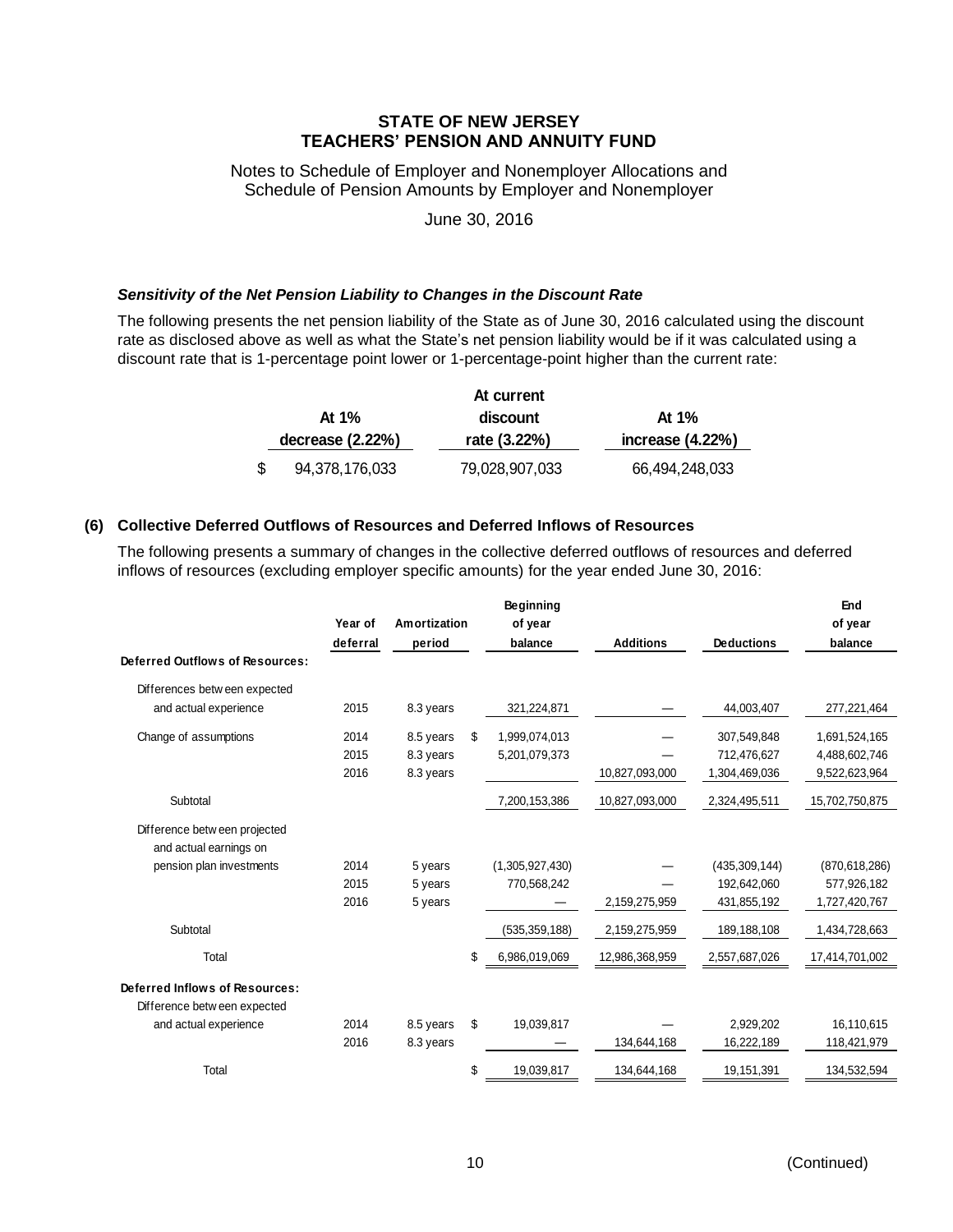Notes to Schedule of Employer and Nonemployer Allocations and Schedule of Pension Amounts by Employer and Nonemployer

June 30, 2016

Amounts reported as deferred outflows of resources and deferred inflows of resources (excluding employer specific amounts) related to pensions will be recognized in pension expense excluding that attributable to employer-paid member contributions as follows:

| Year ending June 30: |                     |
|----------------------|---------------------|
| 2017                 | \$<br>2,538,535,636 |
| 2018                 | 2,538,535,636       |
| 2019                 | 2,973,844,781       |
| 2020                 | 2,781,202,718       |
| 2021                 | 2,349,347,527       |
| Thereafter           | 4,098,702,110       |
| Total                | 17,280,168,408      |

# **(7) Pension Expense**

The components of allocable pension expense and pension expense related to specific liabilities of individual employers, for State and local employers for the year ending June 30, 2016 are as follows:

| Service cost                                                            | \$<br>2,344,321,810 |
|-------------------------------------------------------------------------|---------------------|
| Interest on total pension liability                                     | 3,694,844,118       |
| Member contributions                                                    | (761, 711, 695)     |
| Administrative expense                                                  | 13,768,112          |
| Expected investment return net of investment expenses                   | (1,891,591,606)     |
| Pension expense related to specific liabilities of individual employers | (243,660)           |
| Recognition (amortization) of deferred inflows/outflows of resources:   |                     |
| Recognition of economic/demographic gains or losses                     | 24,852,016          |
| Recognition of assumption changes or inputs                             | 2,324,495,511       |
| Recognition of investment gains or losses                               | 189,188,108         |
| Total pension expense                                                   | \$<br>5,937,922,714 |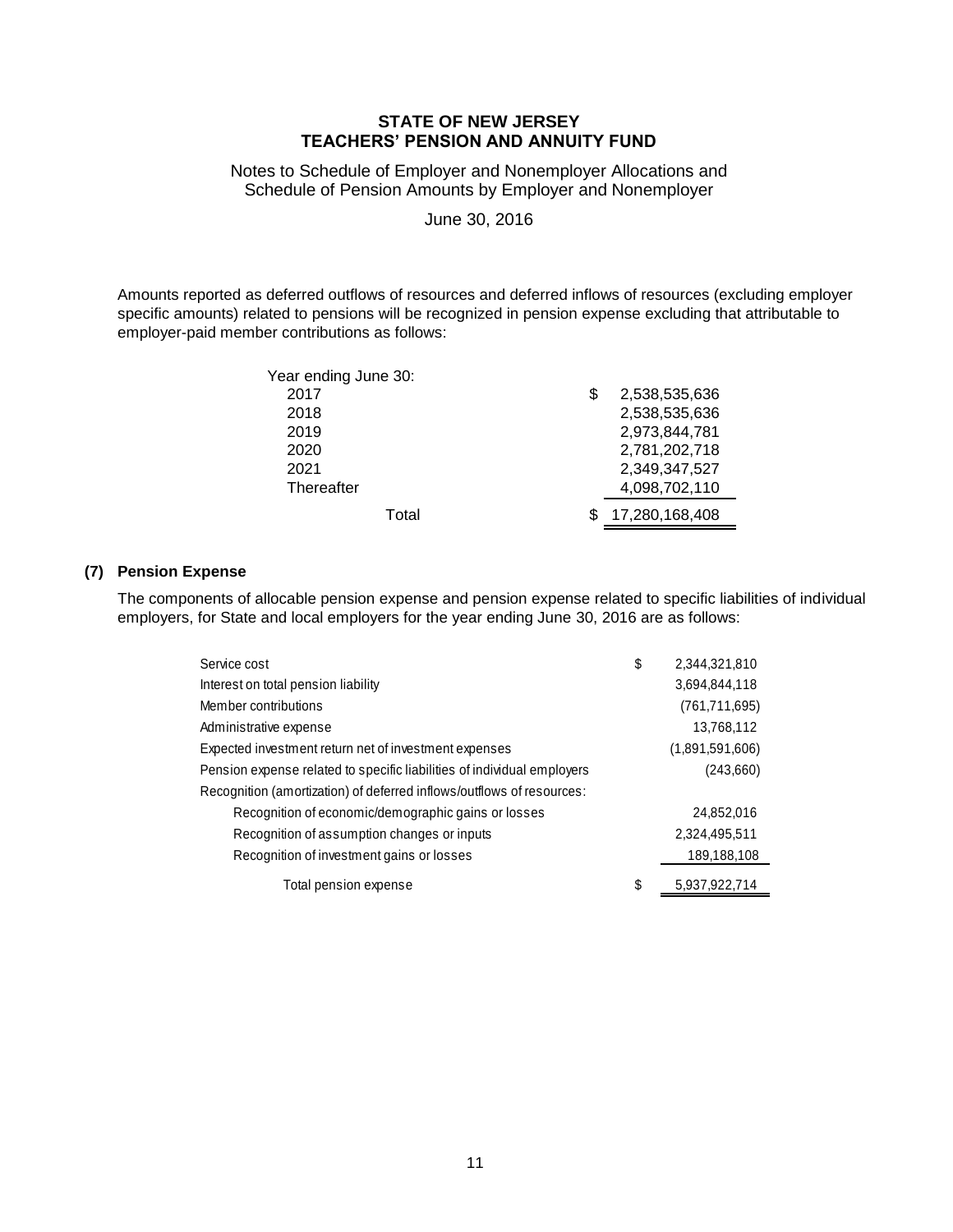# Supplemental Schedule of Employer Special Funding Allocations (Unaudited)

|                                           |                 |          |               | Employer      |  |
|-------------------------------------------|-----------------|----------|---------------|---------------|--|
|                                           | <b>Employer</b> |          | Nonemployer   | proportionate |  |
| <b>Employer</b>                           | number          | County   | contributions | share         |  |
| Kean University                           | 90412           | \$       | 71,938        | 0.0090329168% |  |
| Montclair State University                | 90414           |          | 43,076        | 0.0054088505% |  |
| New Jersey City University                | 90411           |          | 113,695       | 0.0142761429% |  |
| New Jersey Institute of Technology        | 981             |          |               | 0.0026286916% |  |
|                                           |                 |          | 20,935        |               |  |
| <b>Rowan University</b>                   | 90410           |          | 17,658        | 0.0022172616% |  |
| The College of New Jersey                 | 90415           |          | 20,492        | 0.0025730658% |  |
| William Paterson University of New Jersey | 90413           |          | 49,156        | 0.0061723261% |  |
| Absecon Bd of Ed                          | 1020            | Atlantic | 418,086       | 0.0524970325% |  |
| Atlantic City Bd of Ed                    | 1000            | Atlantic | 5,455,655     | 0.6850403762% |  |
| <b>Atlantic Co Special Services</b>       | 1098            | Atlantic | 610,676       | 0.0766796918% |  |
| <b>Atlantic Co Vocational Schools</b>     | 969             | Atlantic | 527,844       | 0.0662788080% |  |
| Brigantine City Bd of Ed                  | 1094            | Atlantic | 552,100       | 0.0693245672% |  |
| <b>Buena Regional School Dist</b>         | 1081            | Atlantic | 1,148,920     | 0.1442643263% |  |
| Egg Harbor City Bd of Ed                  | 1030            | Atlantic | 320,597       | 0.0402558641% |  |
| Egg Harbor Twp Bd of Ed                   | 1083            | Atlantic | 3,908,541     | 0.4907767881% |  |
| Estell Manor Bd of Ed                     | 1084            | Atlantic | 101,045       | 0.0126876776% |  |
| Folsom Borough Bd of Ed                   | 1085            | Atlantic | 198,648       | 0.0249432535% |  |
| Galloway Community Charter Sch            | 1080            | Atlantic | 128,495       | 0.0161344683% |  |
| Galloway Township Bd of Ed                | 1086            | Atlantic | 1,928,580     | 0.2421624776% |  |
| Greater Egg Harbor Regional               | 1097            | Atlantic | 1,886,441     | 0.2368713933% |  |
| Hamilton Twp Bd Ed (Atlantic)             | 1087            | Atlantic | 1,481,037     | 0.1859667100% |  |
| Hammonton Town Bd of Ed                   | 1040            | Atlantic | 1,556,248     | 0.1954105556% |  |
| Linwood Bd of Ed                          | 1050            | Atlantic | 504,624       | 0.0633632180% |  |
| Mainland Regional H S                     | 1096            | Atlantic | 933,114       | 0.1171667034% |  |
| Margate City Bd of Ed                     | 1060            | Atlantic | 364,944       | 0.0458243253% |  |
| Mullica Twp Bd of Ed                      | 1088            | Atlantic | 381,017       | 0.0478425120% |  |
| Northfield Bd of Ed                       | 1089            | Atlantic | 473,609       | 0.0594687905% |  |
| Pleasantville Bd of Ed                    | 1010            | Atlantic | 2,448,213     | 0.3074103303% |  |
| Port Republic City Bd of Ed               | 1091            | Atlantic | 70,677        | 0.0088745589% |  |
| Somers Point City Bd of Ed                | 1092            | Atlantic | 550,291       | 0.0690974288% |  |
| Ventnor City Bd of Ed                     | 1070            | Atlantic | 528,737       | 0.0663909364% |  |
|                                           |                 |          |               |               |  |
| Weymouth Township Bd of Ed                | 1093            | Atlantic | 120,927       | 0.0151841954% |  |
| South Bergen Jointure Comm                | 2097            | Bergen   | 649,047       | 0.0814977068% |  |
| Allendale Boro Bd of Ed                   | 2021            | Bergen   | 506,654       | 0.0636181692% |  |
| Alpine Bd of Ed                           | 2022            | Bergen   | 136,955       | 0.0171967443% |  |
| Bergen Arts & Science Chrtr Sch           | 2098            | Bergen   | 283,741       | 0.0356280290% |  |
| Bergen Co Bd of Special Servs             | 2001            | Bergen   | 2,322,338     | 0.2916048557% |  |
| Bergen Co Vocational School               | 980             | Bergen   | 1,896,233     | 0.2381009224% |  |
| <b>Bergen Community College</b>           | 2030            | Bergen   | 11,328        | 0.0014223399% |  |
| Bergenfield Bd of Ed                      | 2023            | Bergen   | 1,804,336     | 0.2265618409% |  |
| Bogota Boro Bd of Ed                      | 2024            | Bergen   | 607,999       | 0.0763435571% |  |
| Carlstadt Borough Bd of Ed                | 2025            | Bergen   | 340,076       | 0.0427017675% |  |
| Carlstadt E.Rutherford Bd of Ed           | 2040            | Bergen   | 344,214       | 0.0432213168% |  |
| Cliffside Park Bd of Ed                   | 2026            | Bergen   | 1,467,986     | 0.1843280061% |  |
| <b>Closter Board of Education</b>         | 2027            | Bergen   | 741,910       | 0.0931580624% |  |
| Cresskill Bd of Ed                        | 2028            | Bergen   | 1,027,308     | 0.1289941867% |  |
| Demarest Boro Bd of Ed                    | 2029            | Bergen   | 419,674       | 0.0526964833% |  |
| Dumont Borough Bd of Ed                   | 2031            | Bergen   | 1,531,664     | 0.1923237035% |  |
| East Rutherford Boro Bd of Ed             | 2033            | Bergen   | 527,656       | 0.0662552548% |  |
| Elmwood Park Borough Bd of Ed             | 2032            | Bergen   | 923,482       | 0.1159572196% |  |
| Emerson Borough Bd of Ed                  | 2035            | Bergen   | 658,655       | 0.0827041838% |  |
| Englewood City Bd of Ed                   | 2036            | Bergen   | 2,014,294     | 0.2529251792% |  |
| Englewood Cliffs Bd of Ed                 | 2037            | Bergen   | 334,217       | 0.0419659794% |  |
| Englewood On The Palisades Char           | 6011            | Bergen   | 59,959        | 0.0075287670% |  |
| Fair Lawn Bd of Ed                        | 2038            | Bergen   | 3,001,041     | 0.3768263543% |  |
| Fairview Boro Bd of Ed                    | 2039            | Bergen   | 524,360       | 0.0658413192% |  |
| Fort Lee Bd of Ed                         | 2041            | Bergen   | 2,015,243     | 0.2530444488% |  |
| Franklin Lakes Bd of Ed                   | 2042            |          | 1,025,550     |               |  |
| Garfield City Bd of Ed                    |                 | Bergen   |               | 0.1287734377% |  |
|                                           | 2000            | Bergen   | 3,162,665     | 0.3971205998% |  |
| Glen Rock Borough Bd of Ed                | 2043            | Bergen   | 1,450,625     | 0.1821480788% |  |
| Hackensack City Bd of Ed                  | 2010            | Bergen   | 3,505,377     | 0.4401533654% |  |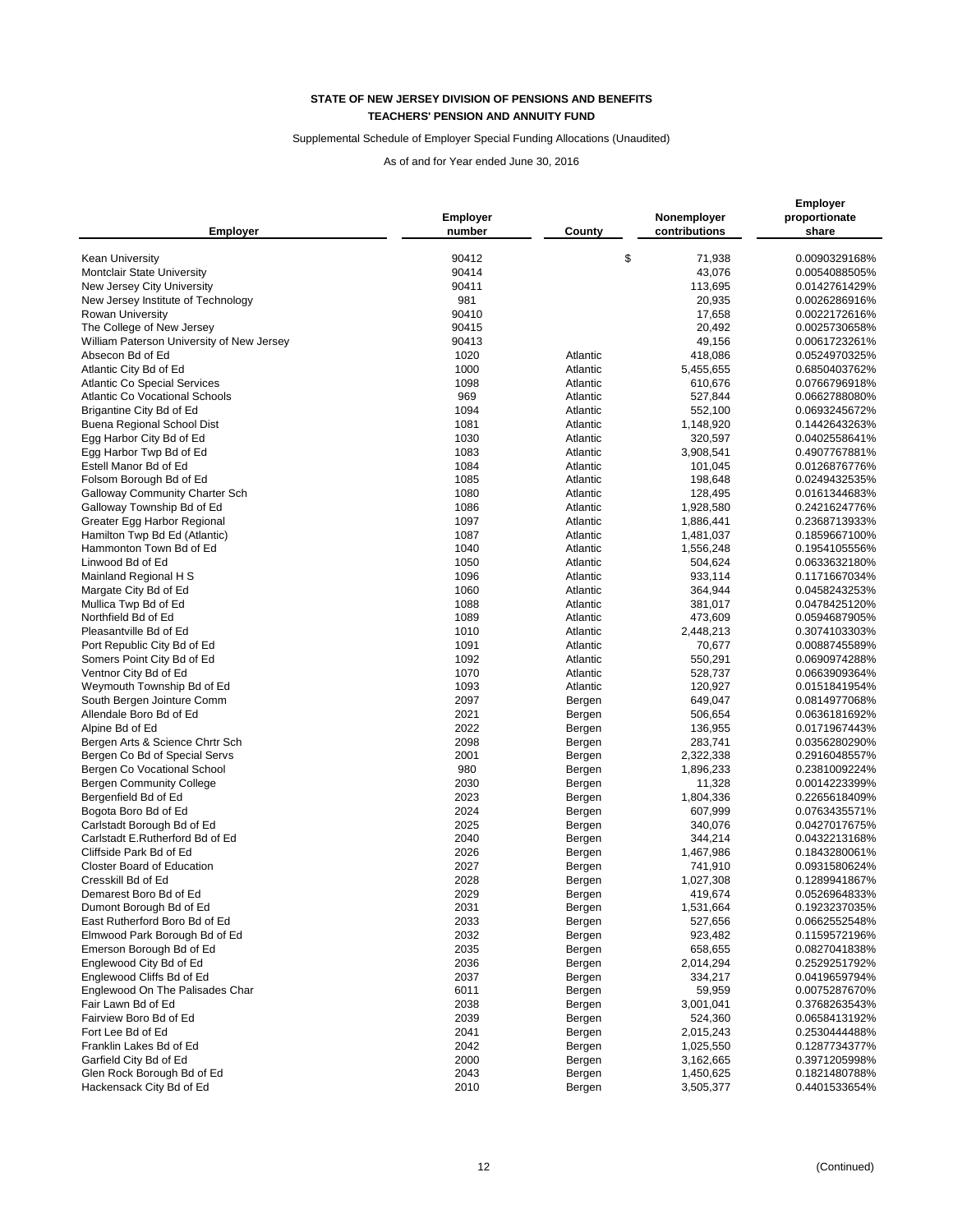### Supplemental Schedule of Employer Special Funding Allocations (Unaudited)

| <b>Employer</b>                                                | <b>Employer</b><br>number | County                                 | Nonemployer<br>contributions | Employer<br>proportionate<br>share |
|----------------------------------------------------------------|---------------------------|----------------------------------------|------------------------------|------------------------------------|
|                                                                | 2044                      | \$                                     | 395,102                      | 0.0496110093%                      |
| Harrington Park Bd of Ed<br>Hasbrouck Heights Bd of Ed         | 2045                      | Bergen<br>Bergen                       | 955,620                      | 0.1199925907%                      |
| Haworth Borough Bd of Ed                                       | 2046                      | Bergen                                 | 311,027                      | 0.0390541479%                      |
| Hillsdale Borough Bd of Ed                                     | 2047                      | Bergen                                 | 747,414                      | 0.0938492496%                      |
| Ho-Ho-Kus Bd of Ed                                             | 2048                      | Bergen                                 | 365,065                      | 0.0458394846%                      |
| Leonia Borough Bd of Ed                                        | 2051                      | Bergen                                 | 1,065,314                    | 0.1337663481%                      |
| Little Ferry Bd of Ed                                          | 2052                      | Bergen                                 | 465,561                      | 0.0584582564%                      |
| Lodi Bd of Ed                                                  | 2053                      | Bergen                                 | 1,626,320                    | 0.2042091929%                      |
| Lyndhurst Twp Bd of Ed                                         | 2055                      | Bergen                                 | 1,321,870                    | 0.1659809117%                      |
| Mahwah Bd of Ed                                                | 2049                      | Bergen                                 | 1,948,464                    | 0.2446592460%                      |
| Maywood Bd of Ed                                               | 2056                      | Bergen                                 | 446,665                      | 0.0560855184%                      |
| Midland Park Boro Bd of Ed                                     | 2057                      | Bergen                                 | 630,285                      | 0.0791418820%                      |
| Montvale Borough Bd of Ed                                      | 2061                      | Bergen                                 | 551,651                      | 0.0692681898%                      |
| Moonachie Borough Bd of Ed                                     | 2059                      | Bergen                                 | 189,675                      | 0.0238165819%                      |
| New Milford Bd of Ed                                           | 2062                      | Bergen                                 | 1,052,409                    | 0.1321459355%                      |
| North Arlington Bd of Ed                                       | 2063                      | Bergen                                 | 842,006                      | 0.1057265957%                      |
| Northern Highlands Reg H S                                     | 2096                      | Bergen                                 | 920,886                      | 0.1156312328%                      |
| Northern Valley Reg H S Dist                                   | 2060                      | Bergen                                 | 2,327,269                    | 0.2922240052%                      |
| Northvale Bd of Ed                                             | 2065                      | Bergen                                 | 312,254                      | 0.0392082462%                      |
| Norwood Bd of Ed                                               | 2064                      | Bergen                                 | 307,727                      | 0.0386398365%                      |
| Oakland Bd of Ed                                               | 2066                      | Bergen                                 | 933,062                      | 0.1171600634%                      |
| Old Tappan Bd of Ed                                            | 2067                      | Bergen                                 | 486,032                      | 0.0610286913%                      |
| Oradell Bd of Ed                                               | 2068                      | Bergen                                 | 364,368                      | 0.0457519117%                      |
| Palisades Park Bd of Ed                                        | 2071                      | Bergen                                 | 819,643                      | 0.1029186239%                      |
| Paramus Bd of Ed                                               | 2072                      | Bergen                                 | 2,367,010                    | 0.2972140340%                      |
| Park Ridge Boro Bd of Ed                                       | 2073                      | Bergen                                 | 902,259                      | 0.1132923212%                      |
| Pascack Valley Reg H S Dist                                    | 2070                      | Bergen                                 | 1,501,210                    | 0.1884996852%                      |
| Paterson Arts & Science Charter School                         | 2099                      | Bergen                                 | 78,828                       | 0.0098979971%                      |
| Ramapo Indian Hills Reg H S D                                  | 2080                      | Bergen                                 | 1,421,530                    | 0.1784946962%                      |
| Ramsey Borough Bd of Ed                                        | 2074                      | Bergen                                 | 1,940,721                    | 0.2436870485%                      |
| Ridgefield Boro Bd of Ed                                       | 2075                      | Bergen                                 | 1,264,306                    | 0.1587528242%                      |
| Ridgefield Park Bd of Ed                                       | 2069                      | Bergen                                 | 1,358,080                    | 0.1705275633%                      |
| Ridgewood Twp Bd of Ed                                         | 2076                      | Bergen                                 | 3,507,454                    | 0.4404142050%                      |
| River Dell Reg School District                                 | 2093                      | Bergen                                 | 1,094,258                    | 0.1374006877%                      |
| River Edge Boro Bd of Ed                                       | 2077                      | Bergen                                 | 625,846                      | 0.0785844972%                      |
| River Vale Twp Bd of Ed                                        | 2078                      | Bergen                                 | 722,338                      | 0.0907005076%                      |
| Rochelle Park Twp Bd of Ed                                     | 2058                      | Bergen                                 | 289,930                      | 0.0364051605%                      |
| Rockleigh Borough Board of Ed                                  | 2095                      | Bergen                                 | 1,438                        | 0.0001805331%                      |
| Rutherford Boro Bd of Ed                                       | 2079                      | Bergen                                 | 1,444,143                    | 0.1813341141%                      |
| Saddle Brook Bd of Ed                                          | 2082                      | Bergen                                 | 997,765                      | 0.1252845519%                      |
| Saddle River Bd of Ed                                          | 2081                      | Bergen                                 | 160,176                      | 0.0201125849%                      |
| South Hackensack Bd of Ed                                      | 2054                      | Bergen                                 | 144,716                      | 0.0181713221%                      |
| Teaneck Bd of Ed                                               | 2083                      | Bergen                                 | 2,603,332                    | 0.3268878548%                      |
| Teaneck Community Charter Sch                                  | 2094                      | Bergen                                 | 139,506                      | 0.0175170934%                      |
| Tenafly Bd of Ed                                               | 2084                      | Bergen                                 | 2,228,958                    | 0.2798796035%                      |
| Upper Saddle River Bd of Ed                                    | 2085                      | Bergen                                 | 705,560                      | 0.0885937458%                      |
| Waldwick Boro Bd of Ed                                         | 2086                      | Bergen                                 | 970,655                      | 0.1218804828%                      |
| Wallington Borough Bd of Ed                                    | 2087                      | Bergen                                 | 585,120                      | 0.0734706886%                      |
| Westwood Reg Sch District                                      | 2088                      | Bergen                                 | 1,628,429                    | 0.2044740415%                      |
| Woodcliff Lake Bd of Ed                                        | 2089                      | Bergen                                 | 496,166                      | 0.0623011925%                      |
| Wood-Ridge Bd of Ed                                            | 2091                      | Bergen                                 | 519,879                      | 0.0652786724%                      |
| Wyckoff Township Bd of Ed<br>Bass River Twp Bd of Ed           | 2092<br>3011              | Bergen                                 | 1,390,774                    | 0.1746328424%                      |
|                                                                |                           | Burlington                             | 91,854                       | 0.0115336943%                      |
| Benjamin Banneker Prep Charter School<br>Beverly City Bd of Ed | 3058<br>3012              | <b>Burlington</b>                      | 52,482<br>139,005            | 0.0065898949%                      |
|                                                                |                           | Burlington                             |                              | 0.0174542012%                      |
| Bordentown Reg Sch District<br>Burlington City Bd of Ed        | 3001<br>3000              | <b>Burlington</b>                      | 1,212,474<br>1,227,211       | 0.1522444887%                      |
| Burlington Co Bd Spcl Services                                 | 3003                      | <b>Burlington</b><br><b>Burlington</b> |                              | 0.1540950464%                      |
| Burlington Co Institute of Tech                                | 951                       | Burlington                             | 1,350,186<br>1,050,600       | 0.1695363229%<br>0.1319187971%     |
| Burlington Twp Bd of Ed                                        | 3014                      | <b>Burlington</b>                      | 1,925,068                    | 0.2417216061%                      |
| Chesterfield Twp Bd of Ed                                      | 3016                      | Burlington                             | 294,355                      | 0.0369607914%                      |
|                                                                |                           |                                        |                              |                                    |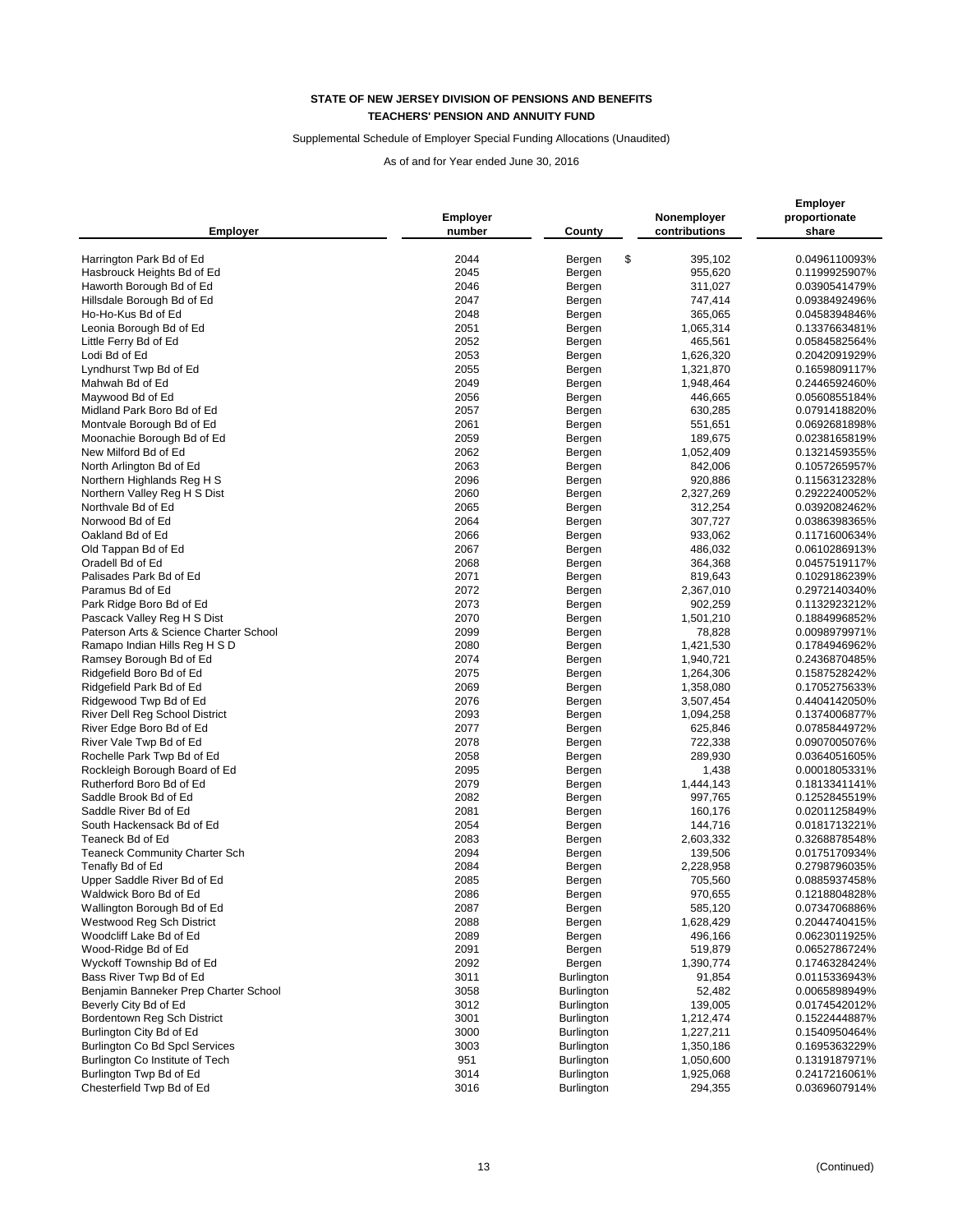### Supplemental Schedule of Employer Special Funding Allocations (Unaudited)

| <b>Employer</b>                                        | <b>Employer</b><br>number | County            | Nonemployer<br>contributions | <b>Employer</b><br>proportionate<br>share |
|--------------------------------------------------------|---------------------------|-------------------|------------------------------|-------------------------------------------|
| Cinnaminson Twp Bd of Ed                               | 3017                      | Burlington<br>\$  | 1,373,602                    | 0.1724765937%                             |
| Delanco Twp Bd of Ed                                   | 3053                      | <b>Burlington</b> | 184,083                      | 0.0231143697%                             |
| Delran Twp Bd of Ed                                    | 3018                      | Burlington        | 1,385,951                    | 0.1740272235%                             |
| Eastampton Township Bd of Ed                           | 3019                      | <b>Burlington</b> | 359,296                      | 0.0451150973%                             |
| Edgewater Park Twp Bd of Ed                            | 3021                      | Burlington        | 448,156                      | 0.0562728168%                             |
| Evesham Twp Bd of Ed                                   | 3022                      | <b>Burlington</b> | 2,474,737                    | 0.3107408582%                             |
| Florence Township Bd of Ed                             | 3023                      | <b>Burlington</b> | 798,019                      | 0.1002033617%                             |
| Hainesport Township Bd of Ed                           | 3024                      | <b>Burlington</b> | 333,768                      |                                           |
|                                                        | 3005                      |                   |                              | 0.0419096020%<br>0.5684380735%            |
| Lenape Regional H S District<br>Lumberton Twp Bd of Ed | 3025                      | <b>Burlington</b> | 4,527,035                    |                                           |
|                                                        | 3026                      | <b>Burlington</b> | 814,940                      | 0.1023281643%                             |
| Mansfield Twp Bd Ed (Burlingtn)                        | 3015                      | <b>Burlington</b> | 339,713                      | 0.0426561644%<br>0.1483686031%            |
| Maple Shade Bd of Ed                                   |                           | <b>Burlington</b> | 1,181,606                    |                                           |
| Medford Lakes Boro Bd of Ed                            | 3030                      | <b>Burlington</b> | 268,456                      | 0.0337086907%                             |
| Medford Township Bd of Ed                              | 3027                      | <b>Burlington</b> | 1,549,072                    | 0.1945095190%                             |
| Moorestown Township Bd of Ed                           | 3028                      | <b>Burlington</b> | 2,304,831                    | 0.2894065119%                             |
| Mount Holly Twp Bd of Ed                               | 3032                      | <b>Burlington</b> | 592,666                      | 0.0744182052%                             |
| Mount Laurel Twp Bd of Ed                              | 3029                      | <b>Burlington</b> | 2,284,973                    | 0.2869131261%                             |
| New Hanover Twp Bd of Ed                               | 3031                      | <b>Burlington</b> | 114,988                      | 0.0144385099%                             |
| North Hanover Township Bd of Ed                        | 3033                      | <b>Burlington</b> | 748,889                      | 0.0940344182%                             |
| Northern Burlington Co Reg                             | 3049                      | <b>Burlington</b> | 988,119                      | 0.1240733142%                             |
| Palmyra Borough Bd of Ed                               | 3034                      | Burlington        | 496,608                      | 0.0623566930%                             |
| Pemberton Township Bd of Ed                            | 3036                      | <b>Burlington</b> | 3,383,781                    | 0.4248851051%                             |
| Rancocas Valley Regional H S                           | 3048                      | <b>Burlington</b> | 888,688                      | 0.1115883448%                             |
| Renaissance Reg Leadership Chtr                        | 3057                      | <b>Burlington</b> | 39,557                       | 0.0049669767%                             |
| Riverbank Chtr Schl of Excell.                         | 3056                      | Burlington        | 58,289                       | 0.0073190430%                             |
| Riverside Township Bd of Ed                            | 3037                      | <b>Burlington</b> | 763,609                      | 0.0958827208%                             |
| Riverton Boro School Board                             | 3038                      | Burlington        | 153,771                      | 0.0193082669%                             |
| Shamong Twp Bd of Ed                                   | 3039                      | <b>Burlington</b> | 453,679                      | 0.0569662591%                             |
| Southampton Twp Bd of Ed                               | 3041                      | Burlington        | 452,990                      | 0.0568798137%                             |
| Springfield Twp Bd of Ed (Burl)                        | 3042                      | Burlington        | 164,429                      | 0.0206465418%                             |
| Tabernacle Twp Bd of Ed                                | 3043                      | <b>Burlington</b> | 455,932                      | 0.0572491485%                             |
| Washington Twp Bd of Ed (Burl)                         | 3044                      | <b>Burlington</b> | 20,732                       | 0.0026032591%                             |
| Westampton Township Bd of Ed                           | 3055                      | <b>Burlington</b> | 459,678                      | 0.0577195869%                             |
| Willingboro Twp Bd of Ed                               | 3046                      | <b>Burlington</b> | 2,074,616                    | 0.2604995493%                             |
| Woodland Twp Bd of Ed                                  | 3047                      | <b>Burlington</b> | 67,145                       | 0.0084310565%                             |
| Audubon Borough Bd of Ed                               | 4011                      | Camden            | 848,379                      | 0.1065269046%                             |
| Barrington Boro Bd of Ed                               | 4012                      | Camden            | 342,733                      | 0.0430353966%                             |
| Bellmawr Borough Bd of Ed                              | 4013                      | Camden            | 517,548                      | 0.0649860109%                             |
| Berlin Borough Bd of Ed                                | 4014                      | Camden            | 425,758                      | 0.0534603348%                             |
| Berlin Township Bd of Ed                               | 4015                      | Camden            | 399,888                      | 0.0502119927%                             |
| Black Horse Pike Reg Sch Dist                          | 4025                      | Camden            | 1,871,321                    | 0.2349728521%                             |
| Brooklawn Boro Bd of Ed                                | 4016                      | Camden            | 153,798                      | 0.0193116495%                             |
| Camden Academy Charter High Sch                        | 4003                      | Camden            | 209,344                      | 0.0262862891%                             |
| Camden City Bd of Ed                                   | 4000                      | Camden            | 8,171,207                    | 1.0260192054%                             |
| Camden Co Ed Services Comm                             | 4019                      | Camden            | 269,188                      | 0.0338006486%                             |
| Camden County Technical Schools                        | 977                       | Camden            | 1,303,700                    | 0.1636993798%                             |
| Camden's Pride Charter School                          | 4077                      | Camden            | 115,636                      | 0.0145198187%                             |
| Camdens Promise Charter School                         | 4002                      | Camden            | 1,962                        | 0.0002463067%                             |
| <b>Camdens Promise Charter School</b>                  | 4002                      | Camden            | 226,321                      | 0.0284179823%                             |
| Cherry Hill Twp Bd of Ed                               | 4031                      | Camden            | 5,899,462                    | 0.7407670836%                             |
| City Invicible Charter School                          | 4081                      | Camden            | 125,046                      | 0.0157013643%                             |
| Clementon Bd of Ed                                     | 4018                      | Camden            | 256,313                      | 0.0321839945%                             |
| Collingswood Borough Bd of Ed                          | 4020                      | Camden            | 1,170,270                    | 0.1469451357%                             |
| D.U.E. Season Charter School                           | 4021                      | Camden            | 275,038                      | 0.0345351838%                             |
| Eastern Camden Co Reg Sch Dist                         | 4010                      | Camden            | 1,039,077                    | 0.1304719017%                             |
| Eco Charter School                                     | 4076                      | Camden            | 103,332                      | 0.0129749519%                             |
| Freedom Academy Charter School                         | 4075                      | Camden            | 124,246                      | 0.0156010125%                             |
| Gibbsboro Borough Bd of Ed                             | 4032                      | Camden            | 137,862                      | 0.0173106267%                             |
| Gloucester City Bd of Ed                               | 4033                      | Camden            | 1,341,373                    | 0.1684298219%                             |
| Gloucester Twp Bd of Ed                                | 4034                      | Camden            | 3,636,884                    | 0.4566660636%                             |
| Haddon Heights Bd of Ed                                | 4037                      | Camden            | 714,355                      | 0.0896981170%                             |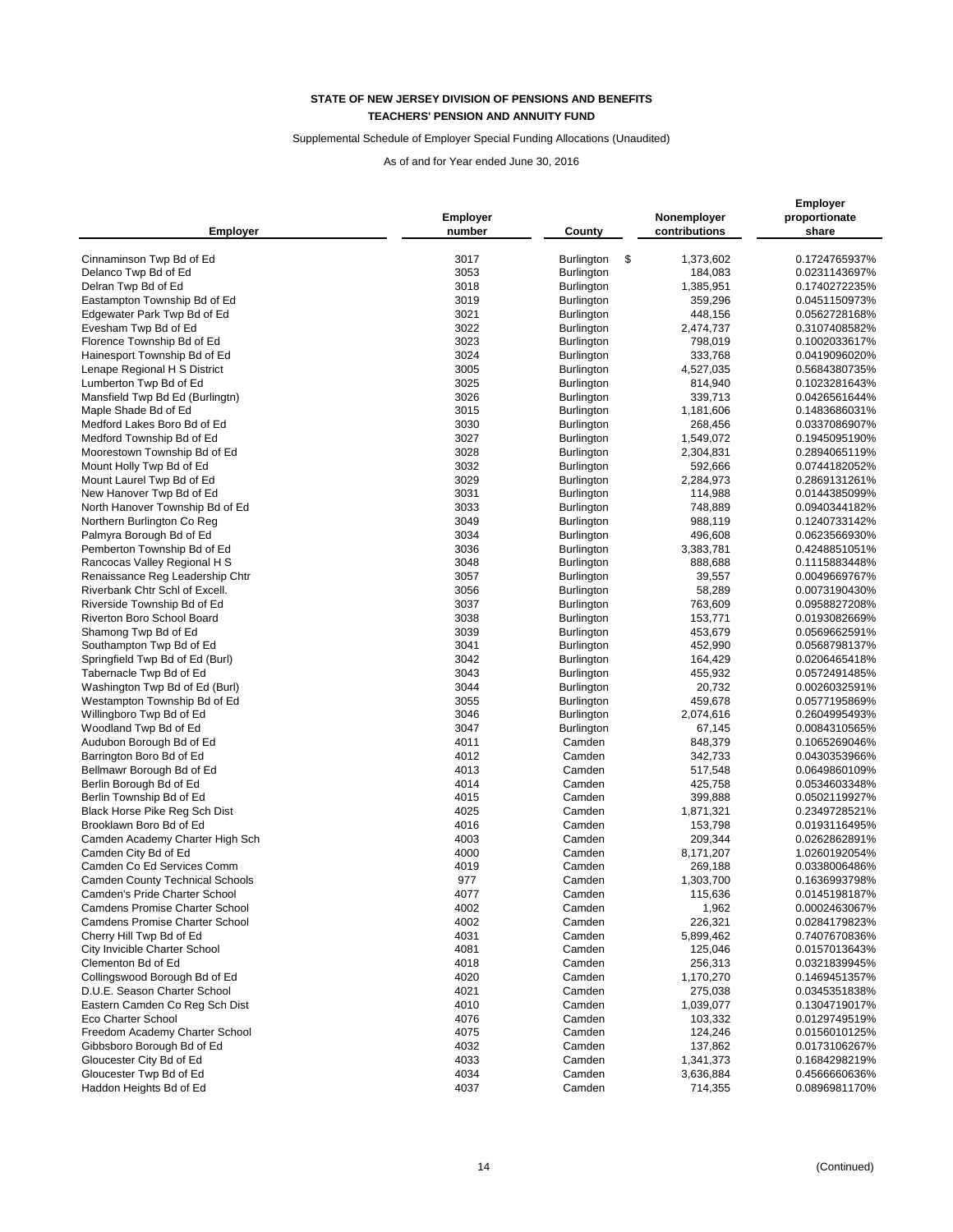### Supplemental Schedule of Employer Special Funding Allocations (Unaudited)

| <b>Employer</b>                      | Employer<br>number | County           | Nonemployer<br>contributions | <b>Employer</b><br>proportionate<br>share |
|--------------------------------------|--------------------|------------------|------------------------------|-------------------------------------------|
| Haddon Township Bd of Ed             | 4035               | \$<br>Camden     | 1,071,062                    | 0.1344881044%                             |
| Haddonfield Bd of Ed                 | 4036               | Camden           | 1,256,510                    | 0.1577739868%                             |
| The Kingdom Charter School           | 4079               | Camden           | 44,305                       | 0.0055631993%                             |
| Knowledge A to Z Charter School      | 4080               | Camden           | 119,346                      | 0.0149857468%                             |
| Laurel Springs Borough Bd of Ed      | 4038               | Camden           | 92,377                       | 0.0115993426%                             |
| Lawnside Borough Bd of Ed            | 4039               | Camden           | 188,534                      | 0.0236732580%                             |
|                                      | 4001               | Camden           | 508,754                      |                                           |
| Leap Academy Charter School          | 4068               | Camden           |                              | 0.0638817650%                             |
| Lindenwold Borough Bd of Ed          | 4041               | Camden           | 1,284,364                    | 0.1612713919%                             |
| Magnolia Borough Bd of Ed            | 4042               |                  | 230,534                      | 0.0289470532%<br>0.0250007585%            |
| Merchantville Boro Bd of Ed          | 4043               | Camden           | 199,106                      | 0.0272440790%                             |
| Mount Ephraim Bd of Ed               | 4044               | Camden<br>Camden | 216,972                      |                                           |
| Oaklyn Borough Bd of Ed              | 4050               |                  | 187,099                      | 0.0234931008%                             |
| Pennsauken Twp Bd of Ed              |                    | Camden           | 2,681,280                    | 0.3366754775%                             |
| Pine Hill Borough Bd of Ed           | 4069               | Camden           | 1,106,466                    | 0.1389336526%                             |
| Runnemede Borough Bd of Ed           | 4061               | Camden           | 392,555                      | 0.0492912866%                             |
| Somerdale Boro Bd of Ed              | 4067               | Camden           | 241,412                      | 0.0303128903%                             |
| <b>Sterling High School District</b> | 4070               | Camden           | 514,566                      | 0.0646115395%                             |
| Stratford Bd of Ed                   | 4062               | Camden           | 442,103                      | 0.0555127237%                             |
| Voorhees Twp Bd of Ed                | 4063               | Camden           | 1,805,215                    | 0.2266722154%                             |
| Waterford Twp Bd of Ed               | 4064               | Camden           | 507,960                      | 0.0637820396%                             |
| Winslow Township Bd of Ed            | 4065               | Camden           | 2,942,541                    | 0.3694807513%                             |
| Woodlynne Bd of Ed                   | 4066               | Camden           | 139,767                      | 0.0175499176%                             |
| Avalon Borough Bd of Ed              | 5011               | Cape May         | 112,406                      | 0.0141142771%                             |
| Cape May City Bd of Ed               | 5000               | Cape May         | 115,031                      | 0.0144438971%                             |
| Cape May Co Special Services         | 5001               | Cape May         | 471,890                      | 0.0592529276%                             |
| Cape May Co Technical Sch Dist       | 971                | Cape May         | 449,789                      | 0.0564779053%                             |
| <b>Charter Tech</b>                  | 5020               | Cape May         | 166,547                      | 0.0209125179%                             |
| Dennis Twp Bd of Ed                  | 5013               | Cape May         | 377,665                      | 0.0474215605%                             |
| Lower Cape May Reg School Dist       | 5027               | Cape May         | 924,720                      | 0.1161126960%                             |
| Lower Township Bd of Ed              | 5014               | Cape May         | 856,917                      | 0.1075989527%                             |
| Middle Township Bd of Ed             | 5015               | Cape May         | 1,301,649                    | 0.1634417976%                             |
| North Wildwood Bd of Ed              | 5016               | Cape May         | 263,005                      | 0.0330242688%                             |
| Ocean City Bd of Ed                  | 5017               | Cape May         | 1,488,433                    | 0.1868954341%                             |
| Stone Harbor Bd of Ed                | 5019               | Cape May         | 76,720                       | 0.0096333991%                             |
| Upper Township Bd of Ed              | 5021               | Cape May         | 754,655                      | 0.0947584296%                             |
| West Cape May Boro Bd of Ed          | 5022               | Cape May         | 45,241                       | 0.0056807149%                             |
| Wildwood City Bd of Ed               | 5023               | Cape May         | 634,925                      | 0.0797244488%                             |
| Wildwood Crest Bd of Ed              | 5025               | Cape May         | 203,657                      | 0.0255721750%                             |
| Woodbine Borough Bd of Ed            | 5024               | Cape May         | 136,361                      | 0.0171222008%                             |
| Bridgeton Bd of Ed                   | 5050               | Cumberland       | 3,016,820                    | 0.3788075824%                             |
| Commercial Twp Bd of Ed              | 5081               | Cumberland       | 263,653                      | 0.0331057028%                             |
| Cumberland Co Bd of Voc Ed           | 954                | Cumberland       | 233,925                      | 0.0293728907%                             |
| <b>Cumberland County College</b>     | 5080               | Cumberland       | 8,001                        | 0.0010046458%                             |
| Cumberland Regional School Dist      | 5089               | Cumberland       | 632,819                      | 0.0794601013%                             |
| Deerfield Township Bd of Ed          | 5082               | Cumberland       | 162,216                      | 0.0203686637%                             |
| Downe Twp Bd of Ed                   | 5083               | Cumberland       | 94,291                       | 0.0118396358%                             |
| Fairfield Twp Bd Ed (CumberInd)      | 5084               | Cumberland       | 277,290                      | 0.0348179480%                             |
| Greenwich Twp Bd Ed (Cumbrland)      | 5085               | Cumberland       | 39,444                       | 0.0049528197%                             |
| Hopewell Twp Bd Ed (Cumberland)      | 5086               | Cumberland       | 280,724                      | 0.0352491726%                             |
| Lawrence Twp Bd Ed (Cumberland)      | 5087               | Cumberland       | 236,679                      | 0.0297186722%                             |
| Maurice River Township Bd of Ed      | 5088               | Cumberland       | 196,021                      | 0.0246133829%                             |
| Millville Bd of Ed                   | 5070               | Cumberland       | 3,277,943                    | 0.4115955671%                             |
| Millville Public Charter School      | 5094               | Cumberland       | 65,282                       | 0.0081971528%                             |
| Stow Creek Township Bd of Ed         | 5091               | Cumberland       | 63,761                       | 0.0080062212%                             |
| Upper Deerfield Twp Bd of Ed         | 5092               | Cumberland       | 458,685                      | 0.0575949301%                             |
| Vineland City Bd of Ed               | 5060               | Cumberland       | 5,576,656                    | 0.7002339678%                             |
| Vineland Public Charter School       | 5093               | Cumberland       | 94,046                       | 0.0118089414%                             |
| Belleville Bd of Ed                  | 6010               | Essex            | 2,376,276                    | 0.2983775388%                             |
| Bloomfield Twp Bd of Ed              | 6020               | <b>Essex</b>     | 2,814,471                    | 0.3533996536%                             |
| Burch Chtr Schl of Excellence        | 6097               | Essex            | 134,503                      | 0.0168889235%                             |
| Caldwell West Caldwell Bd of Ed      | 6081               | Essex            | 1,336,278                    | 0.1677900007%                             |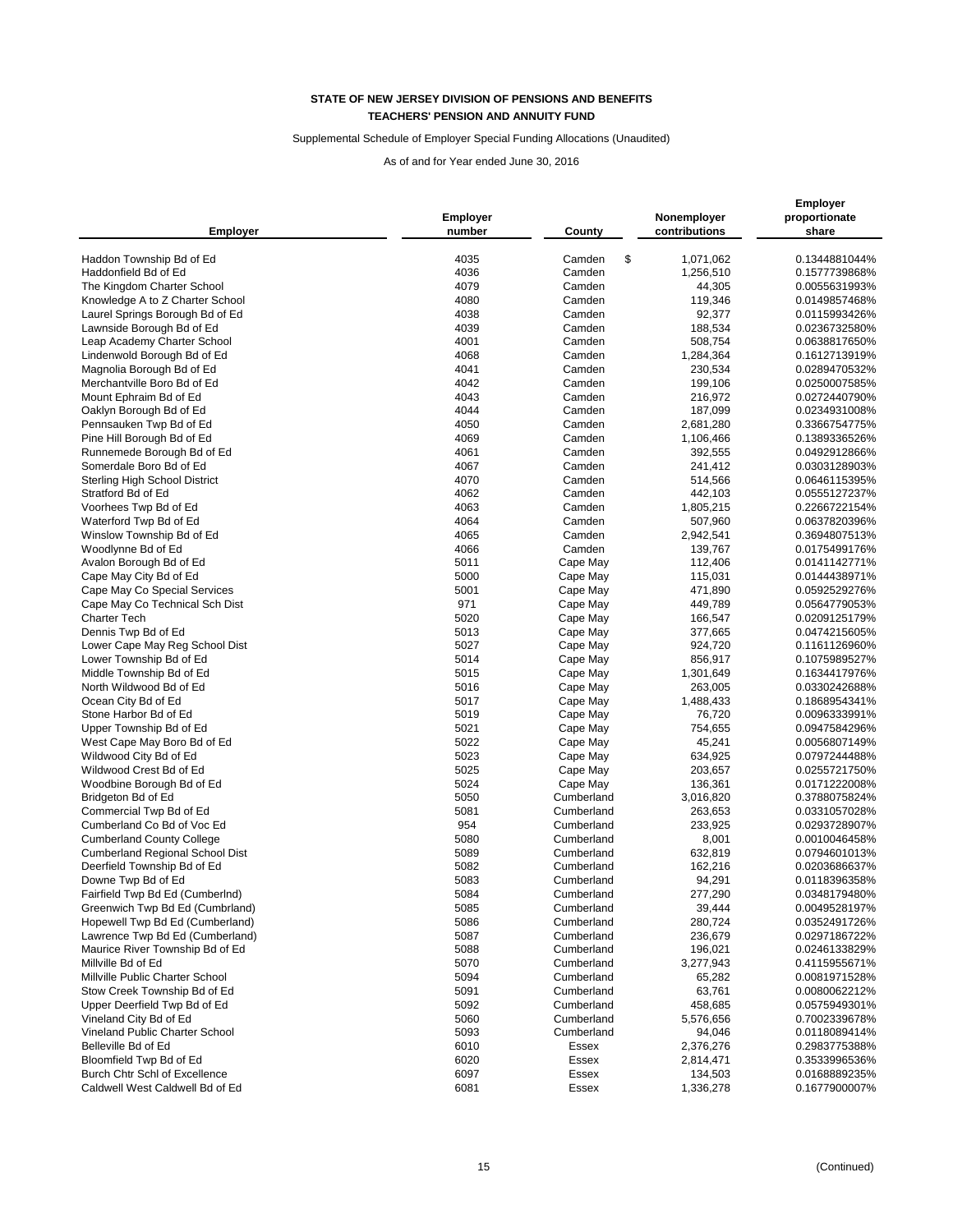### Supplemental Schedule of Employer Special Funding Allocations (Unaudited)

| <b>Employer</b>                   | Employer<br>number | County       | Nonemployer<br>contributions | <b>Employer</b><br>proportionate<br>share |
|-----------------------------------|--------------------|--------------|------------------------------|-------------------------------------------|
| Cedar Grove Twp Bd of Ed          | 6083               | Essex        | 852,137                      | 0.1069987210%                             |
| <b>Discovery Charter School</b>   | 6009               | <b>Essex</b> | 37,656                       | 0.0047283123%                             |
| East Orange Community Chart Sch   | 204                | Essex        | 1,883                        | 0.0002364093%                             |
| East Orange Community Chart Sch   | 204                | Essex        | 214,876                      | 0.0269809843%                             |
| East Orange School District       | 6030               | Essex        | 7,317,663                    | 0.9188438352%                             |
| Essex Co Educational Serv Comm    | 6012               | Essex        | 573,846                      | 0.0720551140%                             |
| <b>Essex Co Vocational School</b> | 950                | Essex        | 1,339,984                    | 0.1682553024%                             |
| Essex Fells Bd of Ed              | 6084               | Essex        | 159,368                      | 0.0200111055%                             |
| Fairfield Twp Bd of Ed (Essex)    | 6082               | Essex        | 381,493                      | 0.0479022721%                             |
| Glen Ridge Bd of Ed               | 6085               | Essex        | 1,053,769                    | 0.1323166965%                             |
| <b>Great Oaks Charter School</b>  | 6101               | Essex        | 76,399                       | 0.0095930579%                             |
| Irvington Bd of Ed                | 6040               | Essex        | 3,816,633                    | 0.4792363285%                             |
| Lady Liberty Academy Charter Sc   | 6018               | Essex        | 216,532                      | 0.0271888291%                             |
| Livingston Bd of Ed               | 6086               | Essex        | 3,621,272                    | 0.4547057578%                             |
| Maria L. Varisco-Rogers Charter   | 6007               | Essex        | 247,428                      | 0.0310683479%                             |
| Marion P. Thomas Charter Sch      | 6013               | Essex        | 256,725                      | 0.0322357365%                             |
| Merti Prep. Charter School Newark | 6107               | Essex        | 24,189                       | 0.0030372400%                             |
| Millburn Twp Public Schools       | 6087               | Essex        | 3,275,883                    | 0.4113368574%                             |
| Montclair Bd of Ed                | 6050               | Essex        | 4,220,714                    | 0.5299747611%                             |
| New Horizon Comm Charter School   | 6014               | Essex        | 184,610                      | 0.0231806445%                             |
| Newark Charter School             | 6016               | Essex        | 106,155                      | 0.0133293780%                             |
| Newark Educators' Comm Chtr Sch   | 6099               | Essex        | 157,490                      | 0.0197753226%                             |
| Newark Legacy Charter School      | 6100               | Essex        | 131,561                      | 0.0165194634%                             |
| Newark Prep Charter School        | 6106               | Essex        | 64,225                       | 0.0080644779%                             |
| <b>Newark Public Schools</b>      | 6000               | Essex        | 23,815,140                   | 2.9903518772%                             |
| North Caldwell Bd of Ed           | 6088               | Essex        | 366,101                      | 0.0459695285%                             |
| North Star Academy Charter Sch    | 6006               | Essex        | 1,133,836                    | 0.1423702953%                             |
| Nutley Bd of Ed                   | 6089               | Essex        | 2,158,171                    | 0.2709911381%                             |
| Orange City Bd of Ed              | 6060               | <b>Essex</b> | 3,042,607                    | 0.3820455260%                             |
| Paulo Freire Charter School       | 6108               | Essex        | 72,405                       | 0.0090915494%                             |
| Peoples Preparatory Charter Sch   | 6102               | Essex        | 140,450                      | 0.0176356112%                             |
| Philips Academy Charter School    | 6109               | Essex        | 94,853                       | 0.0119102955%                             |
| Pride Academy Charter School      | 6098               | Essex        | 164,610                      | 0.0206693433%                             |
| Robert Treat Academy Charter Sc   | 6005               | Essex        | 244,952                      | 0.0307573950%                             |
| Roseland Bd of Ed                 | 6091               | Essex        | 277,803                      | 0.0348823435%                             |
| Roseville Community Charter Sch   | 6103               | Essex        | 114,211                      | 0.0143409143%                             |
| South Orange-Maplewood Bd of Ed   | 6070               | <b>Essex</b> | 3,820,356                    | 0.4797037600%                             |
| Team Academy Charter School       | 6017               | Essex        | 1,292,370                    | 0.1622766641%                             |
| University Heights Charter Schl   | 6095               | Essex        | 3,615                        | 0.0004539009%                             |
| Verona Bd of Ed                   | 6092               | Essex        | 1,255,331                    | 0.1576259021%                             |
| Visions Academy Charter H.S.      | 6104               | <b>Essex</b> | 109,585                      | 0.0137601015%                             |
| West Essex Regional Sch Dist      | 6094               | Essex        | 1,138,121                    | 0.1429083865%                             |
| West Orange Township Bd of Ed     | 6093               | <b>Essex</b> | 4,874,075                    | 0.6120141923%                             |
| Clayton Borough Bd of Ed          | 7011               | Gloucester   | 642,775                      | 0.0807101768%                             |
| Clearview Regional Bd of Ed       | 7036               | Gloucester   | 1,108,781                    | 0.1392243095%                             |
| Delsea Reg High Sch District      | 7035               | Gloucester   | 920,898                      | 0.1156327362%                             |
| Deptford Twp Bd of Ed             | 7012               | Gloucester   | 2,142,270                    | 0.2689945002%                             |
| East Greenwich Bd of Education    | 7013               | Gloucester   | 502,687                      | 0.0631200433%                             |
| Ed Information & Resource Ctr     | 4006               | Gloucester   | 26,466                       | 0.0033232615%                             |
| Elk Twp Bd of Ed                  | 7014               | Gloucester   | 179,700                      | 0.0225641260%                             |
| Franklin Twp Bd of Ed (Glocstr)   | 7015               | Gloucester   | 643,552                      | 0.0808077724%                             |
| Gateway Regional High School      | 7038               | Gloucester   | 628,967                      | 0.0789763829%                             |
| Glassboro Bd of Ed                | 7016               | Gloucester   | 1,227,532                    | 0.1541352623%                             |
| Gloucester Co Sp Serv Sch Dist    | 7010               | Gloucester   | 1,078,653                    | 0.1354412588%                             |
| Gloucester Co Vo-Tech Sch Dist    | 957                | Gloucester   | 572,467                      | 0.0718819727%                             |
| Greenwich Twp Bd Ed (Gloucster)   | 7017               | Gloucester   | 290,989                      | 0.0365380859%                             |
| Harrison Twp Bd Ed (Gloucester)   | 7018               | Gloucester   | 632,262                      | 0.0793900680%                             |
| Kingsway Regional School Dist     | 7037               | Gloucester   | 981,974                      | 0.1233018204%                             |
| Logan Township Bd of Ed           | 7019               | Gloucester   | 464,551                      | 0.0583314699%                             |
| Mantua Township Bd of Ed          | 7021               | Gloucester   | 673,118                      | 0.0845201634%                             |
| Monroe Twp Bd of Ed (Gloucestr)   | 7022               | Gloucester   | 2,637,677                    | 0.3312004775%                             |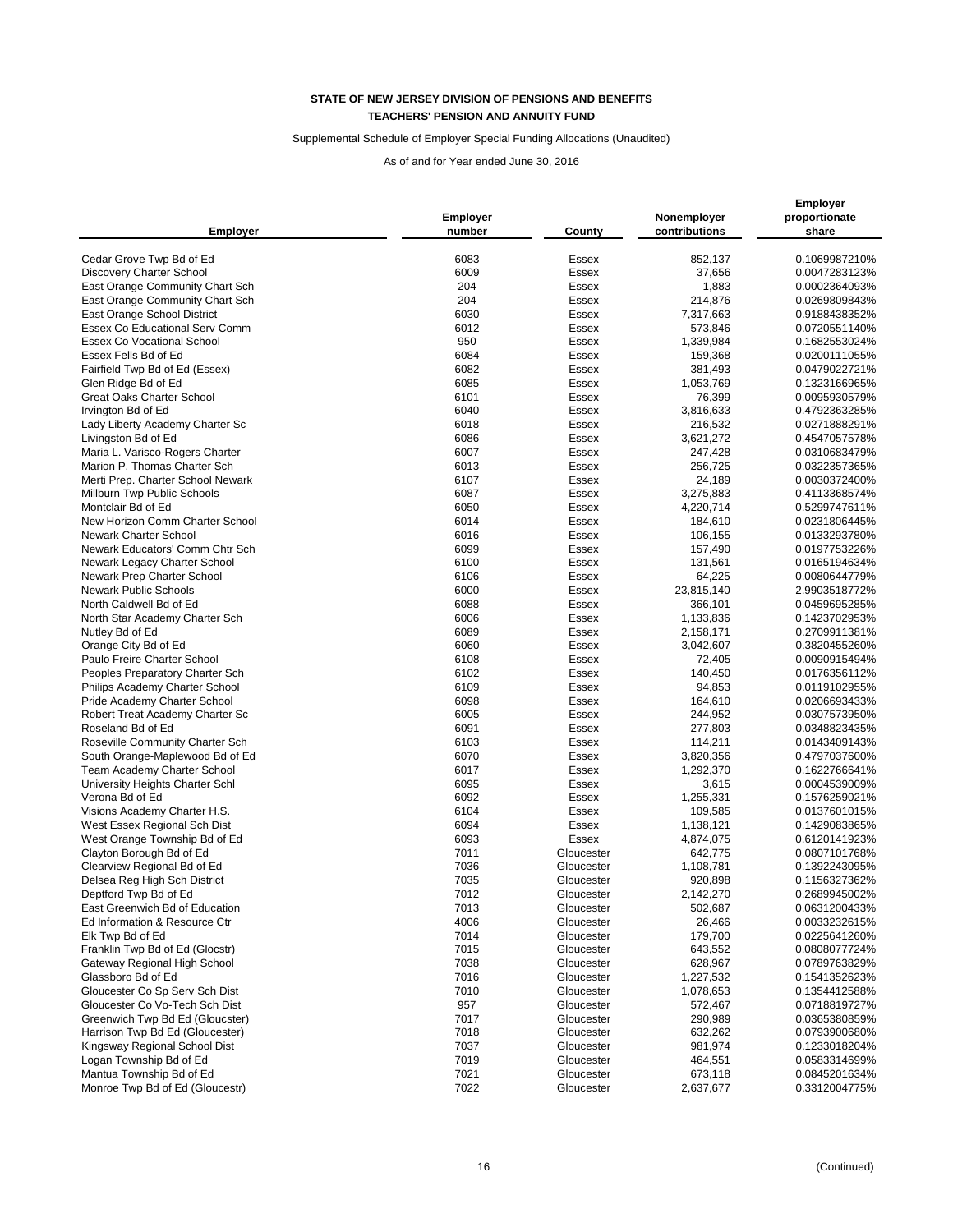# Supplemental Schedule of Employer Special Funding Allocations (Unaudited)

| <b>Employer</b>                                        | <b>Employer</b><br>number | County            | Nonemployer<br>contributions | <b>Employer</b><br>proportionate<br>share |
|--------------------------------------------------------|---------------------------|-------------------|------------------------------|-------------------------------------------|
| National Park Board of Educ                            | 7023                      | Gloucester<br>-\$ | 141,381                      | 0.0177525004%                             |
| Paulsboro Boro Bd of Ed                                | 7025                      | Gloucester        | 711,031                      | 0.0892807987%                             |
| Pitman Bd of Ed                                        | 7026                      | Gloucester        | 894,538                      | 0.1123228800%                             |
| South Harrison Twp Bd of Ed                            | 7027                      | Gloucester        | 153,472                      | 0.0192706819%                             |
| Swedesboro Woolwich Bd of Ed                           | 7028                      | Gloucester        | 700,291                      | 0.0879321253%                             |
| Washington Twp Bd of Ed (Glouc)                        | 7029                      | Gloucester        | 4,578,742                    | 0.5749306234%                             |
| Wenonah Borough Bd of Ed                               | 7031                      | Gloucester        | 106,351                      | 0.0133539335%                             |
| West Deptford Twp Bd of Ed                             | 7032                      | Gloucester        | 1,442,758                    | 0.1811602210%                             |
| Westville Board of Ed                                  | 7033                      | Gloucester        | 204,918                      | 0.0257305330%                             |
|                                                        | 7000                      | Gloucester        | 859,360                      | 0.1079057712%                             |
| Woodbury City Bd of Ed<br>Woodbury Heights Board of Ed | 7034                      | Gloucester        | 130,141                      | 0.0163411855%                             |
| Bayonne Board of Ed                                    | 8010                      | Hudson            | 4,285,310                    | 0.5380858443%                             |
| <b>Beloved Community Charter School</b>                | 8097                      | Hudson            | 148,240                      | 0.0186138223%                             |
| Dr Lena Edwards Acad Chrtr Schl                        | 8096                      | Hudson            |                              | 0.0178401987%                             |
| East Newark Borough Bd of Ed                           | 8081                      | Hudson            | 142,079<br>87,222            |                                           |
|                                                        |                           |                   |                              | 0.0109520045%                             |
| Elysian Charter Sch of Hoboken                         | 8085                      | Hudson            | 161,007                      | 0.0202168205%                             |
| Ethical Comm Chrtr Schl - J.C.                         | 8093                      | Hudson            | 83,816                       | 0.0105244130%                             |
| Guttenberg Boro Bd of Ed                               | 8082                      | Hudson            | 432,212                      | 0.0542707916%                             |
| Harrison Town Bd of Ed (Hudson)                        | 8083                      | Hudson            | 1,367,441                    | 0.1717029701%                             |
| Hoboken Board of Education                             | 8020                      | Hudson            | 1,582,355                    | 0.1986887151%                             |
| Hoboken Charter School                                 | 8021                      | Hudson            | 129,669                      | 0.0162819266%                             |
| Hoboken Dual Language Ch School                        | 8094                      | Hudson            | 58,505                       | 0.0073462295%                             |
| Hudson Co Schools of Technology                        | 956                       | Hudson            | 1,544,747                    | 0.1939664165%                             |
| Jersey City Comm Charter School                        | 8088                      | Hudson            | 192,044                      | 0.0241140042%                             |
| Jersey City Golden Door Charter                        | 8089                      | Hudson            | 222,053                      | 0.0278821462%                             |
| Jersey City Public Schools                             | 8000                      | Hudson            | 19,210,200                   | 2.4121325709%                             |
| Kearny Town Bd of Ed                                   | 8030                      | Hudson            | 3,174,228                    | 0.3985726318%                             |
| Learning Comm. Charter School                          | 8086                      | Hudson            | 193,694                      | 0.0243212225%                             |
| Mets Charter School                                    | 8095                      | Hudson            | 154,409                      | 0.0193884481%                             |
| North Bergen Bd of Ed                                  | 8040                      | Hudson            | 4,236,730                    | 0.5319858066%                             |
| Secaucus Town Bd of Ed                                 | 8084                      | Hudson            | 1,187,394                    | 0.1490953708%                             |
| Soaring Heights Charter School                         | 8087                      | Hudson            | 84,313                       | 0.0105868040%                             |
| Union City Bd of Ed                                    | 8050                      | Hudson            | 5,580,888                    | 0.7007652938%                             |
| University Academy Charter Hs                          | 8091                      | Hudson            | 196,506                      | 0.0246742705%                             |
| Weehawken Twp Bd of Ed                                 | 8060                      | Hudson            | 713,337                      | 0.0895703281%                             |
| West New York Bd of Ed                                 | 8070                      | Hudson            | 4,492,249                    | 0.5640700757%                             |
| Alexandria Twp Bd of Ed                                | 9011                      | Hunterdon         | 398,902                      | 0.0500882129%                             |
| Bethlehem Twp Bd of Ed                                 | 9012                      | Hunterdon         | 305,152                      | 0.0383164806%                             |
| Bloomsbury Borough Bd of Ed                            | 9013                      | Hunterdon         | 85,072                       | 0.0106821445%                             |
| Califon Boro Bd of Ed                                  | 9014                      | Hunterdon         | 66,440                       | 0.0083426065%                             |
| Clinton Town Bd of Ed                                  | 9015                      | Hunterdon         | 277,236                      | 0.0348111827%                             |
| Clinton Twp Bd of Ed                                   | 9016                      | Hunterdon         | 954,617                      | 0.1198666811%                             |
| Delaware Twp Bd of Ed                                  | 9017                      | Hunterdon         | 298,048                      | 0.0374244644%                             |
| Delaware Valley Reg H S Dist                           | 9040                      | Hunterdon         | 514,206                      | 0.0645664376%                             |
| East Amwell Township Bd of Ed                          | 9018                      | Hunterdon         | 282,264                      | 0.0354424846%                             |
| Flemington Raritan Bd of Ed                            | 9000                      | Hunterdon         | 1,948,993                    | 0.2447256460%                             |
| Franklin Twp Bd of Ed (Huntrdn)                        | 9019                      | Hunterdon         | 182,067                      | 0.0228612977%                             |
| Frenchtown Borough Bd of Ed                            | 9021                      | Hunterdon         | 87,044                       | 0.0109297041%                             |
| Hampton Borough Bd of Ed                               | 9023                      | Hunterdon         | 90,570                       | 0.0113724548%                             |
| High Bridge Borough Bd of Ed                           | 9024                      | Hunterdon         | 285,557                      | 0.0358560443%                             |
| Holland Twp Bd of Ed                                   | 9025                      | Hunterdon         | 345,736                      | 0.0434123737%                             |
| Hunterdon Central High School                          | 9030                      | Hunterdon         | 1,678,764                    | 0.2107943271%                             |
| Hunterdon Co Educ Srvcs Comm                           | 9041                      | Hunterdon         | 184,430                      | 0.0231579683%                             |
| Hunterdon County Vocational                            | 9001                      | Hunterdon         | 110,200                      | 0.0138372760%                             |
| Kingwood Township Bd of Ed                             | 9026                      | Hunterdon         | 226,056                      | 0.0283847823%                             |
| Lambertville City Bd of Ed                             | 9027                      | Hunterdon         | 124,559                      | 0.0156402261%                             |
| Lebanon Borough Bd of Ed                               | 9028                      | Hunterdon         | 62,734                       | 0.0078771796%                             |
| Lebanon Township Bd of Ed                              | 9029                      | Hunterdon         | 430,084                      | 0.0540035626%                             |
| Milford Borough Bd of Ed                               | 9031                      | Hunterdon         | 50,760                       | 0.0063736562%                             |
| North Hunterdon-Voorhees                               | 9038                      | Hunterdon         | 1,697,513                    | 0.2131485232%                             |
| Readington Twp Bd of Ed                                | 9033                      | Hunterdon         | 1,109,921                    | 0.1393675082%                             |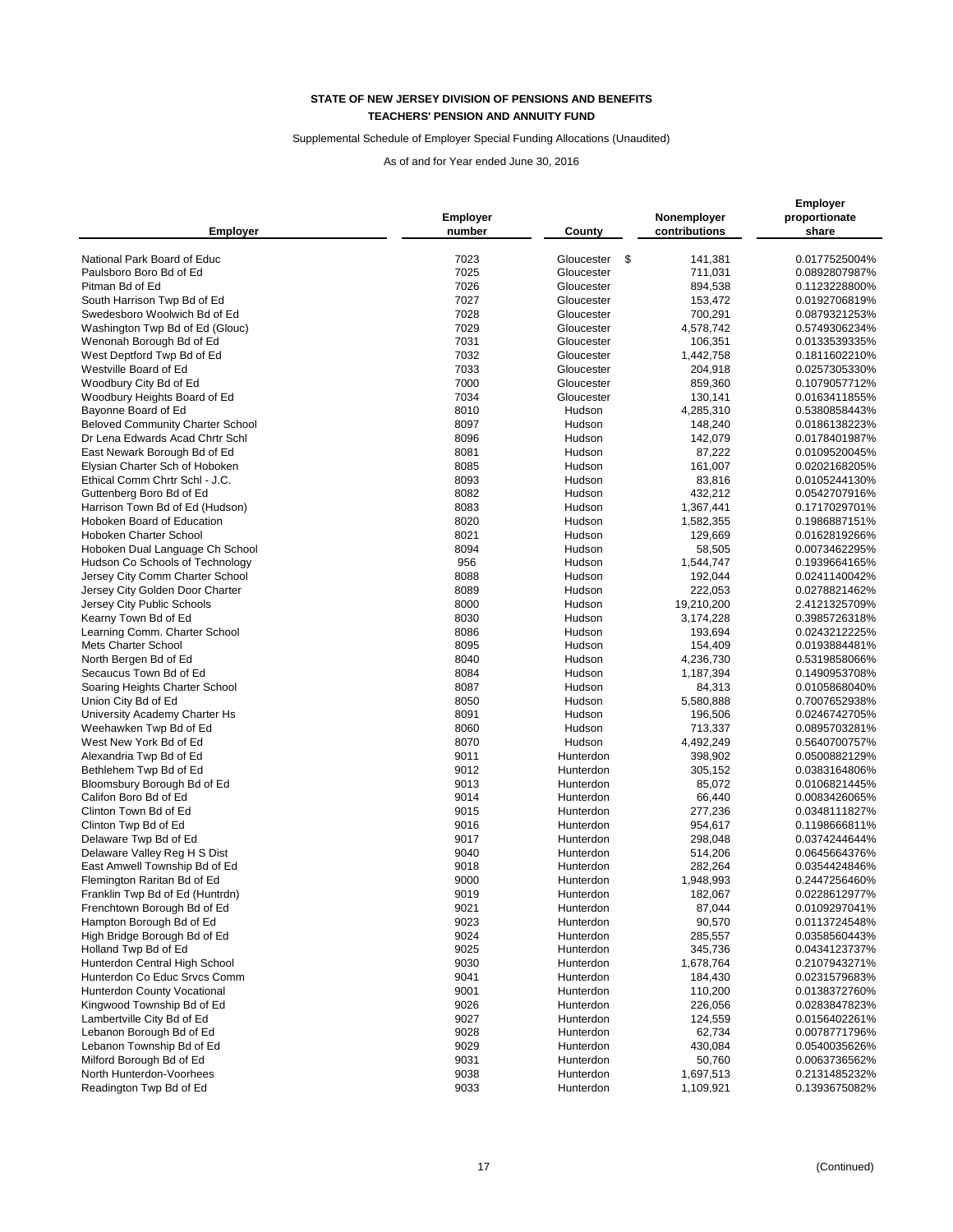### Supplemental Schedule of Employer Special Funding Allocations (Unaudited)

| <b>Employer</b>                                               | <b>Employer</b><br>number | County           | Nonemployer<br>contributions | <b>Employer</b><br>proportionate<br>share |
|---------------------------------------------------------------|---------------------------|------------------|------------------------------|-------------------------------------------|
| South Hunterdon Reg Bd of Ed                                  | 9039                      | Hunterdon<br>\$  | 304,932                      | 0.0382887930%                             |
| Stockton Borough Bd of Ed                                     | 9034                      | Hunterdon        | 28,923                       | 0.0036317086%                             |
| Tewksbury Twp Bd of Ed                                        | 9035                      | Hunterdon        | 444,305                      | 0.0557892237%                             |
| Union Twp of Ed (Hunterdon)                                   | 9036                      | Hunterdon        | 285,964                      | 0.0359071599%                             |
| West Amwell Twp Bd of Ed                                      | 9037                      | Hunterdon        | 141,422                      | 0.0177576371%                             |
| East Windsor Reg School Dist                                  | 121                       | Mercer           | 2,880,107                    | 0.3616411567%                             |
| Ewing Township Bd of Ed                                       | 122                       | Mercer           | 2,146,262                    | 0.2694957582%                             |
| Foundation Academy Charter Schl                               | 133                       | Mercer           | 2,907                        | 0.0003650752%                             |
| Foundation Academy Charter Schl                               | 133                       | Mercer           | 238,710                      | 0.0299736235%                             |
| Hamilton Twp Bd of Ed (Mercer)                                | 110                       | Mercer           | 6,331,131                    | 0.7949697212%                             |
| Hopewell Valley Reg Sch Dist                                  | 123                       | Mercer           | 2,543,413                    | 0.3193640991%                             |
| International Charter School                                  | 128                       | Mercer           | 49,520                       | 0.0062179292%                             |
| Lawrence Twp Bd of Ed (Mercer)                                | 124                       | Mercer           | 2,245,935                    | 0.2820112967%                             |
|                                                               | 119                       |                  |                              | 0.0012242672%                             |
| Mercer Co Community College<br>Mercer Co Special Ser Sch Dist | 111                       | Mercer<br>Mercer | 9,750<br>1,197,727           |                                           |
| Mercer Co Vocational Schools                                  | 953                       |                  |                              | 0.1503928033%                             |
|                                                               |                           | Mercer           | 271,550                      | 0.0340971939%                             |
| Pace Charter School of Hamilton                               | 131                       | Mercer           | 67,055                       | 0.0084197810%                             |
| Paul Robeson Chtr School                                      | 135                       | Mercer           | 93,603                       | 0.0117533157%                             |
| Princeton Charter School                                      | 126                       | Mercer           | 196,521                      | 0.0246761498%                             |
| Princeton Regional School                                     | 125                       | Mercer           | 2,529,005                    | 0.3175550101%                             |
| Robbinsville Twp Bd of Ed                                     | 127                       | Mercer           | 1,364,981                    | 0.1713941470%                             |
| Trenton City Bd of Ed                                         | 100                       | Mercer           | 7,097,059                    | 0.8911436001%                             |
| Village Charter School                                        | 116                       | Mercer           | 164,507                      | 0.0206563138%                             |
| West Windsor Plainsboro Reg                                   | 118                       | Mercer           | 5,476,146                    | 0.6876133168%                             |
| Academy For Urban Leadership                                  | 255                       | Middlesex        | 176,922                      | 0.0222152124%                             |
| Carteret Bd of Ed                                             | 231                       | Middlesex        | 1,763,564                    | 0.2214422693%                             |
| Cranbury Township Bd of Ed                                    | 232                       | Middlesex        | 344,579                      | 0.0432671705%                             |
| Dunellen Board of Education                                   | 233                       | Middlesex        | 552,683                      | 0.0693977326%                             |
| East Brunswick Twp Bd of Ed                                   | 234                       | Middlesex        | 4,817,264                    | 0.6048806937%                             |
| Edison Twp Bd of Ed                                           | 247                       | Middlesex        | 8,526,885                    | 1.0706800259%                             |
| Greater Brunswick Chart.School                                | 203                       | Middlesex        | 162,652                      | 0.0204234124%                             |
| Hatikvah Internat'l Acad Chrtr                                | 256                       | Middlesex        | 89,818                       | 0.0112779913%                             |
| Highland Park Bd of Ed                                        | 236                       | Middlesex        | 878,009                      | 0.1102473137%                             |
| Jamesburg Borough Bd of Ed                                    | 237                       | Middlesex        | 280,215                      | 0.0351852782%                             |
| Metuchen Boro Bd of Ed                                        | 239                       | Middlesex        | 1,193,770                    | 0.1498959303%                             |
| Middlesex Bd of Ed                                            | 241                       | Middlesex        | 1,206,138                    | 0.1514489405%                             |
| Middlesex Co Ed Serv Comm                                     | 202                       | Middlesex        | 1,031,400                    | 0.1295079730%                             |
| Middlesex Co Vocational School                                | 972                       | Middlesex        | 1,370,306                    | 0.1720627833%                             |
| <b>Middlesex County College</b>                               | 201                       | Middlesex        | 19,812                       | 0.0024877480%                             |
| Milltown Borough Bd of Ed                                     | 242                       | Middlesex        | 273,337                      | 0.0343215760%                             |
| Monroe Twp Bd of Ed (Middlesex)                               | 243                       | Middlesex        | 3,115,699                    | 0.3912233955%                             |
| New Brunswick Bd of Ed                                        | 200                       | Middlesex        | 4,886,687                    | 0.6135977716%                             |
| North Brunswick Bd of Ed                                      | 244                       | Middlesex        | 3,023,812                    | 0.3796855669%                             |
| Old Bridge Bd of Ed                                           | 238                       | Middlesex        | 4,939,537                    | 0.6202338961%                             |
| Perth Amboy Bd of Ed                                          | 210                       | Middlesex        | 5,350,636                    | 0.6718536958%                             |
| Piscataway Bd of Ed Admn Bldg                                 | 245                       | Middlesex        | 3,688,465                    | 0.4631428278%                             |
| Sayreville Bd of Ed_Selover Elm                               | 248                       | Middlesex        | 2,698,178                    | 0.3387972733%                             |
| South Amboy Bd of Ed                                          | 249                       | Middlesex        | 564,397                      | 0.0708686824%                             |
| South Brunswick Bd of Ed                                      | 251                       | Middlesex        | 4,213,451                    | 0.5290628248%                             |
| South Plainfield Bd of Ed                                     | 252                       | Middlesex        | 2,004,439                    | 0.2516877573%                             |
| South River Boro Bd of Ed                                     | 253                       | Middlesex        | 1,013,347                    | 0.1272410992%                             |
| Spotswood Bd of Ed                                            | 254                       | Middlesex        | 936,905                      | 0.1176426542%                             |
| Woodbridge Township Bd of Ed                                  | 220                       | Middlesex        | 7,828,307                    | 0.9829628865%                             |
| Academy Charter High School                                   | 311                       | Monmouth         | 107,688                      | 0.0135218129%                             |
| Asbury Park Bd of Ed                                          | 300                       | Monmouth         | 1,877,311                    | 0.2357249270%                             |
| Atlantic Highlands Bd of Ed                                   | 321                       | Monmouth         | 212,822                      | 0.0267230263%                             |
| Avon By The Sea Boro Bd of Ed                                 | 323                       | Monmouth         | 91,946                       | 0.0115452203%                             |
| Belmar Boro Bd of Ed                                          | 324                       | Monmouth         | 311,265                      | 0.0390840906%                             |
| Bradley Beach Bd of Ed                                        | 325                       | Monmouth         | 204,263                      | 0.0256483472%                             |
| Brielle Boro Bd of Ed                                         | 326                       | Monmouth         | 296,484                      | 0.0372280204%                             |
| Colts Neck Twp Bd of Ed                                       | 322                       | Monmouth         | 794,872                      | 0.0998082185%                             |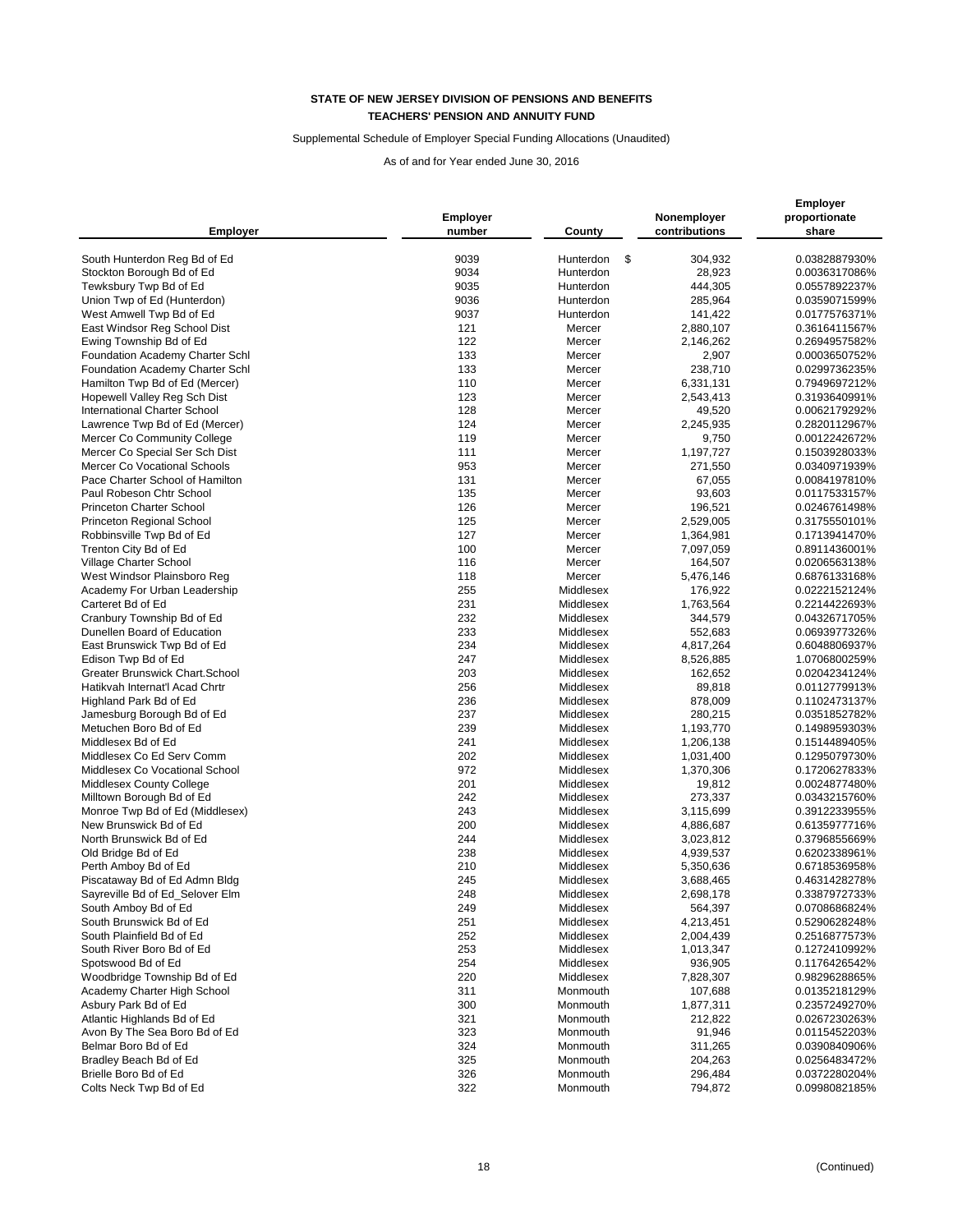### Supplemental Schedule of Employer Special Funding Allocations (Unaudited)

| <b>Employer</b>                 | <b>Employer</b><br>number | County         | Nonemployer<br>contributions | <b>Employer</b><br>proportionate<br>share |
|---------------------------------|---------------------------|----------------|------------------------------|-------------------------------------------|
| Deal Boro Bd of Ed              | 364                       | Monmouth<br>\$ | 114,725                      | 0.0144054352%                             |
| Eatontown Bd of Ed              | 327                       | Monmouth       | 679,225                      | 0.0852870217%                             |
| Fair Haven Borough Bd of Ed     | 328                       | Monmouth       | 458,534                      | 0.0575758871%                             |
| Farmingdale Bd of Ed            | 329                       | Monmouth       |                              |                                           |
|                                 | 331                       |                | 100,312                      | 0.0125957197%                             |
| Freehold Boro Bd of Ed          | 370                       | Monmouth       | 685,014                      | 0.0860139147%                             |
| Freehold Reg H S District       |                           | Monmouth       | 5,857,525                    | 0.7355013065%                             |
| Freehold Twp Bd of Ed           | 332                       | Monmouth       | 2,193,999                    | 0.2754899316%                             |
| Hazlet Twp Bd of Ed             | 352                       | Monmouth       | 1,803,982                    | 0.2265173654%                             |
| Henry Hudson Reg Sch Dist       | 374                       | Monmouth       | 243,565                      | 0.0305832514%                             |
| Highlands Boro Bd of Ed         | 333                       | Monmouth       | 123,595                      | 0.0155192026%                             |
| Holmdel Township Bd of Ed       | 334                       | Monmouth       | 1,877,891                    | 0.2357977165%                             |
| Hope Academy Charter School     | 312                       | Monmouth       | 114,914                      | 0.0144292390%                             |
| Howell Twp Bd of Ed             | 335                       | Monmouth       | 3,899,139                    | 0.4895961194%                             |
| Keansburg Board of Education    | 336                       | Monmouth       | 1,295,339                    | 0.1626495068%                             |
| Keyport Borough Bd of Ed        | 337                       | Monmouth       | 656,957                      | 0.0824909518%                             |
| Little Silver Bd of Ed          | 338                       | Monmouth       | 480,123                      | 0.0602867644%                             |
| Long Branch Bd of Ed            | 310                       | Monmouth       | 3,028,729                    | 0.3803029624%                             |
| Manalapan Englishtown Regional  | 339                       | Monmouth       | 2,524,890                    | 0.3170383423%                             |
| Manasquan Borough Bd of Ed      | 341                       | Monmouth       | 913,748                      | 0.1147349570%                             |
| Marlboro Township Bd of Ed      | 342                       | Monmouth       | 2,970,255                    | 0.3729606167%                             |
| Matawan-Aberdeen Reg School     | 343                       | Monmouth       | 2,112,352                    | 0.2652378842%                             |
| Middletown Twp Bd of Ed         | 344                       | Monmouth       | 5,768,737                    | 0.7243526075%                             |
| Millstone Township Bd of Ed     | 345                       | Monmouth       | 745,094                      | 0.0935578410%                             |
| Monmouth Beach Bd of Ed         | 346                       | Monmouth       | 158,040                      | 0.0198443536%                             |
| Monmouth Co Vocational Schools  | 987                       | Monmouth       | 1,505,826                    | 0.1890793704%                             |
| Monmouth Regional School        | 372                       | Monmouth       | 698,576                      | 0.0877168889%                             |
| Neptune City Bd of Ed           | 347                       | Monmouth       | 162,491                      | 0.0204032418%                             |
| Neptune Twp Bd of Ed            | 348                       | Monmouth       | 2,380,147                    | 0.2988636375%                             |
| Ocean Twp Bd of Ed (Monmouth)   | 351                       | Monmouth       | 2,485,508                    | 0.3120932901%                             |
| Oceanport Schools               | 349                       | Monmouth       | 344,918                      | 0.0433096415%                             |
| Red Bank Bd of Ed               | 353                       | Monmouth       | 470,239                      | 0.0590457092%                             |
| Red Bank Charter School         | 360                       | Monmouth       | 110,793                      | 0.0139116942%                             |
| Red Bank Regional High School   | 301                       | Monmouth       | 777,256                      | 0.0975963441%                             |
| Roosevelt Borough Bd of Ed      | 369                       | Monmouth       | 49,491                       | 0.0062142960%                             |
| Rumson Boro Bd of Ed            | 354                       | Monmouth       | 511,295                      | 0.0642008613%                             |
| Rumson Fair Haven Regional H.S. | 371                       | Monmouth       | 611,143                      | 0.0767383243%                             |
| Sea Girt Bd of Ed               | 366                       | Monmouth       | 117,150                      | 0.0147099986%                             |
| Shore Regional H S District     | 373                       | Monmouth       | 426,726                      | 0.0535819848%                             |
| Shrewsbury Borough Bd of Ed     | 356                       | Monmouth       | 267,814                      | 0.0336281337%                             |
| Spring Lake Boro Bd of Ed       | 358                       | Monmouth       | 201,324                      | 0.0252792630%                             |
| Spring Lake Heights Bd of Ed    | 368                       | Monmouth       | 181,625                      | 0.0228057973%                             |
| Tinton Falls Board of Education | 357                       | Monmouth       | 807,588                      | 0.1014049526%                             |
| Union Beach Boro Bd of Ed       | 359                       | Monmouth       | 318,163                      | 0.0399501732%                             |
| <b>Upper Freehold Regional</b>  | 361                       | Monmouth       | 1,246,761                    | 0.1565498449%                             |
| Wall Township Bd of Ed          | 362                       | Monmouth       | 2,252,644                    | 0.2828537007%                             |
| West Long Branch Bd of Ed       | 363                       | Monmouth       | 337,408                      | 0.0423667603%                             |
| Boonton Town Bd of Ed           | 411                       | Morris         | 832,832                      | 0.1045747422%                             |
| Boonton Twp Bd of Ed            | 412                       | Morris         | 283,932                      | 0.0356519581%                             |
| Butler Boro Bd of Ed            | 413                       | Morris         | 695,449                      | 0.0873242514%                             |
| <b>Chathams School District</b> | 455                       | Morris         | 2,229,758                    | 0.2799799553%                             |
| Chester Twp Bd of Ed            | 416                       | Morris         | 702,207                      | 0.0881727943%                             |
| Denville Twp Bd of Ed           | 417                       | Morris         | 899,223                      | 0.1129110845%                             |
| Dover Bd of Ed                  | 418                       | Morris         | 1,521,082                    | 0.1909949502%                             |
| East Hanover Twp Bd of Ed       | 448                       | Morris         | 645,412                      | 0.0810413002%                             |
| Florham Park Bd of Ed           | 419                       | Morris         | 530,901                      | 0.0666626756%                             |
| Hanover Park Reg H S Dist       | 420                       | Morris         | 943,858                      | 0.1185157526%                             |
| Hanover Township Bd of Ed       | 421                       | Morris         | 841,191                      | 0.1056243646%                             |
| Harding Township Bd of Ed       | 422                       | Morris         | 208,495                      | 0.0261796731%                             |
| Jefferson Township Bd of Ed     | 423                       | Morris         | 1,932,571                    | 0.2426636103%                             |
| Kinnelon Borough Bd of Ed       | 424                       | Morris         | 1,273,056                    | 0.1598515577%                             |
| Lincoln Park Boro Bd of Ed      | 425                       | Morris         | 464,401                      | 0.0583125521%                             |
|                                 |                           |                |                              |                                           |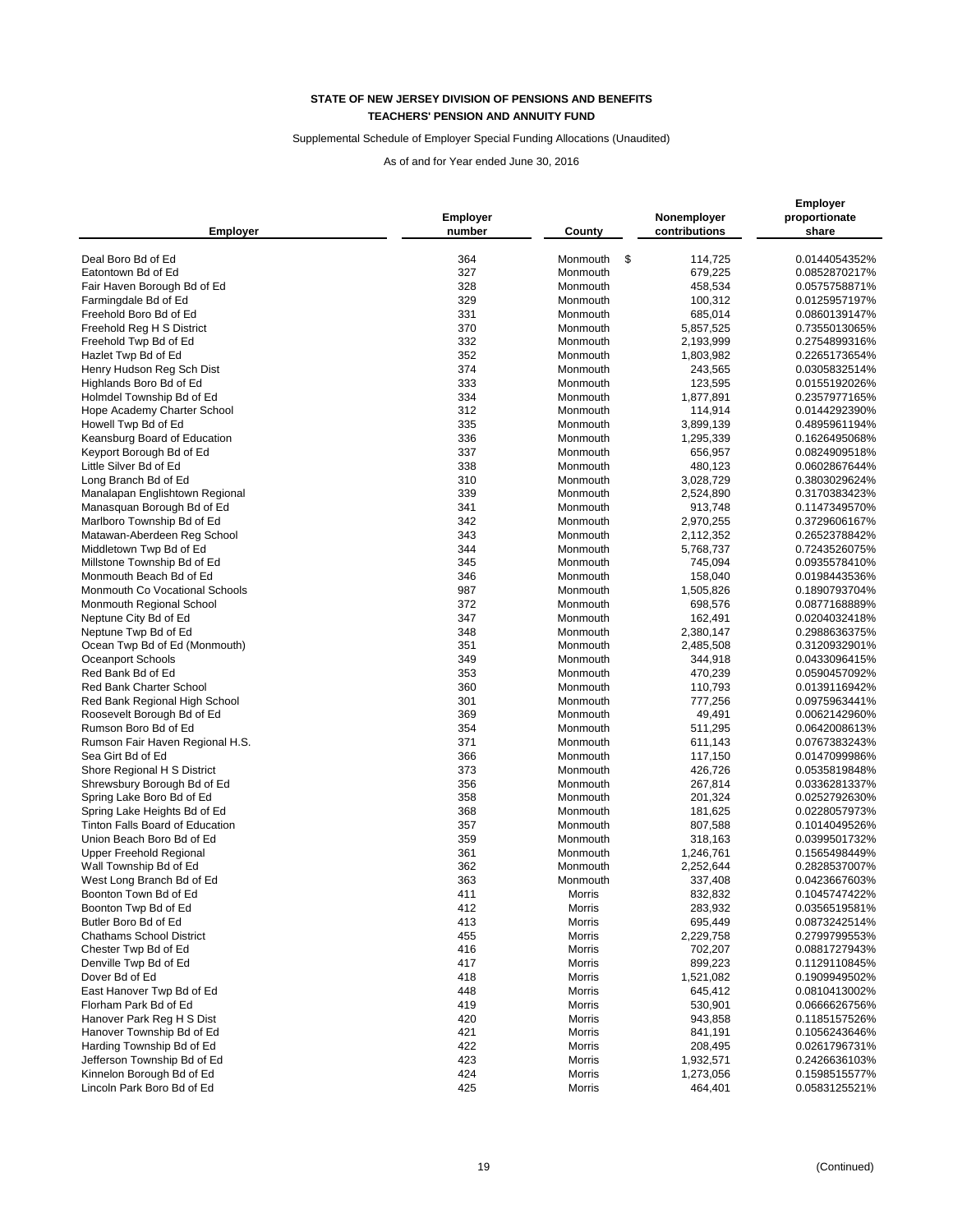### Supplemental Schedule of Employer Special Funding Allocations (Unaudited)

| <b>Employer</b>                 | <b>Employer</b><br>number | County        | Nonemployer<br>contributions | <b>Employer</b><br>proportionate<br>share |
|---------------------------------|---------------------------|---------------|------------------------------|-------------------------------------------|
| Long Hill Twp Bd of Ed          | 438                       | \$<br>Morris  | 536,419                      | 0.0673556169%                             |
| Madison Boro Bd of Ed           | 426                       | Morris        | 1,515,262                    | 0.1902641734%                             |
| Mendham Boro Bd of Ed           | 427                       | Morris        | 365,843                      | 0.0459372055%                             |
| Mendham Township Bd of Ed       | 428                       | Morris        | 506,495                      | 0.0635981239%                             |
| Mine Hill Twp Bd of Ed          | 429                       | Morris        | 178,996                      | 0.0224756761%                             |
| Montville Twp Bd of Ed          | 431                       | Morris        | 2,577,985                    | 0.3237051611%                             |
| Morris Co Educ Services Comm    | 453                       | Morris        | 261,955                      | 0.0328924709%                             |
| Morris Co Vocational Sch Dist   | 955                       | Morris        | 545,236                      | 0.0684626190%                             |
| Morris Hills Regional District  | 450                       | Morris        | 2,101,810                    | 0.2639141422%                             |
| Morris Plains Bd of Ed          | 432                       | Morris        | 300,167                      | 0.0376905659%                             |
| <b>Morris School District</b>   | 440                       | Morris        | 3,023,857                    | 0.3796912046%                             |
| Mount Arlington Bd of Ed        | 435                       | <b>Morris</b> | 246,133                      | 0.0309057303%                             |
| Mount Olive Twp Bd of Ed        | 436                       | Morris        | 2,484,800                    | 0.3120044643%                             |
| Mountain Lakes Boro Bd of Ed    | 434                       | Morris        | 1,331,242                    | 0.1671576965%                             |
| Netcong Borough Bd of Ed        | 437                       | Morris        | 196,939                      | 0.0247286434%                             |
| Parsippany Troy Hills Bd of Ed  | 449                       | Morris        | 4,461,826                    | 0.5602500664%                             |
| Pequannock Twp Bd of Ed         | 439                       | Morris        | 1,241,249                    | 0.1558576554%                             |
| Randolph Township Bd of Ed      | 441                       | Morris        | 2,835,740                    | 0.3560703151%                             |
| Riverdale Borough Bd of Ed      | 442                       | <b>Morris</b> | 152,819                      | 0.0191887467%                             |
| Rockaway Borough Bd of Ed       | 443                       | <b>Morris</b> | 218,272                      | 0.0274073229%                             |
| Rockaway Township Bd of Ed      | 444                       | Morris        | 1,506,837                    | 0.1892062823%                             |
| Roxbury Twp Bd of Ed            | 445                       | Morris        | 2,268,888                    | 0.2848933108%                             |
| Washington Twp Bd Ed (Morris)   | 446                       | Morris        | 1,429,272                    | 0.1794667684%                             |
| West Morris Reg H S Dist        | 451                       | Morris        | 1,648,372                    | 0.2069782016%                             |
| Wharton Borough Bd of Ed        | 447                       | Morris        | 426,953                      | 0.0536104240%                             |
| Barnegat Twp Bd of Ed           | 535                       | Ocean         | 1,519,408                    | 0.1907847250%                             |
| Bay Head Bd of Ed               | 511                       | Ocean         | 72,935                       | 0.0091580747%                             |
| Beach Haven Borough Bd of Ed    | 512                       | Ocean         | 51,270                       | 0.0064376759%                             |
| Berkeley Twp Bd of Ed           | 513                       | Ocean         | 1,032,560                    | 0.1296535520%                             |
| Brick Twp Bd of Ed              | 514                       | Ocean         | 4,894,333                    | 0.6145579419%                             |
| Central Regional H S Dist       | 505                       | Ocean         | 1,053,694                    | 0.1323073002%                             |
| Eagleswood Twp Bd of Ed         | 516                       | Ocean         | 89,484                       | 0.0112360214%                             |
| Island Heights Boro Bd of Ed    | 517                       | Ocean         | 67,133                       | 0.0084295531%                             |
| Jackson Township Bd of Ed       | 518                       | Ocean         | 4,200,587                    | 0.5274475489%                             |
| Lacey Township Bd of Ed         | 519                       | Ocean         | 2,207,349                    | 0.2771662205%                             |
| Lakehurst Borough Bd of Ed      | 521                       | Ocean         | 168,738                      | 0.0211876398%                             |
| Lakewood Twp Bd of Ed           | 500                       | Ocean         | 2,385,738                    | 0.2995657244%                             |
| Lavallette Borough Bd of Ed     | 522                       | Ocean         | 119,334                      | 0.0149842434%                             |
| Little Egg Harbor Twp Bd of Ed  | 523                       | Ocean         | 943,932                      | 0.1185250236%                             |
| Long Beach Island Bd of Ed      | 545                       | Ocean         | 177,831                      | 0.0223293453%                             |
| Manchester Township Bd of Ed    | 524                       | Ocean         | 1,857,193                    | 0.2331988423%                             |
| Ocean County Vocational School  | 986                       | Ocean         | 880,379                      | 0.1105449865%                             |
| Ocean Gate Bd of Ed             | 526                       | Ocean         | 94,336                       | 0.0118452735%                             |
| Ocean Twp Bd of Ed (Ocean)      | 525                       | Ocean         | 324,343                      | 0.0407261772%                             |
| Pinelands Reg School District   | 502                       | Ocean         | 1,039,217                    | 0.1304894414%                             |
| Plumsted Twp Bd of Ed           | 527                       | Ocean         | 882,473                      | 0.1108079559%                             |
| Point Pleasant Beach Bd of Ed   | 529                       | Ocean         | 510,328                      | 0.0640794619%                             |
| Point Pleasant Boro Bd of Ed    | 528                       | Ocean         | 1,425,738                    | 0.1790230154%                             |
| Seaside Heights Bd of Ed        | 531                       | Ocean         | 111,706                      | 0.0140263283%                             |
| Seaside Park Bd of Ed           | 532                       | Ocean         | 1,979                        | 0.0002484365%                             |
| Southern Regional H S District  | 546                       | Ocean         | 1,727,065                    | 0.2168592855%                             |
| Stafford Township Bd of Ed      | 533                       | Ocean         | 1,131,329                    | 0.1420555840%                             |
| Toms River School Dist          | 515                       | Ocean         | 7,144,637                    | 0.8971177283%                             |
| Tuckerton Boro Bd of Ed         | 534                       | Ocean         | 146,466                      | 0.0183910688%                             |
| Bloomingdale Bd of Ed           | 631                       | Passaic       | 366,250                      | 0.0459881957%                             |
| Classical Acad. Charter School  | 648                       | Passaic       | 40,264                       | 0.0050558025%                             |
| Clifton City Bd of Ed           | 610                       | Passaic       | 5,560,198                    | 0.6981674219%                             |
| Community Ch School of Paterson | 661                       | Passaic       | 234,427                      | 0.0294359081%                             |
| Haledon Borough Bd of Ed        | 632                       | Passaic       | 539,182                      | 0.0677025260%                             |
| Hawthorne Bd of Ed              | 633                       | Passaic       | 1,138,213                    | 0.1429199126%                             |
| John P Holland Charter School   | 662                       | Passaic       | 88,867                       | 0.0111585964%                             |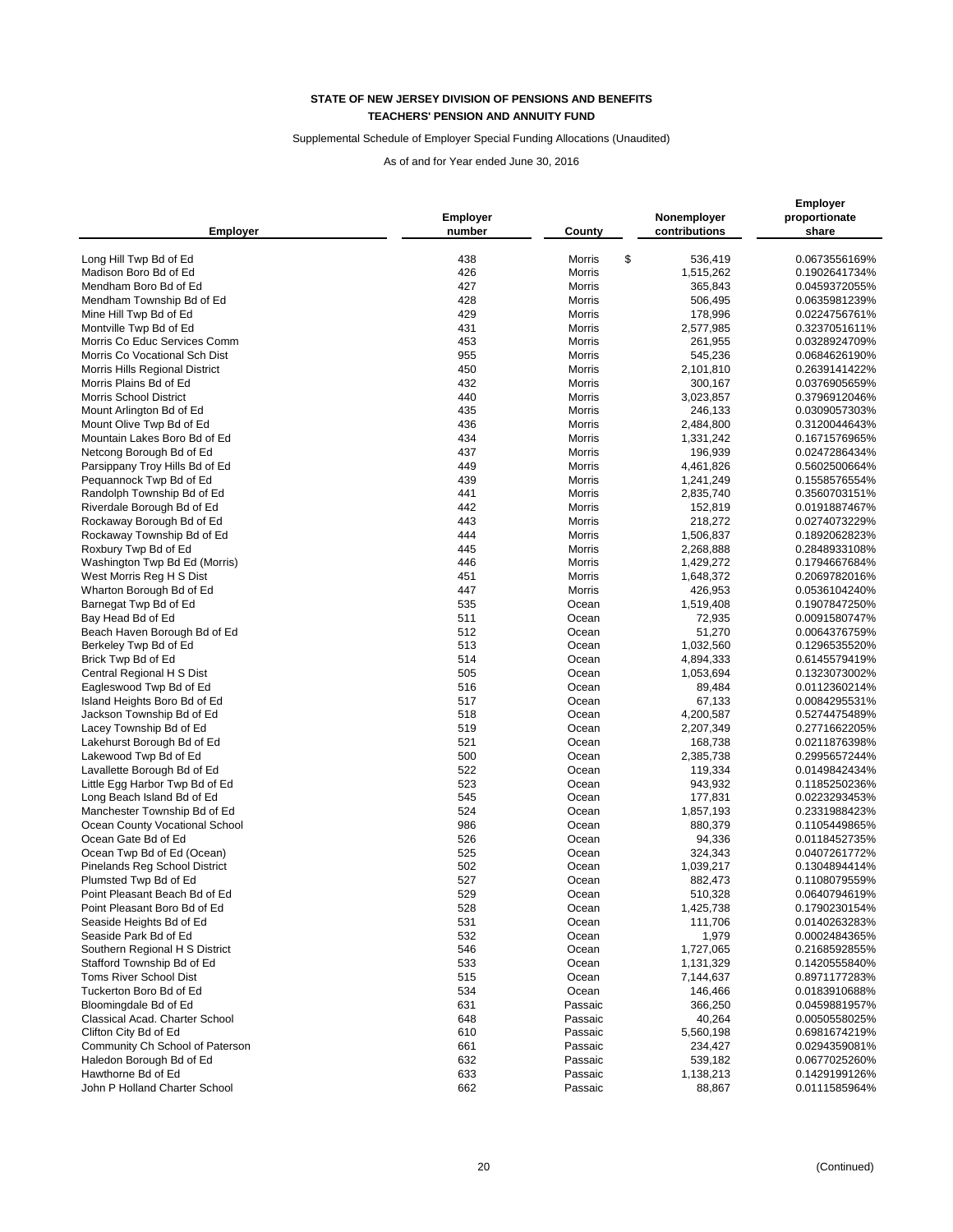# Supplemental Schedule of Employer Special Funding Allocations (Unaudited)

|                                                     |                 |               |               | <b>Employer</b> |  |
|-----------------------------------------------------|-----------------|---------------|---------------|-----------------|--|
|                                                     | <b>Employer</b> |               | Nonemployer   | proportionate   |  |
| <b>Employer</b>                                     | number          | County        | contributions | share           |  |
|                                                     | 645             | \$<br>Passaic |               | 0.0892348198%   |  |
| Lakeland Regional H S Dist<br>Little Falls Bd of Ed | 634             | Passaic       | 710,665       | 0.0582888736%   |  |
|                                                     |                 |               | 464,212       |                 |  |
| North Haledon Boro Bd of Ed                         | 635             | Passaic       | 342,409       | 0.0429946796%   |  |
| Passaic Arts and Science Charter School             | 663             | Passaic       | 155,731       | 0.0195544483%   |  |
| Passaic Board of Education                          | 620             | Passaic       | 8,878,948     | 1.1148868202%   |  |
| Passaic Co Manchester Reg High                      | 646             | Passaic       | 464,676       | 0.0583471303%   |  |
| Passaic Co Regional Hs Dist 1                       | 640             | Passaic       | 782,584       | 0.0982653562%   |  |
| Passaic Co Vocational School                        | 952             | Passaic       | 2,549,077     | 0.3200753317%   |  |
| Passaic Co. Ed Serv Commision                       | 647             | Passaic       | 142,549       | 0.0178992070%   |  |
| Paterson Bd of Ed                                   | 600             | Passaic       | 14,644,870    | 1.8388860039%   |  |
| Paterson Chart Sch-Science/Tech                     | 660             | Passaic       | 478,517       | 0.0600850585%   |  |
| Pompton Lakes Bd of Ed                              | 636             | Passaic       | 1,139,390     | 0.1430677467%   |  |
| Prospect Park Bd of Ed                              | 637             | Passaic       | 449,943       | 0.0564971989%   |  |
| Ringwood Boro Bd of Ed                              | 638             | Passaic       | 646,723       | 0.0812059223%   |  |
| Totowa Borough Bd of Ed                             | 639             | Passaic       | 536,201       | 0.0673281799%   |  |
| Wanaque Bd of Ed                                    | 641             | Passaic       | 601,572       | 0.0755364828%   |  |
| Wayne Board of Education                            | 642             | Passaic       | 5,048,383     | 0.6339011628%   |  |
| West Milford Township Bd of Ed                      | 643             | Passaic       | 2,294,139     | 0.2880639774%   |  |
| Woodland Park Bd of Ed                              | 644             | Passaic       | 555,524       | 0.0697545391%   |  |
| Alloway Twp Bd of Ed                                | 711             | Salem         | 228,644       | 0.0287097668%   |  |
| Elsinboro Township Bd of Ed                         | 713             | Salem         | 67,874        | 0.0085226385%   |  |
| Lower Alloways Creek Bd of Ed                       | 714             | Salem         | 118,534       | 0.0148837663%   |  |
| Mannington Township Bd of Ed                        | 716             | Salem         |               |                 |  |
|                                                     |                 |               | 89,311        | 0.0112143475%   |  |
| Oldmans Twp Bd of Ed                                | 717             | Salem         | 135,393       | 0.0170006761%   |  |
| Penns Grove Carneys Point Reg                       | 725             | Salem         | 1,249,481     | 0.1568913668%   |  |
| Pennsville Twp Bd of Ed                             | 715             | Salem         | 1,002,595     | 0.1258910478%   |  |
| Pittsgrove Twp Bd of Ed                             | 721             | Salem         | 897,382       | 0.1126799371%   |  |
| Quinton Township Bd of Ed                           | 722             | Salem         | 168,745       | 0.0211885168%   |  |
| Salem City Bd of Ed                                 | 700             | Salem         | 818,172       | 0.1027339565%   |  |
| Salem Co Sp Services Sch Dist                       | 726             | Salem         | 340,539       | 0.0427598989%   |  |
| Salem Co Vocational Tech School                     | 984             | Salem         | 253,509       | 0.0318319488%   |  |
| Upper Pittsgrove Twp Bd of Ed                       | 724             | Salem         | 182,916       | 0.0229679137%   |  |
| Woodstown-Pilesgrove Reg Sch                        | 719             | Salem         | 824,470       | 0.1035247439%   |  |
| Bedminster Twp Bd of Ed                             | 741             | Somerset      | 342,337       | 0.0429856592%   |  |
| Bernards Twp Bd of Ed                               | 742             | Somerset      | 3,041,126     | 0.3818596058%   |  |
| Bound Brook Boro Bd of Ed                           | 743             | Somerset      | 827,534       | 0.1039094885%   |  |
| Branchburg Twp Bd of Ed                             | 744             | Somerset      | 1,021,048     | 0.1282080348%   |  |
| Bridgewater-Raritan Reg Sch Dis                     | 745             | Somerset      | 5,265,095     | 0.6611126681%   |  |
| Central Jersey Coll Prep Chrtr                      | 769             | Somerset      | 118,225       | 0.0148449285%   |  |
| Franklin Twp Bd of Ed (Somerst)                     | 748             | Somerset      | 4,104,210     | 0.5153459460%   |  |
| Green Brook Bd of Ed                                | 753             | Somerset      | 452,587       | 0.0568291993%   |  |
| Hillsborough Twp Bd of Ed                           | 749             | Somerset      | 4,308,405     | 0.5409857739%   |  |
| Manville Borough Bd of Ed                           | 759             | Somerset      | 680,805       |                 |  |
|                                                     | 751             | Somerset      |               | 0.0854854702%   |  |
| Montgomery Twp Bd of Ed                             |                 |               | 2,617,320     | 0.3286443249%   |  |
| North Plainfield Bd of Ed                           | 752             | Somerset      | 1,934,919     | 0.2429585269%   |  |
| Somerset Co Ed Ctnl Srvc Comm                       | 764             | Somerset      | 212,922       | 0.0267355546%   |  |
| Somerset Co Vocational School                       | 990             | Somerset      | 379,840       | 0.0476946778%   |  |
| Somerset Hills Bd of Ed                             | 761             | Somerset      | 1,213,563     | 0.1523812979%   |  |
| Somerville Bd of Ed                                 | 730             | Somerset      | 1,326,226     | 0.1665277727%   |  |
| South Bound Brook Bd of Ed                          | 756             | Somerset      | 258,846       | 0.0325020885%   |  |
| Thomas Edison Energy - Smart Charter                | 770             | Somerset      | 68,423        | 0.0085915442%   |  |
| Warren Township Bd of Ed                            | 757             | Somerset      | 1,474,383     | 0.1851311965%   |  |
| Watchung Borough Bd of Ed                           | 758             | Somerset      | 366,181       | 0.0459795512%   |  |
| Watchung Hills Regional H S                         | 762             | Somerset      | 1,294,465     | 0.1625397587%   |  |
| Andover Regional Bd of Ed                           | 772             | Sussex        | 355,314       | 0.0446150922%   |  |
| Byram Twp Bd of Ed                                  | 774             | Sussex        | 512,257       | 0.0643216343%   |  |
| Frankford Township Bd of Ed                         | 775             | Sussex        | 397,485       | 0.0499103108%   |  |
| Franklin Boro Bd of Ed                              | 776             | Sussex        | 307,371       | 0.0385951104%   |  |
| Fredon Township Bd of Ed                            | 777             | Sussex        | 136,754       | 0.0171715624%   |  |
| Green Township Bd of Ed                             | 778             | Sussex        | 267,626       | 0.0336044551%   |  |
| Hamburg Borough Bd of Ed                            | 779             | Sussex        | 184,651       | 0.0231857811%   |  |
|                                                     |                 |               |               |                 |  |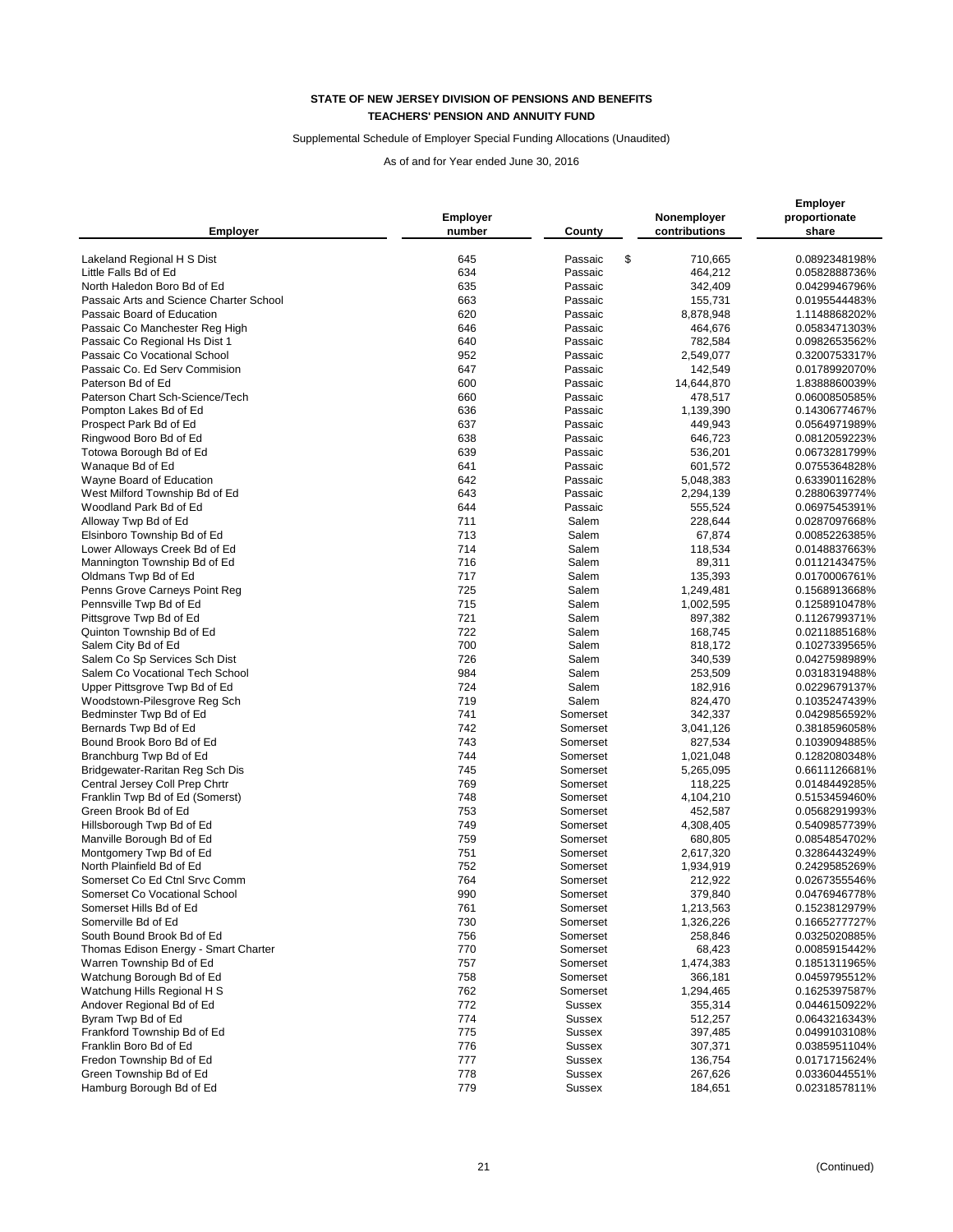### Supplemental Schedule of Employer Special Funding Allocations (Unaudited)

| <b>Employer</b>                     | <b>Employer</b><br>number | County              | Nonemployer<br>contributions | <b>Employer</b><br>proportionate<br>share |
|-------------------------------------|---------------------------|---------------------|------------------------------|-------------------------------------------|
| Hampton Township Bd of Ed           | 781                       | \$<br><b>Sussex</b> | 211,184                      | 0.0265173113%                             |
|                                     | 782                       | <b>Sussex</b>       | 371,334                      | 0.0466266388%                             |
| Hardyston Township Bd of Ed         | 780                       | <b>Sussex</b>       |                              | 0.0937156978%                             |
| High Point Reg High School          |                           | <b>Sussex</b>       | 746,351                      |                                           |
| Hopatcong Board of Education        | 783                       |                     | 1,211,366                    | 0.1521054243%                             |
| Kittatinny Regional H S             | 795                       | <b>Sussex</b>       | 766,327                      | 0.0962239922%                             |
| Lafayette Board of Education        | 784                       | <b>Sussex</b>       | 153,917                      | 0.0193265582%                             |
| Lenape Valley Reg H S Dist          | 790                       | <b>Sussex</b>       | 482,932                      | 0.0606394365%                             |
| Montague Bd of Ed                   | 785                       | <b>Sussex</b>       | 199,394                      | 0.0250369653%                             |
| Newton Bd of Ed                     | 786                       | <b>Sussex</b>       | 920,757                      | 0.1156150713%                             |
| Ogdensburg Bd of Ed                 | 787                       | <b>Sussex</b>       | 174,389                      | 0.0218972437%                             |
| Sparta Bd of Ed                     | 789                       | Sussex              | 2,032,761                    | 0.2552440455%                             |
| Stanhope Borough Bd of Ed           | 791                       | Sussex              | 149,074                      | 0.0187185590%                             |
| Stillwater Township Bd of Ed        | 792                       | <b>Sussex</b>       | 242,804                      | 0.0304877856%                             |
| Sussex Co Ed Serv Comm Bd of Ed     | 771                       | <b>Sussex</b>       | 97,753                       | 0.0122743684%                             |
| <b>Sussex County Charter School</b> | 793                       | <b>Sussex</b>       | 2,401                        | 0.0003014313%                             |
| <b>Sussex County Charter School</b> | 793                       | <b>Sussex</b>       | 109,653                      | 0.0137686208%                             |
| <b>Sussex County Vocational</b>     | 979                       | <b>Sussex</b>       | 444,036                      | 0.0557555225%                             |
| Sussex-Wantage Reg Sch Dist         | 796                       | <b>Sussex</b>       | 770,858                      | 0.0967929031%                             |
| Unity Charter School                | 798                       | <b>Sussex</b>       | 86,539                       | 0.0108663108%                             |
| Vernon Township Bd of Ed            | 794                       | <b>Sussex</b>       | 2,290,838                    | 0.2876495406%                             |
| Wallkill Vall Reg H S               | 797                       | Sussex              | 473,519                      | 0.0594575150%                             |
| Barack Obama Green Charter H.S.     | 854                       | Union               | 79,731                       | 0.0100113784%                             |
| Berkeley Heights Bd of Ed           | 838                       | Union               | 1,782,485                    | 0.2238181394%                             |
| Central Jersey Arts Charter Sch     | 853                       | Union               | 155,383                      | 0.0195107245%                             |
| Clark Twp Bd of Ed                  | 831                       | Union               | 1,203,991                    | 0.1511793311%                             |
| Cranford Twp Bd of Ed               | 832                       | Union               | 2,137,881                    | 0.2684435048%                             |
| Elizabeth Bd of Ed                  | 800                       | Union               | 15,794,507                   | 1.9832404088%                             |
| Garwood Borough Bd of Ed            | 833                       | Union               | 170,289                      | 0.0213823298%                             |
| Hillside Board of Education         | 834                       | Union               | 1,780,821                    | 0.2236091671%                             |
| Kenilworth Borough Bd of Ed         | 810                       | Union               | 825,404                      | 0.1036420089%                             |
| Linden City Bd of Ed                | 835                       | Union               | 3,602,783                    | 0.4523841353%                             |
| Mountainside Boro Bd of Ed          | 836                       | Union               | 367,344                      | 0.0461256314%                             |
| New Providence Bd of Ed             | 837                       | Union               | 1,291,759                    | 0.1621999908%                             |
| Plainfield Bd of Ed                 | 820                       | Union               | 4,107,364                    | 0.5157419661%                             |
| Queen City Academy Charter Sch      | 132                       | Union               | 124,444                      | 0.0156258186%                             |
| Rahway City Bd of Ed                | 839                       | Union               | 2,256,989                    | 0.2833993090%                             |
| Roselle Boro Bd of Ed               | 840                       | Union               | 1,478,091                    | 0.1855967488%                             |
| Roselle Park Boro Bd of Ed          | 842                       | Union               | 1,135,723                    | 0.1426073311%                             |
| Scotch Plains Fanwood Bd of Ed      | 843                       | Union               | 2,614,592                    | 0.3283018007%                             |
| Springfield Twp Bd Ed (Union)       | 844                       | Union               | 1,171,211                    | 0.1470634030%                             |
| Summit Board of Education           | 845                       | Union               | 2,495,962                    | 0.3134060072%                             |
| Union Co Educ Serv Commission       | 841                       | Union               | 706,169                      | 0.0886702938%                             |
| Union Co Vocational Schools         | 988                       | Union               | 721,610                      | 0.0906090509%                             |
| Union County College                | 850                       | Union               | 48,922                       | 0.0061428846%                             |
| Union County Teams Charter Schl     | 852                       | Union               | 117,538                      | 0.0147587337%                             |
| Union Twp Bd of Ed (Union)          | 846                       | Union               | 4,199,670                    | 0.5273324136%                             |
| Westfield Town Bd of Ed             | 847                       | Union               | 3,576,626                    | 0.4490997116%                             |
| Winfield Township Bd of Ed          | 849                       | Union               | 98,028                       | 0.0123089465%                             |
| Allamuchy Bd of Ed                  | 911                       | Warren              | 187,473                      | 0.0235400819%                             |
| Alpha Bd of Ed                      | 912                       | Warren              | 134,172                      | 0.0168473295%                             |
| Belvidere Town Bd of Ed             | 913                       | Warren              | 419,308                      | 0.0526505044%                             |
| Blairstown Twp Bd of Ed             | 914                       | Warren              | 306,653                      | 0.0385049065%                             |
| Franklin Twp Bd of Ed (Warren)      | 915                       | Warren              | 168,561                      | 0.0211653394%                             |
| Frelinghuysen Twp Bd of Ed          | 916                       | Warren              | 89,132                       | 0.0111919218%                             |
| Great Meadows Regional Bd of Ed     | 937                       | Warren              | 447,049                      | 0.0561337524%                             |
| Greenwich Twp Bd of Ed (Warren)     | 917                       | Warren              | 347,433                      | 0.0436254804%                             |
| Hackettstown Bd of Ed               | 918                       | Warren              | 1,092,792                    | 0.1372166467%                             |
| Harmony Township Bd of Ed           | 921                       | Warren              | 163,497                      | 0.0205295273%                             |
| Hope Twp Bd of Ed                   | 922                       | Warren              | 109,527                      | 0.0137528351%                             |
| Knowlton Twp Bd of Ed               | 924                       | Warren              | 163,881                      | 0.0205777613%                             |
| Lopatcong Township Bd of Ed         | 926                       | Warren              | 449,584                      | 0.0564520970%                             |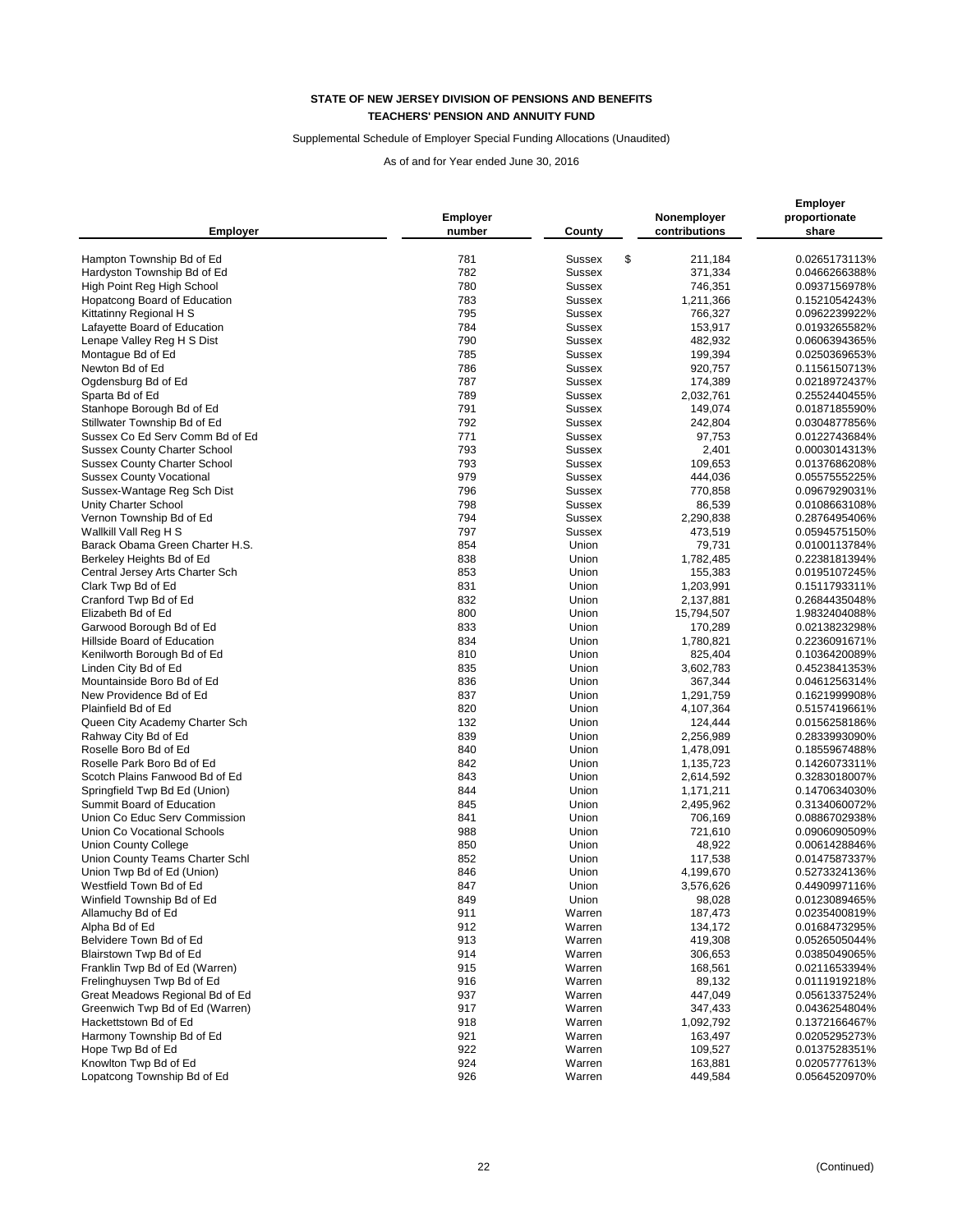#### Supplemental Schedule of Employer Special Funding Allocations (Unaudited)

As of and for Year ended June 30, 2016

| <b>Employer</b>                 | <b>Employer</b><br>number | County   | Nonemployer<br>contributions | <b>Employer</b><br>proportionate<br>share |
|---------------------------------|---------------------------|----------|------------------------------|-------------------------------------------|
|                                 | 927                       | Warren   |                              |                                           |
| Mansfield Twp Bd of Ed (Warren) |                           |          | \$<br>373,061                | 0.0468435040%                             |
| North Warren Reg High School    | 901                       | Warren   | 582.769                      | 0.0731755214%                             |
| Oxford Twp Bd of Ed             | 928                       | Warren   | 156,867                      | 0.0196970206%                             |
| Phillipsburg Town Bd of Ed      | 900                       | Warren   | 2,358,398                    | 0.2961327149%                             |
| Pohatcong Twp Boe               | 931                       | Warren   | 200,694                      | 0.0252002093%                             |
| Ridge And Valley Charter School | 902                       | Warren   | 48,614                       | 0.0061041721%                             |
| Warren Co Sp Services Sch Dist  | 936                       | Warren   | 94,138                       | 0.0118204674%                             |
| Warren Co Vocational School     | 989                       | Warren   | 279,494                      | 0.0350946985%                             |
| Warren Hills Reg Schools        | 935                       | Warren   | 1,054,445                    | 0.1324016385%                             |
| Washington Boro Bd of Ed        | 932                       | Warren   | 303,241                      | 0.0380765633%                             |
| Washington Twp Bd Ed (Warren)   | 933                       | Warren   | 321.121                      | 0.0403216378%                             |
| White Township Bd of Ed         | 934                       | Warren   | 210.370                      | 0.0264152055%                             |
| Bayshore Jointure Commission    | 340                       | Multiple | 70,459                       | 0.0088472472%                             |
| Monmouth Ocean Ed Serv Comm     | 375                       | Multiple | 200,283                      | 0.0251485926%                             |
| Morris-Union Jointure Comm      | 851                       | Multiple | 605,834                      | 0.0760716926%                             |
| Total                           |                           |          | 796,399,011                  | 100.0000000000%                           |

See accompanying independent auditors' report and notes to supplemental schedules.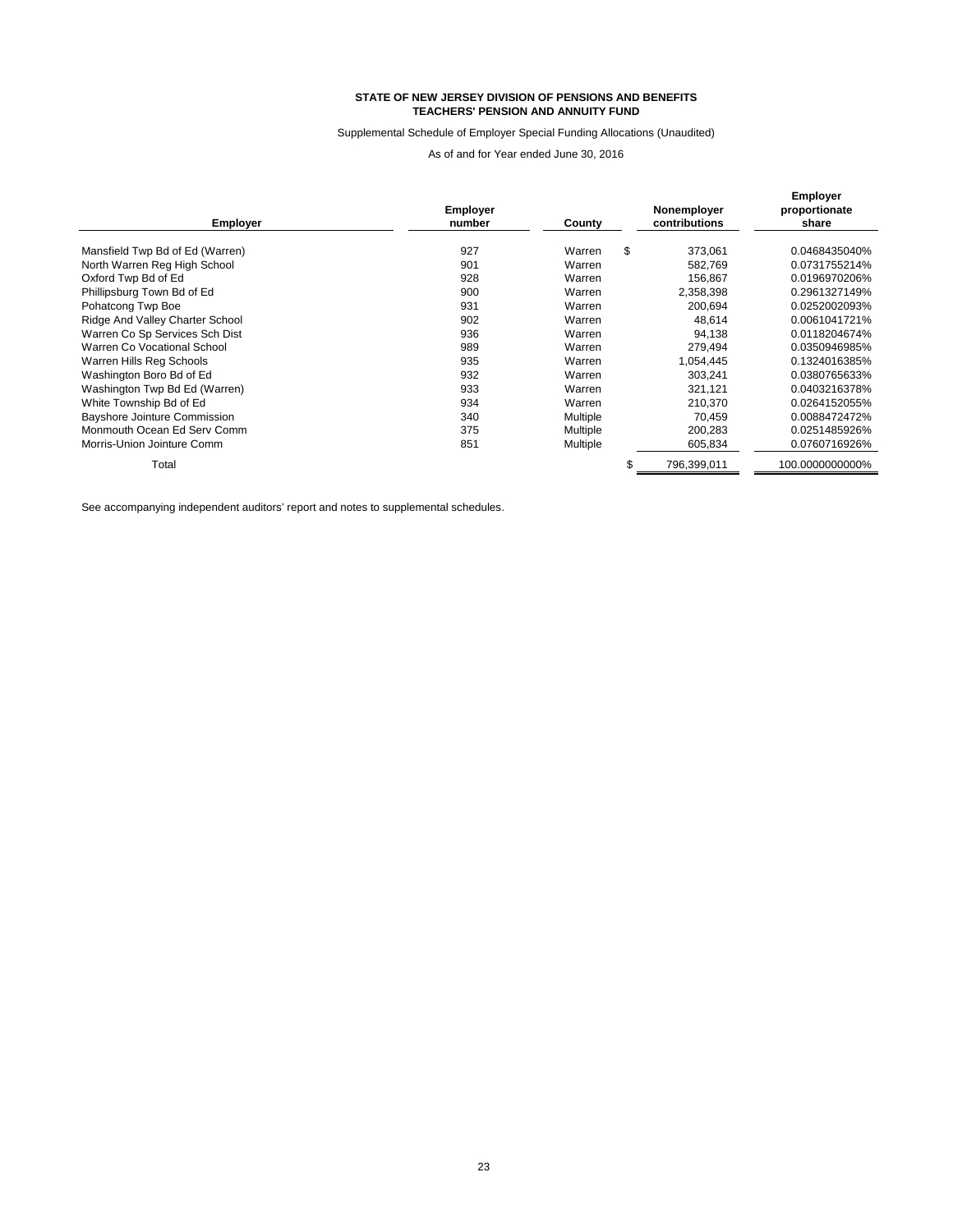## Supplemental Schedule of Special Funding Amounts by Employer (Unaudited)

| <b>Employer</b>                           | <b>Employer</b><br>number | County   | State proportionate<br>share of net pension<br>liability attributable<br>to employer | Employer<br>pension<br>expense<br>and<br>related<br>revenue |
|-------------------------------------------|---------------------------|----------|--------------------------------------------------------------------------------------|-------------------------------------------------------------|
|                                           | 90412                     | \$       | 7,105,868                                                                            | 533,907                                                     |
| <b>Kean University</b>                    | 90414                     |          | 4,254,946                                                                            | 319,700                                                     |
| <b>Montclair State University</b>         | 90411                     |          |                                                                                      |                                                             |
| New Jersey City University                |                           |          | 11,230,523                                                                           | 843,818                                                     |
| New Jersey Institute of Technology        | 981                       |          | 2,067,896<br>1,744,239                                                               | 155,374                                                     |
| <b>Rowan University</b>                   | 90410<br>90415            |          |                                                                                      | 131,055                                                     |
| The College of New Jersey                 |                           |          | 2,024,137                                                                            | 152,086                                                     |
| William Paterson University of New Jersey | 90413                     |          | 4,855,545                                                                            | 364,827                                                     |
| Absecon Bd of Ed                          | 1020                      | Atlantic | 41,297,508                                                                           | 3,102,933                                                   |
| Atlantic City Bd of Ed                    | 1000                      | Atlantic | 538,896,377                                                                          | 40,490,564                                                  |
| <b>Atlantic Co Special Services</b>       | 1098                      | Atlantic | 60,321,128                                                                           | 4,532,293                                                   |
| <b>Atlantic Co Vocational Schools</b>     | 969                       | Atlantic | 52,139,130                                                                           | 3,917,530                                                   |
| Brigantine City Bd of Ed                  | 1094                      | Atlantic | 54,535,119                                                                           | 4,097,555                                                   |
| Buena Regional School Dist                | 1081                      | Atlantic | 113,487,504                                                                          | 8,527,007                                                   |
| Egg Harbor City Bd of Ed                  | 1030                      | Atlantic | 31,667,826                                                                           | 2,379,396                                                   |
| Egg Harbor Twp Bd of Ed                   | 1083                      | Atlantic | 386,076,269                                                                          | 29,008,260                                                  |
| Estell Manor Bd of Ed                     | 1084                      | Atlantic | 9,980,935                                                                            | 749,928                                                     |
| Folsom Borough Bd of Ed                   | 1085                      | Atlantic | 19,621,951                                                                           | 1,474,317                                                   |
| <b>Galloway Community Charter Sch</b>     | 1080                      | Atlantic | 12,692,400                                                                           | 953,657                                                     |
| Galloway Township Bd of Ed                | 1086                      | Atlantic | 190,500,423                                                                          | 14,313,456                                                  |
| Greater Egg Harbor Regional               | 1097                      | Atlantic | 186,338,120                                                                          | 14,000,717                                                  |
| Hamilton Twp Bd Ed (Atlantic)             | 1087                      | Atlantic | 146,293,255                                                                          | 10,991,902                                                  |
| Hammonton Town Bd of Ed                   | 1040                      | Atlantic | 153,722,385                                                                          | 11,550,098                                                  |
| Linwood Bd of Ed                          | 1050                      | Atlantic | 49,845,542                                                                           | 3,745,199                                                   |
| Mainland Regional H S                     | 1096                      | Atlantic | 92,170,789                                                                           | 6,925,352                                                   |
| Margate City Bd of Ed                     | 1060                      | Atlantic | 36,048,332                                                                           | 2,708,531                                                   |
| Mullica Twp Bd of Ed                      | 1088                      | Atlantic | 37,635,966                                                                           | 2,827,819                                                   |
| Northfield Bd of Ed                       | 1089                      | Atlantic | 46,781,937                                                                           | 3,515,012                                                   |
| Pleasantville Bd of Ed                    | 1010                      | Atlantic | 241,828,539                                                                          | 18,170,050                                                  |
| Port Republic City Bd of Ed               | 1091                      | Atlantic | 6,981,293                                                                            | 524,547                                                     |
| Somers Point City Bd of Ed                | 1092                      | Atlantic | 54,356,437                                                                           | 4,084,130                                                   |
| Ventnor City Bd of Ed                     | 1070                      | Atlantic | 52,227,338                                                                           | 3,924,158                                                   |
| Weymouth Township Bd of Ed                | 1093                      | Atlantic | 11,944,855                                                                           | 897,490                                                     |
| South Bergen Jointure Comm                | 2097                      | Bergen   | 64,111,285                                                                           | 4,817,071                                                   |
| Allendale Boro Bd of Ed                   | 2021                      | Bergen   | 50,046,103                                                                           | 3,760,268                                                   |
| Alpine Bd of Ed                           | 2022                      | Bergen   | 13,528,054                                                                           | 1,016,445                                                   |
| Bergen Arts & Science Chrtr Sch           | 2098                      | Bergen   | 28,027,276                                                                           | 2,105,860                                                   |
| Bergen Co Bd of Special Servs             | 2001                      | Bergen   | 229,394,946                                                                          | 17,235,838                                                  |
| Bergen Co Vocational School               | 980                       | Bergen   | 187,305,346                                                                          | 14,073,390                                                  |
| <b>Bergen Community College</b>           | 2030                      | Bergen   | 1,118,903                                                                            | 84,070                                                      |
| Bergenfield Bd of Ed                      | 2023                      | Bergen   | 178,227,969                                                                          | 13,391,352                                                  |
| Bogota Boro Bd of Ed                      | 2024                      | Bergen   | 60,056,703                                                                           | 4,512,426                                                   |
| Carlstadt Borough Bd of Ed                | 2025                      | Bergen   | 33,591,929                                                                           | 2,523,966                                                   |
| Carlstadt E.Rutherford Bd of Ed           | 2040                      | Bergen   | 34,000,640                                                                           | 2,554,675                                                   |
| Cliffside Park Bd of Ed                   | 2026                      | Bergen   | 145,004,146                                                                          | 10,895,044                                                  |
| <b>Closter Board of Education</b>         | 2027                      | Bergen   | 73,284,063                                                                           | 5,506,278                                                   |
| Cresskill Bd of Ed                        | 2028                      | Bergen   | 101,475,040                                                                          | 7,624,437                                                   |
| Demarest Boro Bd of Ed                    | 2029                      | Bergen   | 41,454,409                                                                           | 3,114,722                                                   |
| Dumont Borough Bd of Ed                   | 2031                      | Bergen   | 151,294,071                                                                          | 11,367,644                                                  |
| East Rutherford Boro Bd of Ed             | 2033                      | Bergen   | 52,120,602                                                                           | 3,916,138                                                   |
| Elmwood Park Borough Bd of Ed             | 2032                      | Bergen   | 91,219,332                                                                           | 6,853,864                                                   |
| Emerson Borough Bd of Ed                  | 2035                      | Bergen   | 65,060,377                                                                           | 4,888,382                                                   |
| Englewood City Bd of Ed                   | 2036                      | Bergen   | 198,967,050                                                                          | 14,949,605                                                  |
| Englewood Cliffs Bd of Ed                 | 2037                      | Bergen   | 33,013,111                                                                           | 2,480,476                                                   |
| Englewood On The Palisades Char           | 6011                      | Bergen   | 5,922,608                                                                            | 445,002                                                     |
| Fair Lawn Bd of Ed                        | 2038                      | Bergen   | 296,435,603                                                                          | 22,273,011                                                  |
| Fairview Boro Bd of Ed                    | 2039                      | Bergen   | 51,794,974                                                                           | 3,891,672                                                   |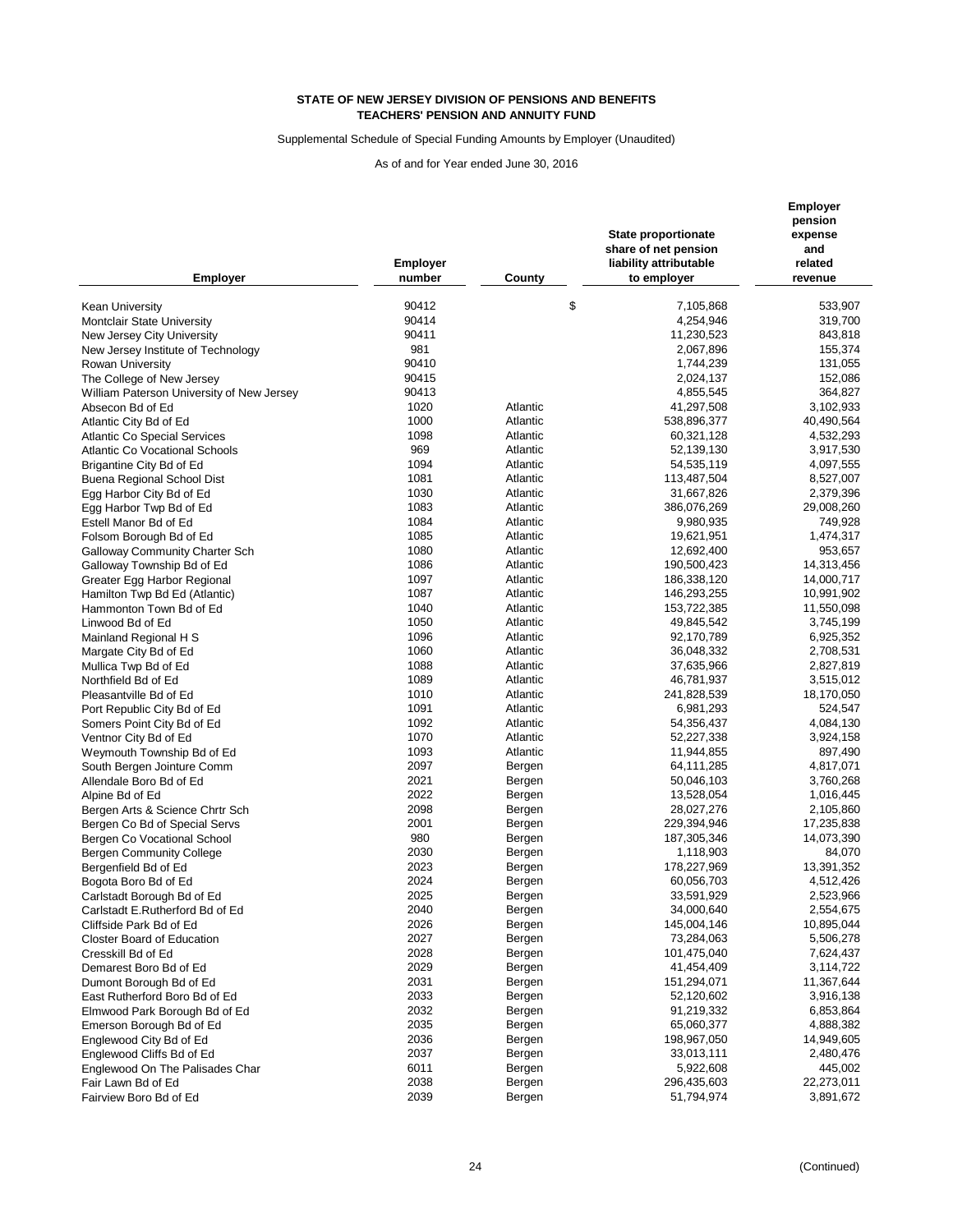Supplemental Schedule of Special Funding Amounts by Employer (Unaudited)

| <b>Employer</b>                        | <b>Employer</b><br>number | County       | State proportionate<br>share of net pension<br>liability attributable<br>to employer | <b>Employer</b><br>pension<br>expense<br>and<br>related<br>revenue |
|----------------------------------------|---------------------------|--------------|--------------------------------------------------------------------------------------|--------------------------------------------------------------------|
| Fort Lee Bd of Ed                      | 2041                      | \$<br>Bergen | 199,060,875                                                                          | 14,956,655                                                         |
|                                        | 2042                      | Bergen       | 101,301,385                                                                          | 7,611,390                                                          |
| Franklin Lakes Bd of Ed                | 2000                      | Bergen       | 312,400,349                                                                          | 23,472,539                                                         |
| Garfield City Bd of Ed                 | 2043                      | Bergen       | 143,289,276                                                                          | 10,766,195                                                         |
| Glen Rock Borough Bd of Ed             | 2010                      |              | 346,252,662                                                                          |                                                                    |
| Hackensack City Bd of Ed               | 2044                      | Bergen       |                                                                                      | 26,016,070                                                         |
| Harrington Park Bd of Ed               | 2045                      | Bergen       | 39,027,179<br>94,393,812                                                             | 2,932,349                                                          |
| Hasbrouck Heights Bd of Ed             | 2046                      | Bergen       |                                                                                      | 7,092,382                                                          |
| Haworth Borough Bd of Ed               | 2047                      | Bergen       | 30,722,479                                                                           | 2,308,367                                                          |
| Hillsdale Borough Bd of Ed             |                           | Bergen       | 73,827,795                                                                           | 5,547,132                                                          |
| Ho-Ho-Kus Bd of Ed                     | 2048                      | Bergen       | 36,060,257                                                                           | 2,709,427                                                          |
| Leonia Borough Bd of Ed                | 2051                      | Bergen       | 105,229,126                                                                          | 7,906,505                                                          |
| Little Ferry Bd of Ed                  | 2052                      | Bergen       | 45,986,987                                                                           | 3,455,282                                                          |
| Lodi Bd of Ed                          | 2053                      | Bergen       | 160,643,953                                                                          | 12,070,158                                                         |
| Lyndhurst Twp Bd of Ed                 | 2055                      | Bergen       | 130,571,153                                                                          | 9,810,605                                                          |
| Mahwah Bd of Ed                        | 2049                      | Bergen       | 192,464,540                                                                          | 14,461,032                                                         |
| Maywood Bd of Ed                       | 2056                      | Bergen       | 44,120,440                                                                           | 3,315,037                                                          |
| Midland Park Boro Bd of Ed             | 2057                      | Bergen       | 62,258,043                                                                           | 4,677,826                                                          |
| Montvale Borough Bd of Ed              | 2061                      | Bergen       | 54,490,768                                                                           | 4,094,223                                                          |
| Moonachie Borough Bd of Ed             | 2059                      | Bergen       | 18,735,640                                                                           | 1,407,723                                                          |
| New Milford Bd of Ed                   | 2062                      | Bergen       | 103,954,407                                                                          | 7,810,727                                                          |
| North Arlington Bd of Ed               | 2063                      | Bergen       | 83,171,272                                                                           | 6,249,164                                                          |
| Northern Highlands Reg H S             | 2096                      | Bergen       | 90,962,890                                                                           | 6,834,595                                                          |
| Northern Valley Reg H S Dist           | 2060                      | Bergen       | 229,882,009                                                                          | 17,272,434                                                         |
| Northvale Bd of Ed                     | 2065                      | Bergen       | 30,843,703                                                                           | 2,317,475                                                          |
| Norwood Bd of Ed                       | 2064                      | Bergen       | 30,396,556                                                                           | 2,283,878                                                          |
| Oakland Bd of Ed                       | 2066                      | Bergen       | 92,165,565                                                                           | 6,924,960                                                          |
| Old Tappan Bd of Ed                    | 2067                      | Bergen       | 48,009,054                                                                           | 3,607,212                                                          |
| Oradell Bd of Ed                       | 2068                      | Bergen       | 35,991,367                                                                           | 2,704,250                                                          |
| Palisades Park Bd of Ed                | 2071                      | Bergen       | 80,962,342                                                                           | 6,083,193                                                          |
| Paramus Bd of Ed                       | 2072                      | Bergen       | 233,807,483                                                                          | 17,567,379                                                         |
| Park Ridge Boro Bd of Ed               | 2073                      | Bergen       | 89,122,953                                                                           | 6,696,350                                                          |
| Pascack Valley Reg H S Dist            | 2070                      | Bergen       | 148,285,854                                                                          | 11,141,619                                                         |
| Paterson Arts & Science Charter School | 2099                      | Bergen       | 7,786,395                                                                            | 585,039                                                            |
| Ramapo Indian Hills Reg H S D          | 2080                      | Bergen       | 140,415,293                                                                          | 10,550,255                                                         |
| Ramsey Borough Bd of Ed                | 2074                      | Bergen       | 191,699,748                                                                          | 14,403,569                                                         |
| Ridgefield Boro Bd of Ed               | 2075                      | Bergen       | 124,885,079                                                                          | 9,383,376                                                          |
| Ridgefield Park Bd of Ed               | 2069                      | Bergen       | 134, 147, 839                                                                        | 10,079,343                                                         |
| Ridgewood Twp Bd of Ed                 | 2076                      | Bergen       | 346,457,855                                                                          | 26,031,487                                                         |
| River Dell Reg School District         | 2093                      | Bergen       | 108,088,129                                                                          | 8,121,319                                                          |
| River Edge Boro Bd of Ed               | 2077                      | Bergen       | 61,819,569                                                                           | 4,644,880                                                          |
| River Vale Twp Bd of Ed                | 2078                      | Bergen       | 71,350,794                                                                           | 5,361,019                                                          |
| Rochelle Park Twp Bd of Ed             | 2058                      | Bergen       | 28,638,617                                                                           | 2,151,794                                                          |
| Rockleigh Borough Board of Ed          | 2095                      | Bergen       | 142,019                                                                              | 10,671                                                             |
| Rutherford Boro Bd of Ed               | 2079                      | Bergen       | 142,648,960                                                                          | 10,718,084                                                         |
| Saddle Brook Bd of Ed                  | 2082                      | Bergen       | 98,556,805                                                                           | 7,405,173                                                          |
| Saddle River Bd of Ed                  | 2081                      | Bergen       | 15,821,840                                                                           | 1,188,791                                                          |
| South Hackensack Bd of Ed              | 2054                      | Bergen       | 14,294,719                                                                           | 1,074,049                                                          |
| Teaneck Bd of Ed                       | 2083                      | Bergen       | 257,150,800                                                                          | 19,321,304                                                         |
| <b>Teaneck Community Charter Sch</b>   | 2094                      | Bergen       | 13,780,061                                                                           | 1,035,380                                                          |
| Tenafly Bd of Ed                       | 2084                      | Bergen       | 220, 171, 116                                                                        | 16,542,796                                                         |
| Upper Saddle River Bd of Ed            | 2085                      | Bergen       | 69,693,481                                                                           | 5,236,495                                                          |
| Waldwick Boro Bd of Ed                 | 2086                      | Bergen       | 95,878,948                                                                           | 7,203,969                                                          |
| Wallington Borough Bd of Ed            | 2087                      | Bergen       | 57,796,722                                                                           | 4,342,619                                                          |
| Westwood Reg Sch District              | 2088                      | Bergen       | 160,852,300                                                                          | 12,085,812                                                         |
| Woodcliff Lake Bd of Ed                | 2089                      | Bergen       | 49,010,085                                                                           | 3,682,426                                                          |
| Wood-Ridge Bd of Ed                    | 2091                      | Bergen       | 51,352,360                                                                           | 3,858,415                                                          |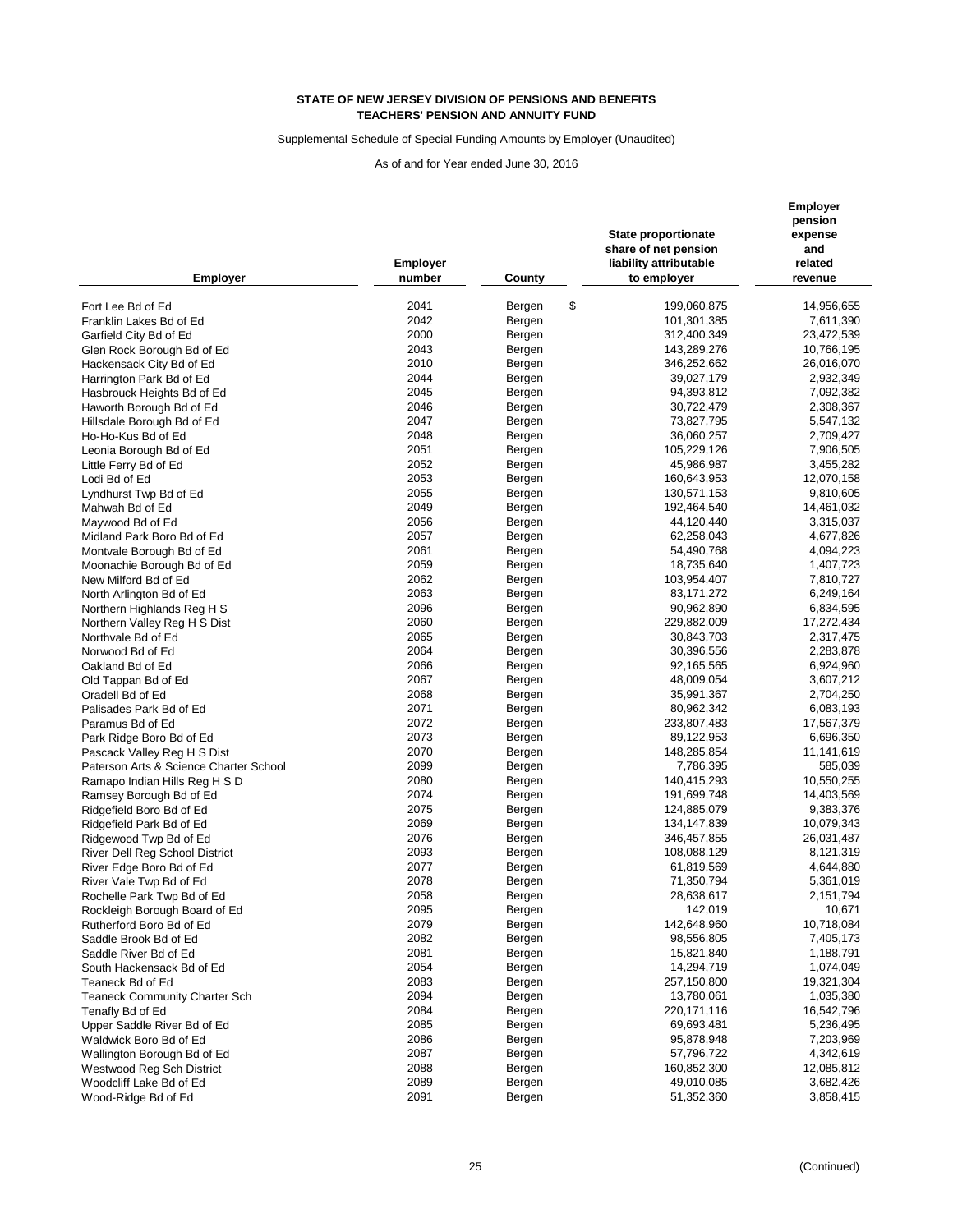Supplemental Schedule of Special Funding Amounts by Employer (Unaudited)

| <b>Employer</b>                        | <b>Employer</b><br>number | County            | <b>State proportionate</b><br>share of net pension<br>liability attributable<br>to employer | Employer<br>pension<br>expense<br>and<br>related<br>revenue |
|----------------------------------------|---------------------------|-------------------|---------------------------------------------------------------------------------------------|-------------------------------------------------------------|
| Wyckoff Township Bd of Ed              | 2092                      | \$<br>Bergen      | 137, 377, 313                                                                               | 10,321,994                                                  |
| Bass River Twp Bd of Ed                | 3011                      | <b>Burlington</b> | 9,073,138                                                                                   | 681,720                                                     |
| Benjamin Banneker Prep Charter School  | 3058                      | <b>Burlington</b> | 5,184,031                                                                                   | 389,508                                                     |
| Beverly City Bd of Ed                  | 3012                      | <b>Burlington</b> | 13,730,586                                                                                  | 1,031,662                                                   |
| Bordentown Reg Sch District            | 3001                      | <b>Burlington</b> | 119,765,208                                                                                 | 8,998,689                                                   |
| Burlington City Bd of Ed               | 3000                      | <b>Burlington</b> | 121,220,975                                                                                 | 9,108,070                                                   |
| Burlington Co Bd Spcl Services         | 3003                      | <b>Burlington</b> | 133,368,066                                                                                 | 10,020,754                                                  |
| Burlington Co Institute of Tech        | 951                       | <b>Burlington</b> | 103,775,725                                                                                 | 7,797,302                                                   |
| Burlington Twp Bd of Ed                | 3014                      | <b>Burlington</b> | 190,153,606                                                                                 | 14,287,398                                                  |
| Chesterfield Twp Bd of Ed              | 3016                      | Burlington        | 29,075,712                                                                                  | 2,184,635                                                   |
| Cinnaminson Twp Bd of Ed               | 3017                      | <b>Burlington</b> | 135,681,070                                                                                 | 10,194,544                                                  |
| Delanco Twp Bd of Ed                   | 3053                      | <b>Burlington</b> | 18,183,235                                                                                  | 1,366,217                                                   |
| Delran Twp Bd of Ed                    | 3018                      | <b>Burlington</b> | 136,900,894                                                                                 | 10,286,197                                                  |
| Eastampton Township Bd of Ed           | 3019                      | Burlington        | 35,490,408                                                                                  | 2,666,610                                                   |
| Edgewater Park Twp Bd of Ed            | 3021                      | Burlington        | 44,267,781                                                                                  | 3,326,108                                                   |
| Evesham Twp Bd of Ed                   | 3022                      | <b>Burlington</b> | 244,448,544                                                                                 | 18,366,907                                                  |
| Florence Township Bd of Ed             | 3023                      | <b>Burlington</b> | 78,826,344                                                                                  | 5,922,703                                                   |
| Hainesport Township Bd of Ed           | 3024                      | Burlington        | 32,968,761                                                                                  | 2,477,144                                                   |
| Lenape Regional H S District           | 3005                      | Burlington        | 447,169,581                                                                                 | 33,598,572                                                  |
| Lumberton Twp Bd of Ed                 | 3025                      | <b>Burlington</b> | 80,497,849                                                                                  | 6,048,293                                                   |
| Mansfield Twp Bd Ed (Burlingtn)        | 3026                      | <b>Burlington</b> | 33,556,055                                                                                  | 2,521,271                                                   |
| Maple Shade Bd of Ed                   | 3015                      | <b>Burlington</b> | 116,716,190                                                                                 | 8,769,598                                                   |
| Medford Lakes Boro Bd of Ed            | 3030                      | <b>Burlington</b> | 26,517,402                                                                                  | 1,992,414                                                   |
| Medford Township Bd of Ed              | 3027                      | <b>Burlington</b> | 153,013,572                                                                                 | 11,496,841                                                  |
| Moorestown Township Bd of Ed           | 3028                      | Burlington        | 227,665,589                                                                                 | 17,105,901                                                  |
| Mount Holly Twp Bd of Ed               | 3032                      | Burlington        | 58,542,098                                                                                  | 4,398,624                                                   |
| Mount Laurel Twp Bd of Ed              | 3029                      | <b>Burlington</b> | 225,704,133                                                                                 | 16,958,525                                                  |
| New Hanover Twp Bd of Ed               | 3031                      | Burlington        | 11,358,251                                                                                  | 853,415                                                     |
| North Hanover Township Bd of Ed        | 3033                      | <b>Burlington</b> | 73,973,461                                                                                  | 5,558,076                                                   |
| Northern Burlington Co Reg             | 3049                      | <b>Burlington</b> | 97,603,969                                                                                  | 7,333,580                                                   |
| Palmyra Borough Bd of Ed               | 3034                      | Burlington        | 49,053,745                                                                                  | 3,685,706                                                   |
| Pemberton Township Bd of Ed            | 3036                      | <b>Burlington</b> | 334,241,676                                                                                 | 25,113,611                                                  |
| Rancocas Valley Regional H S           | 3048                      | <b>Burlington</b> | 87,782,497                                                                                  | 6,595,633                                                   |
| Renaissance Reg Leadership Chtr        | 3057                      | <b>Burlington</b> | 3,907,340                                                                                   | 293,582                                                     |
| Riverbank Chtr Schl of Excell.         | 3056                      | <b>Burlington</b> | 5,757,625                                                                                   | 432,605                                                     |
| Riverside Township Bd of Ed            | 3037                      | <b>Burlington</b> | 75,427,453                                                                                  | 5,667,324                                                   |
| Riverton Boro School Board             | 3038                      | <b>Burlington</b> | 15,189,112                                                                                  | 1,141,250                                                   |
| Shamong Twp Bd of Ed                   | 3039                      | Burlington        | 44,813,287                                                                                  | 3,367,095                                                   |
| Southampton Twp Bd of Ed               | 3041                      | <b>Burlington</b> | 44,745,283                                                                                  | 3,361,985                                                   |
| Springfield Twp Bd of Ed (Burl)        | 3042                      | Burlington        | 16,241,884                                                                                  | 1,220,352                                                   |
| Tabernacle Twp Bd of Ed                | 3043                      | Burlington        | 45,035,825                                                                                  | 3,383,816                                                   |
| Washington Twp Bd of Ed (Burl)         | 3044                      | Burlington        | 2,047,889                                                                                   | 153,870                                                     |
| Westampton Township Bd of Ed           | 3055                      | <b>Burlington</b> | 45,405,902                                                                                  | 3,411,622                                                   |
| Willingboro Twp Bd of Ed               | 3046                      | Burlington        | 204,925,532                                                                                 | 15,397,302                                                  |
| Woodland Twp Bd of Ed                  | 3047                      | <b>Burlington</b> | 6,632,406                                                                                   | 498,333                                                     |
| Audubon Borough Bd of Ed               | 4011                      | Camden            | 83,800,846                                                                                  | 6,296,468                                                   |
| Barrington Boro Bd of Ed               | 4012                      | Camden            | 33,854,383                                                                                  | 2,543,686                                                   |
| Bellmawr Borough Bd of Ed              | 4013                      | Camden            | 51,122,134                                                                                  | 3,841,117                                                   |
| Berlin Borough Bd of Ed                | 4014                      | Camden            | 42,055,303                                                                                  | 3,159,871                                                   |
| Berlin Township Bd of Ed               | 4015                      | Camden            | 39,499,950                                                                                  | 2,967,872                                                   |
| Black Horse Pike Reg Sch Dist          | 4025                      | Camden            | 184,844,606                                                                                 | 13,888,500                                                  |
| Brooklawn Boro Bd of Ed                | 4016                      | Camden            | 15,191,773                                                                                  | 1,141,450                                                   |
| Camden Academy Charter High Sch        | 4003                      | Camden            | 20,678,469                                                                                  | 1,553,699                                                   |
| Camden City Bd of Ed                   | 4000                      | Camden            | 807,132,034                                                                                 | 60,644,741                                                  |
| Camden Co Ed Services Comm             | 4019                      | Camden            | 26,589,742                                                                                  | 1,997,849                                                   |
| <b>Camden County Technical Schools</b> | 977                       | Camden            | 128,776,355                                                                                 | 9,675,751                                                   |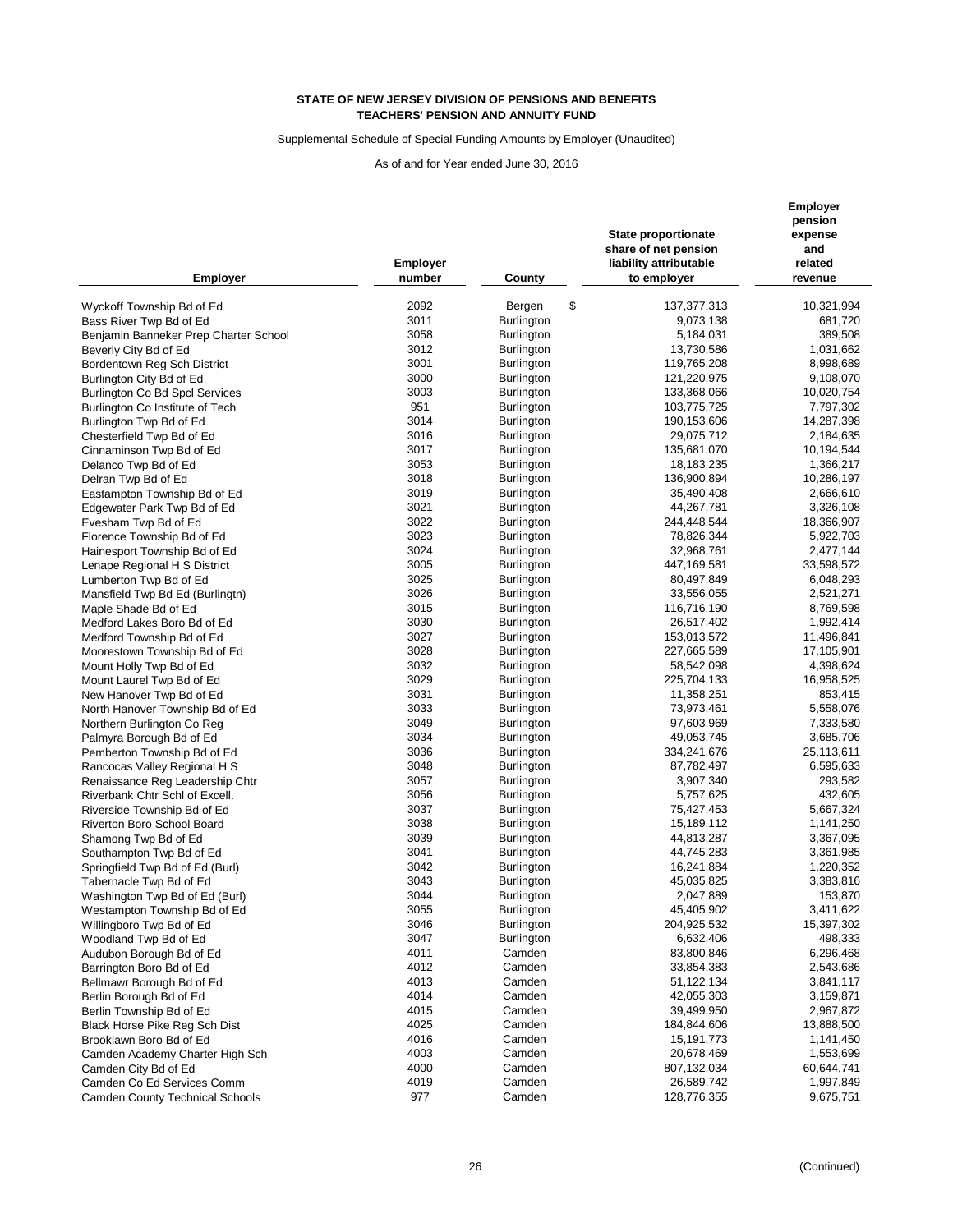Supplemental Schedule of Special Funding Amounts by Employer (Unaudited)

| Employer                              | <b>Employer</b><br>number | County           | <b>State proportionate</b><br>share of net pension<br>liability attributable<br>to employer | <b>Employer</b><br>pension<br>expense<br>and<br>related<br>revenue |
|---------------------------------------|---------------------------|------------------|---------------------------------------------------------------------------------------------|--------------------------------------------------------------------|
| Camden's Pride Charter School         | 4077                      | \$<br>Camden     | 11,422,214                                                                                  | 858.220                                                            |
| <b>Camdens Promise Charter School</b> | 4002                      | Camden           | 193,761                                                                                     | 14,558                                                             |
|                                       | 4002                      | Camden           | 22,355,394                                                                                  | 1,679,697                                                          |
| <b>Camdens Promise Charter School</b> | 4031                      | Camden           | 582,734,553                                                                                 | 43,784,393                                                         |
| Cherry Hill Twp Bd of Ed              | 4081                      | Camden           | 12,351,693                                                                                  | 928,058                                                            |
| City Invicible Charter School         | 4018                      | Camden           |                                                                                             |                                                                    |
| Clementon Bd of Ed                    | 4020                      |                  | 25,317,979<br>115,596,400                                                                   | 1,902,294                                                          |
| Collingswood Borough Bd of Ed         | 4021                      | Camden<br>Camden |                                                                                             | 8,685,461                                                          |
| D.U.E. Season Charter School          | 4010                      | Camden           | 27, 167, 574                                                                                | 2,041,265<br>7,711,780                                             |
| Eastern Camden Co Reg Sch Dist        | 4076                      | Camden           | 102,637,505                                                                                 |                                                                    |
| Eco Charter School                    | 4075                      | Camden           | 10,206,923                                                                                  | 766,908                                                            |
| Freedom Academy Charter School        | 4032                      | Camden           | 12,272,750                                                                                  | 922,126                                                            |
| Gibbsboro Borough Bd of Ed            | 4033                      |                  | 13,617,641                                                                                  | 1,023,176                                                          |
| Gloucester City Bd of Ed              | 4034                      | Camden<br>Camden | 132,497,622                                                                                 | 9,955,353                                                          |
| Gloucester Twp Bd of Ed               | 4037                      |                  | 359,242,602                                                                                 | 26,992,083                                                         |
| Haddon Heights Bd of Ed               |                           | Camden           | 70,562,250                                                                                  | 5,301,771                                                          |
| Haddon Township Bd of Ed              | 4035                      | Camden           | 105,796,906                                                                                 | 7,949,165                                                          |
| Haddonfield Bd of Ed                  | 4036                      | Camden           | 124,115,064                                                                                 | 9,325,520                                                          |
| The Kingdom Charter School            | 4079                      | Camden           | 4,376,367                                                                                   | 328,823                                                            |
| Knowledge A to Z Charter School       | 4080                      | Camden           | 11,788,743                                                                                  | 885,760                                                            |
| Laurel Springs Borough Bd of Ed       | 4038                      | Camden           | 9,124,781                                                                                   | 685,600                                                            |
| Lawnside Borough Bd of Ed             | 4039                      | Camden           | 18,622,892                                                                                  | 1,399,251                                                          |
| Leap Academy Charter School           | 4001                      | Camden           | 50,253,464                                                                                  | 3,775,849                                                          |
| Lindenwold Borough Bd of Ed           | 4068                      | Camden           | 126,866,345                                                                                 | 9,532,241                                                          |
| Magnolia Borough Bd of Ed             | 4041                      | Camden           | 22,771,595                                                                                  | 1,710,969                                                          |
| Merchantville Boro Bd of Ed           | 4042                      | Camden           | 19,667,188                                                                                  | 1,477,716                                                          |
| Mount Ephraim Bd of Ed                | 4043                      | Camden           | 21,431,927                                                                                  | 1,610,311                                                          |
| Oaklyn Borough Bd of Ed               | 4044                      | Camden           | 18,481,169                                                                                  | 1,388,603                                                          |
| Pennsauken Twp Bd of Ed               | 4050                      | Camden           | 264,850,367                                                                                 | 19,899,820                                                         |
| Pine Hill Borough Bd of Ed            | 4069                      | Camden           | 109,294,057                                                                                 | 8,211,928                                                          |
| Runnemede Borough Bd of Ed            | 4061                      | Camden           | 38,775,664                                                                                  | 2,913,452                                                          |
| Somerdale Boro Bd of Ed               | 4067                      | Camden           | 23,846,050                                                                                  | 1,791,699                                                          |
| Sterling High School District         | 4070                      | Camden           | 50,827,551                                                                                  | 3,818,983                                                          |
| Stratford Bd of Ed                    | 4062                      | Camden           | 43,669,843                                                                                  | 3,281,181                                                          |
| Voorhees Twp Bd of Ed                 | 4063                      | Camden           | 178,314,797                                                                                 | 13,397,876                                                         |
| Waterford Twp Bd of Ed                | 4064                      | Camden           | 50,175,013                                                                                  | 3,769,954                                                          |
| Winslow Township Bd of Ed             | 4065                      | Camden           | 290,657,084                                                                                 | 21,838,835                                                         |
| Woodlynne Bd of Ed                    | 4066                      | Camden           | 13,805,883                                                                                  | 1,037,320                                                          |
| Avalon Borough Bd of Ed               | 5011                      | Cape May         | 11,103,189                                                                                  | 834,250                                                            |
| Cape May City Bd of Ed                | 5000                      | Cape May         | 11,362,489                                                                                  | 853,733                                                            |
| Cape May Co Special Services          | 5001                      | Cape May         | 46,612,126                                                                                  | 3,502,253                                                          |
| Cape May Co Technical Sch Dist        | 971                       | Cape May         | 44,429,116                                                                                  | 3,338,230                                                          |
| Charter Tech                          | 5020                      | Cape May         | 16,451,118                                                                                  | 1,236,073                                                          |
| Dennis Twp Bd of Ed                   | 5013                      | Cape May         | 37,304,819                                                                                  | 2,802,938                                                          |
| Lower Cape May Reg School Dist        | 5027                      | Cape May         | 91,341,640                                                                                  | 6,863,053                                                          |
| Lower Township Bd of Ed               | 5014                      | Cape May         | 84,644,187                                                                                  | 6,359,833                                                          |
| Middle Township Bd of Ed              | 5015                      | Cape May         | 128,573,724                                                                                 | 9,660,526                                                          |
| North Wildwood Bd of Ed               | 5016                      | Cape May         | 25,978,992                                                                                  | 1,951,960                                                          |
| Ocean City Bd of Ed                   | 5017                      | Cape May         | 147,023,848                                                                                 | 11,046,796                                                         |
| Stone Harbor Bd of Ed                 | 5019                      | Cape May         | 7,578,245                                                                                   | 569,400                                                            |
| Upper Township Bd of Ed               | 5021                      | Cape May         | 74,543,014                                                                                  | 5,600,870                                                          |
| West Cape May Boro Bd of Ed           | 5022                      | Cape May         | 4,468,812                                                                                   | 335,769                                                            |
| Wildwood City Bd of Ed                | 5023                      | Cape May         | 62,716,328                                                                                  | 4,712,259                                                          |
| Wildwood Crest Bd of Ed               | 5025                      | Cape May         | 20,116,701                                                                                  | 1,511,490                                                          |
| Woodbine Borough Bd of Ed             | 5024                      | Cape May         | 13,469,413                                                                                  | 1,012,039                                                          |
| Bridgeton Bd of Ed                    | 5050                      | Cumberland       | 297,994,163                                                                                 | 22,390,115                                                         |
| Commercial Twp Bd of Ed               | 5081                      | Cumberland       | 26,043,054                                                                                  | 1,956,773                                                          |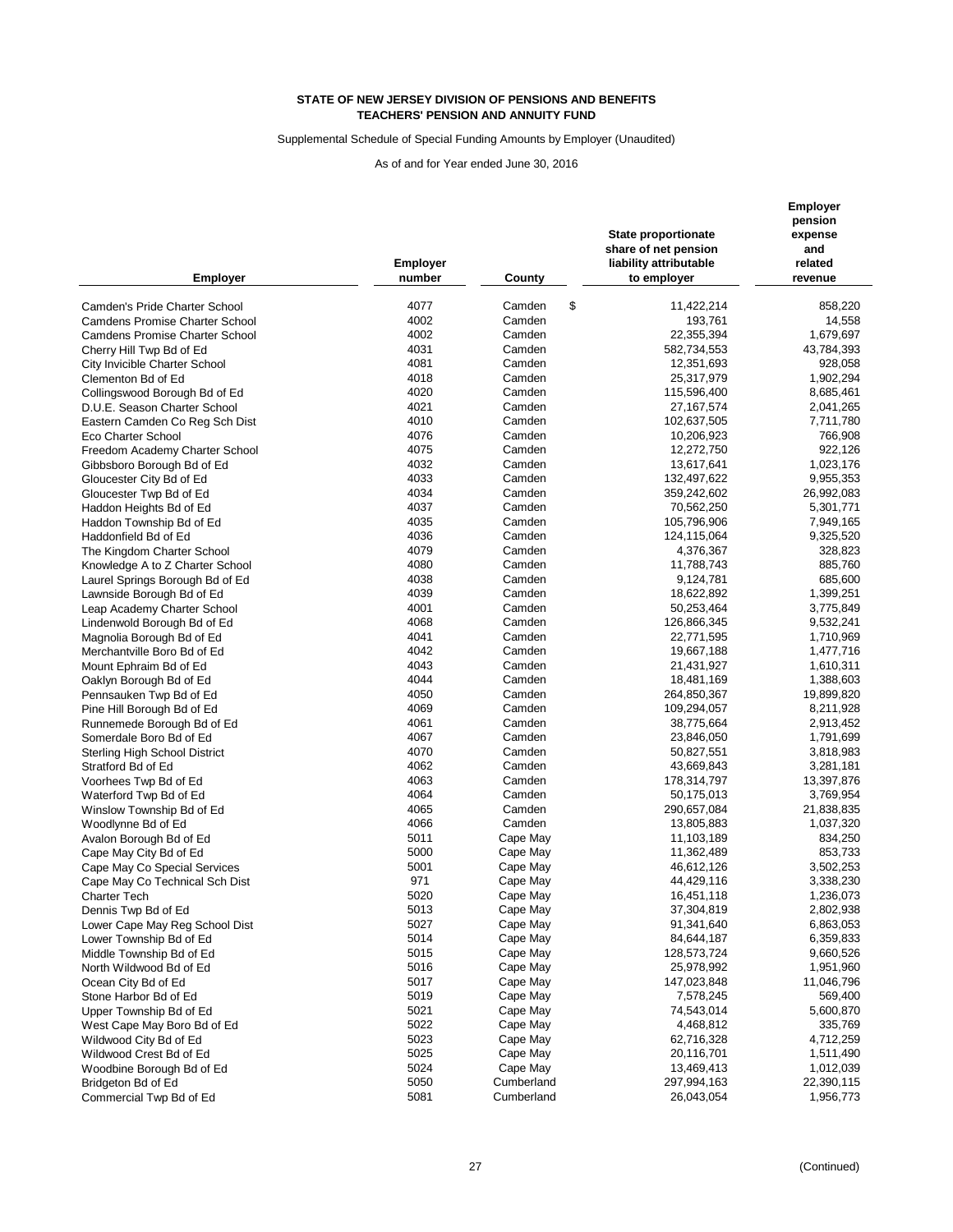Supplemental Schedule of Special Funding Amounts by Employer (Unaudited)

| Employer                          | <b>Employer</b><br>number | County           | <b>State proportionate</b><br>share of net pension<br>liability attributable<br>to employer | <b>Employer</b><br>pension<br>expense<br>and<br>related<br>revenue |
|-----------------------------------|---------------------------|------------------|---------------------------------------------------------------------------------------------|--------------------------------------------------------------------|
| Cumberland Co Bd of Voc Ed        | 954                       | \$<br>Cumberland | 23,106,586                                                                                  | 1,736,138                                                          |
|                                   | 5080                      | Cumberland       | 790,318                                                                                     | 59,381                                                             |
| <b>Cumberland County College</b>  | 5089                      |                  |                                                                                             |                                                                    |
| Cumberland Regional School Dist   |                           | Cumberland       | 62,508,375                                                                                  | 4,696,635                                                          |
| Deerfield Township Bd of Ed       | 5082<br>5083              | Cumberland       | 16,023,288                                                                                  | 1,203,927                                                          |
| Downe Twp Bd of Ed                |                           | Cumberland       | 9,313,811                                                                                   | 699,803                                                            |
| Fairfield Twp Bd Ed (CumberInd)   | 5084                      | Cumberland       | 27,390,015                                                                                  | 2,057,978                                                          |
| Greenwich Twp Bd Ed (Cumbrland)   | 5085                      | Cumberland       | 3,896,203                                                                                   | 292,745                                                            |
| Hopewell Twp Bd Ed (Cumberland)   | 5086                      | Cumberland       | 27,729,244                                                                                  | 2,083,467                                                          |
| Lawrence Twp Bd Ed (Cumberland)   | 5087                      | Cumberland       | 23,378,600                                                                                  | 1,756,576                                                          |
| Maurice River Township Bd of Ed   | 5088                      | Cumberland       | 19,362,454                                                                                  | 1,454,819                                                          |
| Millville Bd of Ed                | 5070                      | Cumberland       | 323,787,280                                                                                 | 24,328,109                                                         |
| Millville Public Charter School   | 5094                      | Cumberland       | 6,448,402                                                                                   | 484,508                                                            |
| Stow Creek Township Bd of Ed      | 5091                      | Cumberland       | 6,298,203                                                                                   | 473,222                                                            |
| Upper Deerfield Twp Bd of Ed      | 5092                      | Cumberland       | 45,307,839                                                                                  | 3,404,254                                                          |
| Vineland City Bd of Ed            | 5060                      | Cumberland       | 550,848,623                                                                                 | 41,388,609                                                         |
| Vineland Public Charter School    | 5093                      | Cumberland       | 9,289,665                                                                                   | 697,989                                                            |
| Belleville Bd of Ed               | 6010                      | Essex            | 234,722,770                                                                                 | 17,636,150                                                         |
| Bloomfield Twp Bd of Ed           | 6020                      | Essex            | 278,006,669                                                                                 | 20,888,333                                                         |
| Burch Chtr Schl of Excellence     | 6097                      | Essex            | 13,285,903                                                                                  | 998,251                                                            |
| Caldwell West Caldwell Bd of Ed   | 6081                      | Essex            | 131,994,298                                                                                 | 9,917,535                                                          |
| Cedar Grove Twp Bd of Ed          | 6083                      | Essex            | 84,172,007                                                                                  | 6,324,355                                                          |
| Discovery Charter School          | 6009                      | Essex            | 3,719,591                                                                                   | 279,476                                                            |
| East Orange Community Chart Sch   | 204                       | Essex            | 185,975                                                                                     | 13,973                                                             |
| East Orange Community Chart Sch   | 204                       | Essex            | 21,224,960                                                                                  | 1,594,760                                                          |
| East Orange School District       | 6030                      | Essex            | 722,821,064                                                                                 | 54,309,945                                                         |
| Essex Co Educational Serv Comm    | 6012                      | Essex            | 56,683,140                                                                                  | 4,258,949                                                          |
| Essex Co Vocational School        | 950                       | Essex            | 132,360,334                                                                                 | 9,945,037                                                          |
| Essex Fells Bd of Ed              | 6084                      | Essex            | 15,742,010                                                                                  | 1,182,793                                                          |
| Fairfield Twp Bd of Ed (Essex)    | 6082                      | Essex            | 37,682,977                                                                                  | 2,831,351                                                          |
| Glen Ridge Bd of Ed               | 6085                      | Essex            | 104,088,738                                                                                 | 7,820,820                                                          |
| <b>Great Oaks Charter School</b>  | 6101                      | Essex            | 7,546,510                                                                                   | 567,015                                                            |
| Irvington Bd of Ed                | 6040                      | Essex            | 376,997,809                                                                                 | 28,326,140                                                         |
| Lady Liberty Academy Charter Sc   | 6018                      | Essex            | 21,388,464                                                                                  | 1,607,045                                                          |
| Livingston Bd of Ed               | 6086                      | Essex            | 357,700,500                                                                                 | 26,876,215                                                         |
| Maria L. Varisco-Rogers Charter   | 6007                      | Essex            | 24,440,341                                                                                  | 1,836,352                                                          |
| Marion P. Thomas Charter Sch      | 6013                      | Essex            | 25,358,683                                                                                  | 1,905,352                                                          |
| Merti Prep. Charter School Newark | 6107                      | Essex            | 2,389,286                                                                                   | 179,522                                                            |
| Millburn Twp Public Schools       | 6087                      | Essex            | 323,583,762                                                                                 | 24,312,817                                                         |
| Montclair Bd of Ed                | 6050                      | Essex            | 416,911,891                                                                                 | 31,325,127                                                         |
| New Horizon Comm Charter School   | 6014                      | Essex            | 18,235,371                                                                                  | 1,370,134                                                          |
| Newark Charter School             | 6016                      | Essex            | 10,485,737                                                                                  | 787,857                                                            |
| Newark Educators' Comm Chtr Sch   | 6099                      | Essex            | 15,556,528                                                                                  | 1,168,857                                                          |
| Newark Legacy Charter School      | 6100                      | Essex            | 12,995,262                                                                                  | 976,413                                                            |
| Newark Prep Charter School        | 6106                      | Essex            | 6,344,032                                                                                   | 476,666                                                            |
| Newark Public Schools             | 6000                      | Essex            | 2,352,401,193                                                                               | 176,750,230                                                        |
| North Caldwell Bd of Ed           | 6088                      | Essex            | 36,162,558                                                                                  | 2,717,113                                                          |
| North Star Academy Charter Sch    | 6006                      | Essex            | 111,997,539                                                                                 | 8,415,057                                                          |
| Nutley Bd of Ed                   | 6089                      | Essex            | 213,178,883                                                                                 | 16,017,427                                                         |
| Orange City Bd of Ed              | 6060                      | Essex            | 300,541,336                                                                                 | 22,581,499                                                         |
| Paulo Freire Charter School       | 6108                      | Essex            | 7,151,992                                                                                   | 537,373                                                            |
| Peoples Preparatory Charter Sch   | 6102                      | Essex            | 13,873,295                                                                                  | 1,042,385                                                          |
| Philips Academy Charter School    | 6109                      | Essex            | 9,369,397                                                                                   | 703,980                                                            |
| Pride Academy Charter School      | 6098                      | Essex            | 16,259,821                                                                                  | 1,221,699                                                          |
| Robert Treat Academy Charter Sc   | 6005                      | Essex            | 24,195,725                                                                                  | 1,817,972                                                          |
| Roseland Bd of Ed                 | 6091                      | Essex            | 27,440,672                                                                                  | 2,061,785                                                          |
| Roseville Community Charter Sch   | 6103                      | Essex            | 11,281,476                                                                                  | 847,646                                                            |
|                                   |                           |                  |                                                                                             |                                                                    |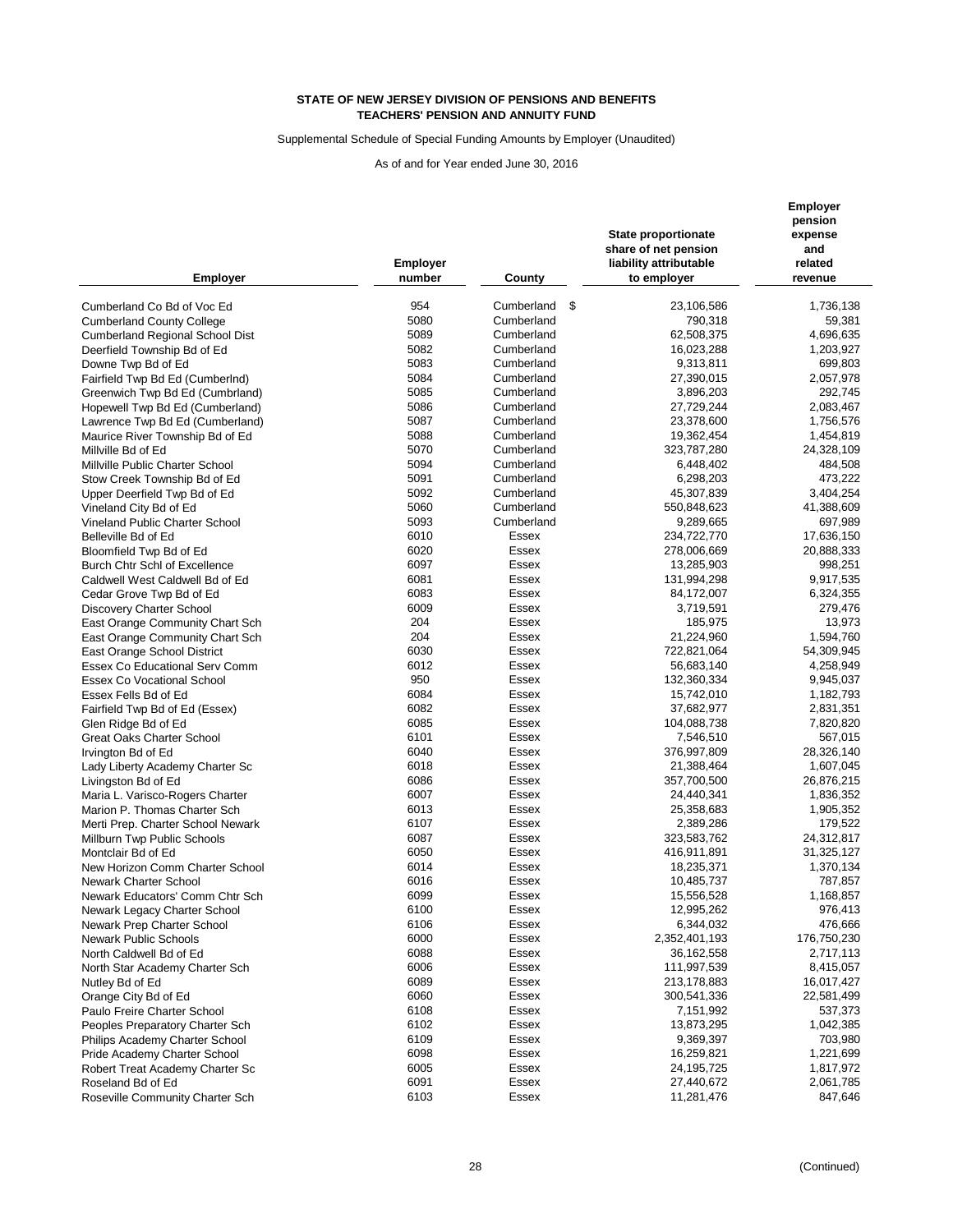Supplemental Schedule of Special Funding Amounts by Employer (Unaudited)

As of and for Year ended June 30, 2016

|                                                      | <b>Employer</b> |                  | State proportionate<br>share of net pension<br>liability attributable | pension<br>expense<br>and<br>related |  |
|------------------------------------------------------|-----------------|------------------|-----------------------------------------------------------------------|--------------------------------------|--|
| <b>Employer</b>                                      | number          | County           | to employer                                                           | revenue                              |  |
| South Orange-Maplewood Bd of Ed                      | 6070            | \$<br>Essex      | 377,365,521                                                           | 28,353,768                           |  |
| Team Academy Charter School                          | 6017            | Essex            | 127,657,156                                                           | 9,591,659                            |  |
| University Heights Charter Schl                      | 6095            | Essex            | 357,067                                                               | 26,829                               |  |
| Verona Bd of Ed                                      | 6092            | Essex            | 123,998,571                                                           | 9,316,767                            |  |
| Visions Academy Charter H.S.                         | 6104            | Essex            | 10,824,572                                                            | 813,316                              |  |
| West Essex Regional Sch Dist                         | 6094            | Essex            | 112,420,836                                                           | 8,446,862                            |  |
| West Orange Township Bd of Ed                        | 6093            | Essex            | 481,449,331                                                           | 36,174,218                           |  |
| Clayton Borough Bd of Ed                             | 7011            | Gloucester       | 63,491,764                                                            | 4,770,523                            |  |
| Clearview Regional Bd of Ed                          | 7036            | Gloucester       | 109,522,706                                                           | 8,229,107                            |  |
| Delsea Reg High Sch District                         | 7035            | Gloucester       | 90,964,073                                                            | 6,834,684                            |  |
| Deptford Twp Bd of Ed                                | 7012            | Gloucester       | 211,608,201                                                           | 15,899,412                           |  |
| East Greenwich Bd of Education                       | 7013            | Gloucester       | 49,654,245                                                            | 3,730,826                            |  |
| Ed Information & Resource Ctr                        | 4006            | Gloucester       | 2,614,289                                                             | 196,427                              |  |
| Elk Twp Bd of Ed                                     | 7014            | Gloucester       | 17,750,378                                                            | 1,333,694                            |  |
| Franklin Twp Bd of Ed (Glocstr)                      | 7015            | Gloucester       | 63,568,539                                                            | 4,776,291                            |  |
| Gateway Regional High School                         | 7038            | Gloucester       | 62,127,851                                                            | 4,668,044                            |  |
| Glassboro Bd of Ed                                   | 7016            | Gloucester       | 121,252,611                                                           | 9,110,447                            |  |
| Gloucester Co Sp Serv Sch Dist                       | 7010            | Gloucester       | 106,546,718                                                           | 8,005,503                            |  |
| Gloucester Co Vo-Tech Sch Dist                       | 957             | Gloucester       | 56,546,936                                                            | 4,248,715                            |  |
| Greenwich Twp Bd Ed (Gloucster)                      | 7017            | Gloucester       | 28,743,185                                                            | 2,159,650                            |  |
| Harrison Twp Bd Ed (Gloucester)                      | 7018            | Gloucester       | 62,453,282                                                            | 4,692,495                            |  |
| Kingsway Regional School Dist                        | 7037            | Gloucester       | 96,997,063                                                            | 7,287,980                            |  |
| Logan Township Bd of Ed                              | 7019            | Gloucester       | 45,887,248                                                            | 3,447,788                            |  |
| Mantua Township Bd of Ed                             | 7021            | Gloucester       | 66,488,942                                                            | 4,995,719                            |  |
| Monroe Twp Bd of Ed (Gloucestr)                      | 7022            | Gloucester       | 260,543,383                                                           | 19,576,210                           |  |
| National Park Board of Educ                          | 7023            | Gloucester       | 13,965,247                                                            | 1,049,294                            |  |
| Paulsboro Boro Bd of Ed                              | 7025            | Gloucester       | 70,233,961                                                            | 5,277,105                            |  |
| Pitman Bd of Ed                                      | 7026            | Gloucester       | 88,360,329                                                            | 6,639,049                            |  |
| South Harrison Twp Bd of Ed                          | 7027            | Gloucester       | 15,159,545                                                            | 1,139,029                            |  |
| Swedesboro Woolwich Bd of Ed                         | 7028            | Gloucester       | 69,173,008                                                            | 5,197,389                            |  |
| Washington Twp Bd of Ed (Glouc)                      | 7029            | Gloucester       | 452,277,035                                                           | 33,982,326                           |  |
| Wenonah Borough Bd of Ed                             | 7031            | Gloucester       | 10,505,054                                                            | 789,309                              |  |
| West Deptford Twp Bd of Ed                           | 7032            | Gloucester       | 142,512,164                                                           | 10,707,806                           |  |
| Westville Board of Ed                                | 7033            | Gloucester       | 20,241,275                                                            | 1,520,850                            |  |
| Woodbury City Bd of Ed                               | 7000            | Gloucester       | 84,885,550                                                            | 6,377,968                            |  |
| Woodbury Heights Board of Ed                         | 7034            | Gloucester       | 12,855,017                                                            | 965,876                              |  |
| Bayonne Board of Ed                                  | 8010            | Hudson           | 423,292,585                                                           | 31,804,548                           |  |
| <b>Beloved Community Charter School</b>              | 8097            | Hudson           | 14,642,818                                                            | 1,100,204                            |  |
| Dr Lena Edwards Acad Chrtr Schl                      | 8096            | Hudson           | 14,034,236                                                            | 1,054,478                            |  |
| East Newark Borough Bd of Ed                         | 8081            | Hudson           | 8,615,544                                                             | 647,338                              |  |
| Elysian Charter Sch of Hoboken                       | 8085            | Hudson           | 15,903,838                                                            | 1,194,952                            |  |
| Ethical Comm Chrtr Schl - J.C.                       | 8093            | Hudson           | 8,279,173                                                             | 622,065                              |  |
| Guttenberg Boro Bd of Ed                             | 8082            | Hudson           | 42,692,860                                                            | 3,207,774                            |  |
| Harrison Town Bd of Ed (Hudson)                      | 8083            | Hudson           | 135,072,489                                                           | 10,148,818                           |  |
| Hoboken Board of Education                           | 8020            | Hudson           | 156,301,194                                                           | 11,743,860                           |  |
| Hoboken Charter School                               | 8021            | Hudson           | 12,808,400                                                            | 962,373                              |  |
| Hoboken Dual Language Ch School                      | 8094<br>956     | Hudson           | 5,779,012                                                             | 434,212                              |  |
| Hudson Co Schools of Technology                      | 8088            | Hudson           | 152,586,333                                                           | 11,464,740                           |  |
| Jersey City Comm Charter School                      |                 | Hudson           | 18,969,611                                                            | 1,425,302                            |  |
| Jersey City Golden Door Charter                      | 8089            | Hudson<br>Hudson | 21,933,871                                                            | 1,648,025<br>142,573,507             |  |
| Jersey City Public Schools                           | 8000<br>8030    | Hudson           | 1,897,537,062                                                         | 23,558,364                           |  |
| Kearny Town Bd of Ed                                 | 8086            | Hudson           | 313,542,609<br>19,132,622                                             | 1,437,550                            |  |
| Learning Comm. Charter School<br>Mets Charter School | 8095            | Hudson           | 15,252,188                                                            | 1,145,990                            |  |
| North Bergen Bd of Ed                                | 8040            | Hudson           | 418,493,907                                                           | 31,443,994                           |  |
| Secaucus Town Bd of Ed                               | 8084            | Hudson           | 117,287,912                                                           | 8,812,555                            |  |
|                                                      |                 |                  |                                                                       |                                      |  |

**Employer**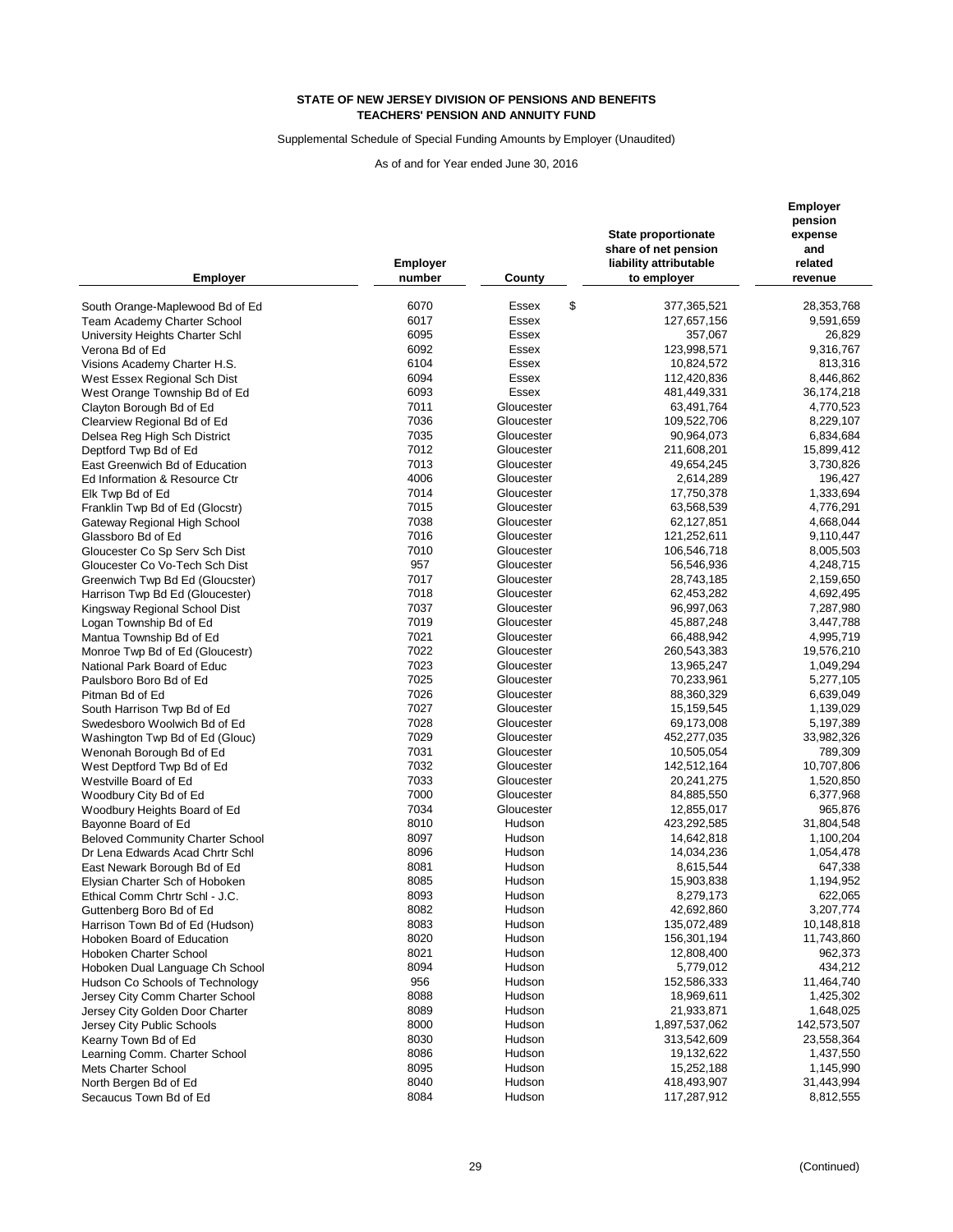Supplemental Schedule of Special Funding Amounts by Employer (Unaudited)

| <b>Employer</b>                 | <b>Employer</b><br>number | County       | State proportionate<br>share of net pension<br>liability attributable<br>to employer | <b>Employer</b><br>pension<br>expense<br>and<br>related<br>revenue |
|---------------------------------|---------------------------|--------------|--------------------------------------------------------------------------------------|--------------------------------------------------------------------|
| Soaring Heights Charter School  | 8087                      | \$<br>Hudson | 8,328,254                                                                            | 625,752                                                            |
|                                 | 8050                      | Hudson       | 551,266,598                                                                          | 41,420,014                                                         |
| Union City Bd of Ed             | 8091                      | Hudson       | 19,410,352                                                                           | 1,458,418                                                          |
| University Academy Charter Hs   | 8060                      | Hudson       | 70,461,723                                                                           | 5,294,218                                                          |
| Weehawken Twp Bd of Ed          | 8070                      | Hudson       | 443,733,436                                                                          | 33,340,393                                                         |
| West New York Bd of Ed          | 9011                      | Hunterdon    |                                                                                      |                                                                    |
| Alexandria Twp Bd of Ed         |                           | Hunterdon    | 39,402,577                                                                           | 2,960,555                                                          |
| Bethlehem Twp Bd of Ed          | 9012<br>9013              | Hunterdon    | 30,142,183                                                                           | 2,264,766                                                          |
| Bloomsbury Borough Bd of Ed     |                           |              | 8,403,255                                                                            | 631,388                                                            |
| Califon Boro Bd of Ed           | 9014                      | Hunterdon    | 6,562,825                                                                            | 493,105                                                            |
| Clinton Town Bd of Ed           | 9015                      | Hunterdon    | 27,384,693                                                                           | 2,057,579                                                          |
| Clinton Twp Bd of Ed            | 9016                      | Hunterdon    | 94,294,763                                                                           | 7,084,939                                                          |
| Delaware Twp Bd of Ed           | 9017                      | Hunterdon    | 29,440,467                                                                           | 2,212,041                                                          |
| Delaware Valley Reg H S Dist    | 9040                      | Hunterdon    | 50,792,071                                                                           | 3,816,317                                                          |
| East Amwell Township Bd of Ed   | 9018                      | Hunterdon    | 27,881,315                                                                           | 2,094,893                                                          |
| Flemington Raritan Bd of Ed     | 9000                      | Hunterdon    | 192,516,775                                                                          | 14,464,957                                                         |
| Franklin Twp Bd of Ed (Huntrdn) | 9019                      | Hunterdon    | 17,984,152                                                                           | 1,351,259                                                          |
| Frenchtown Borough Bd of Ed     | 9021                      | Hunterdon    | 8,598,001                                                                            | 646,020                                                            |
| Hampton Borough Bd of Ed        | 9023                      | Hunterdon    | 8,946,297                                                                            | 672,190                                                            |
| High Bridge Borough Bd of Ed    | 9024                      | Hunterdon    | 28,206,647                                                                           | 2,119,337                                                          |
| Holland Twp Bd of Ed            | 9025                      | Hunterdon    | 34,150,937                                                                           | 2,565,968                                                          |
| Hunterdon Central High School   | 9030                      | Hunterdon    | 165,824,239                                                                          | 12,459,384                                                         |
| Hunterdon Co Educ Srvcs Comm    | 9041                      | Hunterdon    | 18,217,532                                                                           | 1,368,794                                                          |
| Hunterdon County Vocational     | 9001                      | Hunterdon    | 10,885,282                                                                           | 817,878                                                            |
| Kingwood Township Bd of Ed      | 9026                      | Hunterdon    | 22,329,277                                                                           | 1,677,734                                                          |
| Lambertville City Bd of Ed      | 9027                      | Hunterdon    | 12,303,598                                                                           | 924,444                                                            |
| Lebanon Borough Bd of Ed        | 9028                      | Hunterdon    | 6,196,691                                                                            | 465,595                                                            |
| Lebanon Township Bd of Ed       | 9029                      | Hunterdon    | 42,482,641                                                                           | 3,191,979                                                          |
| Milford Borough Bd of Ed        | 9031                      | Hunterdon    | 5,013,924                                                                            | 376,727                                                            |
| North Hunterdon-Voorhees        | 9038                      | Hunterdon    | 167,676,200                                                                          | 12,598,533                                                         |
| Readington Twp Bd of Ed         | 9033                      | Hunterdon    | 109,635,356                                                                          | 8,237,571                                                          |
| South Hunterdon Reg Bd of Ed    | 9039                      | Hunterdon    | 30,120,402                                                                           | 2,263,129                                                          |
| Stockton Borough Bd of Ed       | 9034                      | Hunterdon    | 2,856,933                                                                            | 214,659                                                            |
| Tewksbury Twp Bd of Ed          | 9035                      | Hunterdon    | 43,887,355                                                                           | 3,297,524                                                          |
| Union Twp of Ed (Hunterdon)     | 9036                      | Hunterdon    | 28,246,858                                                                           | 2,122,358                                                          |
| West Amwell Twp Bd of Ed        | 9037                      | Hunterdon    | 13,969,288                                                                           | 1,049,598                                                          |
| East Windsor Reg School Dist    | 121                       | Mercer       | 284,489,960                                                                          | 21,375,462                                                         |
| Ewing Township Bd of Ed         | 122                       | Mercer       | 212,002,522                                                                          | 15,929,040                                                         |
| Foundation Academy Charter Schl | 133                       | Mercer       | 287,191                                                                              | 21,578                                                             |
| Foundation Academy Charter Schl | 133                       | Mercer       | 23,579,161                                                                           | 1,771,646                                                          |
| Hamilton Twp Bd of Ed (Mercer)  | 110                       | Mercer       | 625,373,799                                                                          | 46,988,139                                                         |
| Hopewell Valley Reg Sch Dist    | 123                       | Mercer       | 251,232,134                                                                          | 18,876,599                                                         |
| International Charter School    | 128                       | Mercer       | 4,891,419                                                                            | 367,522                                                            |
| Lawrence Twp Bd of Ed (Mercer)  | 124                       | Mercer       | 221,848,042                                                                          | 16,668,793                                                         |
| Mercer Co Community College     | 119                       | Mercer       | 963,087                                                                              | 72,363                                                             |
| Mercer Co Special Ser Sch Dist  | 111                       | Mercer       | 118,308,555                                                                          | 8,889,242                                                          |
| Mercer Co Vocational Schools    | 953                       | Mercer       | 26,823,024                                                                           | 2,015,377                                                          |
| Pace Charter School of Hamilton | 131                       | Mercer       | 6,623,536                                                                            | 497,667                                                            |
| Paul Robeson Chtr School        | 135                       | Mercer       | 9,245,906                                                                            | 694,701                                                            |
| <b>Princeton Charter School</b> | 126                       | Mercer       | 19,411,831                                                                           | 1,458,529                                                          |
| Princeton Regional School       | 125                       | Mercer       | 249,808,990                                                                          | 18,769,670                                                         |
| Robbinsville Twp Bd of Ed       | 127                       | Mercer       | 134,829,549                                                                          | 10,130,564                                                         |
| Trenton City Bd of Ed           | 100                       | Mercer       | 701,030,295                                                                          | 52,672,672                                                         |
| Village Charter School          | 116                       | Mercer       | 16,249,572                                                                           | 1,220,929                                                          |
| West Windsor Plainsboro Reg     | 118                       | Mercer       | 540,920,416                                                                          | 40,642,643                                                         |
| Academy For Urban Leadership    | 255                       | Middlesex    | 17,475,901                                                                           | 1,313,071                                                          |
| Carteret Bd of Ed               | 231                       | Middlesex    | 174,200,588                                                                          | 13,088,750                                                         |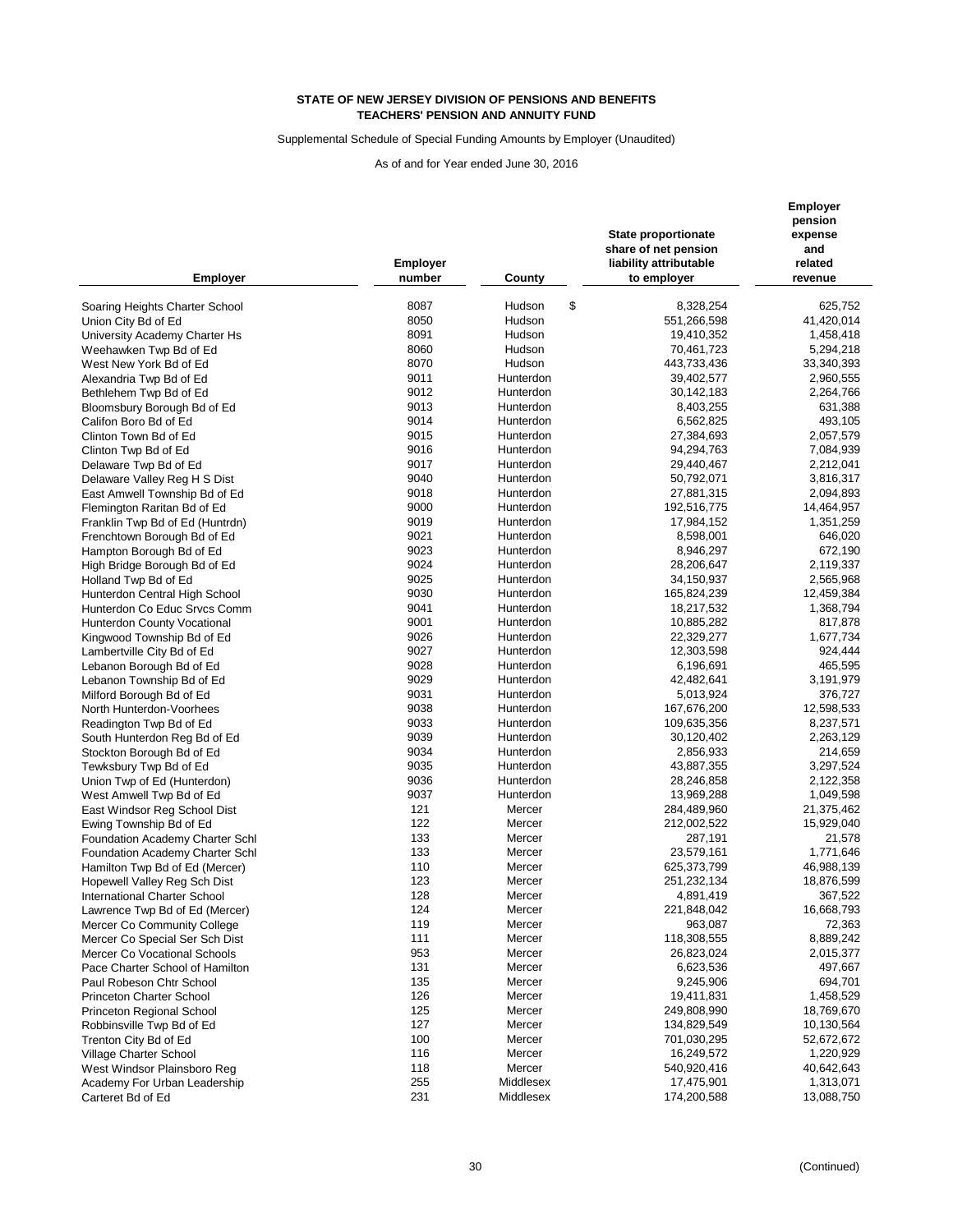Supplemental Schedule of Special Funding Amounts by Employer (Unaudited)

| <b>Employer</b>                                              | <b>Employer</b><br>number | County          | State proportionate<br>share of net pension<br>liability attributable<br>to employer | <b>Employer</b><br>pension<br>expense<br>and<br>related<br>revenue |
|--------------------------------------------------------------|---------------------------|-----------------|--------------------------------------------------------------------------------------|--------------------------------------------------------------------|
| Cranbury Township Bd of Ed                                   | 232                       | \$<br>Middlesex | 34,036,711                                                                           | 2,557,385                                                          |
| Dunellen Board of Education                                  | 233                       | Middlesex       | 54,592,675                                                                           | 4,101,880                                                          |
|                                                              | 234                       | Middlesex       | 475,837,667                                                                          | 35,752,580                                                         |
| East Brunswick Twp Bd of Ed                                  | 247                       | Middlesex       | 842,265,079                                                                          | 63,284,501                                                         |
| Edison Twp Bd of Ed<br><b>Greater Brunswick Chart.School</b> | 203                       | Middlesex       | 16,066,357                                                                           | 1,207,163                                                          |
|                                                              |                           |                 |                                                                                      |                                                                    |
| Hatikvah Internat'l Acad Chrtr                               | 256                       | Middlesex       | 8,871,986                                                                            | 666,606                                                            |
| Highland Park Bd of Ed                                       | 236                       | Middlesex       | 86,727,556                                                                           | 6,516,369                                                          |
| Jamesburg Borough Bd of Ed                                   | 237                       | Middlesex       | 27,678,980                                                                           | 2,079,690                                                          |
| Metuchen Boro Bd of Ed                                       | 239                       | Middlesex       | 117,917,683                                                                          | 8,859,873                                                          |
| Middlesex Bd of Ed                                           | 241                       | Middlesex       | 119,139,379                                                                          | 8,951,667                                                          |
| Middlesex Co Ed Serv Comm                                    | 202                       | Middlesex       | 101,879,217                                                                          | 7,654,806                                                          |
| Middlesex Co Vocational School                               | 972                       | Middlesex       | 135,355,541                                                                          | 10,170,085                                                         |
| Middlesex County College                                     | 201                       | Middlesex       | 1,957,021                                                                            | 147,043                                                            |
| Milltown Borough Bd of Ed                                    | 242                       | Middlesex       | 26,999,537                                                                           | 2,028,640                                                          |
| Monroe Twp Bd of Ed (Middlesex)                              | 243                       | Middlesex       | 307,761,232                                                                          | 23,123,974                                                         |
| New Brunswick Bd of Ed                                       | 200                       | Middlesex       | 482,695,075                                                                          | 36,267,818                                                         |
| North Brunswick Bd of Ed                                     | 244                       | Middlesex       | 298,684,842                                                                          | 22,442,010                                                         |
| Old Bridge Bd of Ed                                          | 238                       | Middlesex       | 487,915,473                                                                          | 36,660,059                                                         |
| Perth Amboy Bd of Ed                                         | 210                       | Middlesex       | 528,522,894                                                                          | 39,711,141                                                         |
| Piscataway Bd of Ed Admn Bldg                                | 245                       | Middlesex       | 364,337,637                                                                          | 27,374,904                                                         |
| Sayreville Bd of Ed_Selover Elm                              | 248                       | Middlesex       | 266,519,507                                                                          | 20,025,232                                                         |
| South Amboy Bd of Ed                                         | 249                       | Middlesex       | 55,749,818                                                                           | 4,188,823                                                          |
| South Brunswick Bd of Ed                                     | 251                       | Middlesex       | 416,194,504                                                                          | 31,271,226                                                         |
| South Plainfield Bd of Ed                                    | 252                       | Middlesex       | 197,993,615                                                                          | 14,876,465                                                         |
| South River Boro Bd of Ed                                    | 253                       | Middlesex       | 100,095,950                                                                          | 7,520,818                                                          |
| Spotswood Bd of Ed                                           | 254                       | Middlesex       | 92,545,202                                                                           | 6,953,484                                                          |
| Woodbridge Township Bd of Ed                                 | 220                       | Middlesex       | 773,261,192                                                                          | 58,099,819                                                         |
| Academy Charter High School                                  | 311                       | Monmouth        | 10,637,119                                                                           | 799,231                                                            |
| Asbury Park Bd of Ed                                         | 300                       | Monmouth        | 185,436,236                                                                          | 13,932,953                                                         |
| Atlantic Highlands Bd of Ed                                  | 321                       | Monmouth        | 21,022,034                                                                           | 1,579,513                                                          |
| Avon By The Sea Boro Bd of Ed                                | 323                       | Monmouth        | 9,082,205                                                                            | 682,401                                                            |
| Belmar Boro Bd of Ed                                         | 324                       | Monmouth        | 30,746,034                                                                           | 2,310,137                                                          |
| Bradley Beach Bd of Ed                                       | 325                       | Monmouth        | 20,176,623                                                                           | 1,515,992                                                          |
| Brielle Boro Bd of Ed                                        | 326                       | Monmouth        | 29,285,931                                                                           | 2,200,430                                                          |
| Colts Neck Twp Bd of Ed                                      | 322                       | Monmouth        | 78,515,500                                                                           | 5,899,347                                                          |
| Deal Boro Bd of Ed                                           | 364                       | Monmouth        | 11,332,233                                                                           | 851,460                                                            |
| Eatontown Bd of Ed                                           | 327                       | Monmouth        | 67,092,202                                                                           | 5,041,045                                                          |
| Fair Haven Borough Bd of Ed                                  | 328                       | Monmouth        | 45,292,859                                                                           | 3,403,128                                                          |
| Farmingdale Bd of Ed                                         | 329                       | Monmouth        | 9,908,595                                                                            | 744,493                                                            |
| Freehold Boro Bd of Ed                                       | 331                       | Monmouth        | 67,664,022                                                                           | 5,084,010                                                          |
| Freehold Reg H S District                                    | 370                       | Monmouth        | 578,592,157                                                                          | 43,473,150                                                         |
| Freehold Twp Bd of Ed                                        | 332                       | Monmouth        | 216,717,921                                                                          | 16,283,336                                                         |
| Hazlet Twp Bd of Ed                                          | 352                       | Monmouth        | 178,192,982                                                                          | 13,388,723                                                         |
| Henry Hudson Reg Sch Dist                                    | 374                       | Monmouth        | 24,058,733                                                                           | 1,807,679                                                          |
| Highlands Boro Bd of Ed                                      | 333                       | Monmouth        | 12,208,393                                                                           | 917,291                                                            |
| Holmdel Township Bd of Ed                                    | 334                       | Monmouth        | 185,493,497                                                                          | 13,937,255                                                         |
| Hope Academy Charter School                                  | 312                       | Monmouth        | 11,350,958                                                                           | 852,867                                                            |
| Howell Twp Bd of Ed                                          | 335                       | Monmouth        | 385,147,480                                                                          | 28,938,474                                                         |
| Keansburg Board of Education                                 | 336                       | Monmouth        | 127,950,458                                                                          | 9,613,697                                                          |
| Keyport Borough Bd of Ed                                     | 337                       | Monmouth        | 64,892,635                                                                           | 4,875,779                                                          |
| Little Silver Bd of Ed                                       | 338                       | Monmouth        | 47,425,407                                                                           | 3,563,359                                                          |
| Long Branch Bd of Ed                                         | 310                       | Monmouth        | 299,170,524                                                                          | 22,478,502                                                         |
| Manalapan Englishtown Regional                               | 339                       | Monmouth        | 249,402,546                                                                          | 18,739,131                                                         |
| Manasquan Borough Bd of Ed                                   | 341                       | Monmouth        | 90,257,822                                                                           | 6,781,619                                                          |
|                                                              | 342                       | Monmouth        | 293,394,568                                                                          | 22,044,519                                                         |
| Marlboro Township Bd of Ed                                   | 343                       | Monmouth        | 208,653,008                                                                          | 15,677,370                                                         |
| Matawan-Aberdeen Reg School                                  |                           |                 |                                                                                      |                                                                    |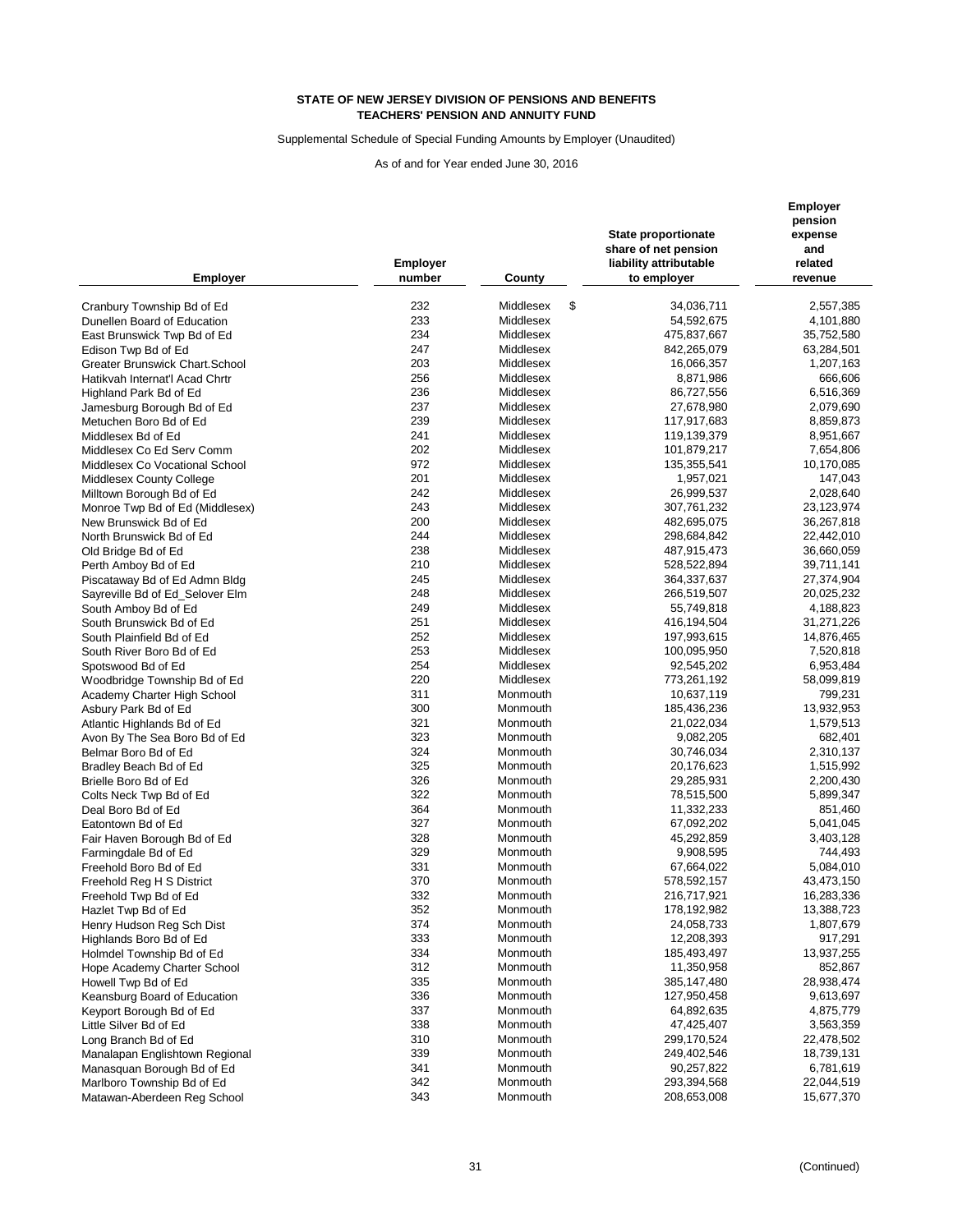Supplemental Schedule of Special Funding Amounts by Employer (Unaudited)

| <b>Employer</b>                        | <b>Employer</b><br>number | County         | <b>State proportionate</b><br>share of net pension<br>liability attributable<br>to employer | Employer<br>pension<br>expense<br>and<br>related<br>revenue |
|----------------------------------------|---------------------------|----------------|---------------------------------------------------------------------------------------------|-------------------------------------------------------------|
| Middletown Twp Bd of Ed                | 344                       | \$<br>Monmouth | 569,821,881                                                                                 | 42,814,186                                                  |
|                                        | 345                       | Monmouth       | 73,598,555                                                                                  | 5,529,907                                                   |
| Millstone Township Bd of Ed            | 346                       |                |                                                                                             |                                                             |
| Monmouth Beach Bd of Ed                |                           | Monmouth       | 15,610,832                                                                                  | 1,172,937                                                   |
| Monmouth Co Vocational Schools         | 987                       | Monmouth       | 148,741,872                                                                                 | 11,175,882                                                  |
| Monmouth Regional School               | 372                       | Monmouth       | 69,003,690                                                                                  | 5,184,667                                                   |
| Neptune City Bd of Ed                  | 347                       | Monmouth       | 16,050,489                                                                                  | 1,205,971                                                   |
| Neptune Twp Bd of Ed                   | 348                       | Monmouth       | 235,105,166                                                                                 | 17,664,882                                                  |
| Ocean Twp Bd of Ed (Monmouth)          | 351                       | Monmouth       | 245,512,453                                                                                 | 18,446,845                                                  |
| Oceanport Schools                      | 349                       | Monmouth       | 34,070,122                                                                                  | 2,559,896                                                   |
| Red Bank Bd of Ed                      | 353                       | Monmouth       | 46,449,114                                                                                  | 3,490,005                                                   |
| <b>Red Bank Charter School</b>         | 360                       | Monmouth       | 10,943,824                                                                                  | 822,276                                                     |
| Red Bank Regional High School          | 301                       | Monmouth       | 76,775,498                                                                                  | 5,768,610                                                   |
| Roosevelt Borough Bd of Ed             | 369                       | Monmouth       | 4,888,561                                                                                   | 367,307                                                     |
| Rumson Boro Bd of Ed                   | 354                       | Monmouth       | 50,504,485                                                                                  | 3,794,709                                                   |
| Rumson Fair Haven Regional H.S.        | 371                       | Monmouth       | 60,367,252                                                                                  | 4,535,759                                                   |
| Sea Girt Bd of Ed                      | 366                       | Monmouth       | 11,571,821                                                                                  | 869,461                                                     |
| Shore Regional H S District            | 373                       | Monmouth       | 42,151,001                                                                                  | 3,167,061                                                   |
| Shrewsbury Borough Bd of Ed            | 356                       | Monmouth       | 26,454,031                                                                                  | 1,987,652                                                   |
| Spring Lake Boro Bd of Ed              | 358                       | Monmouth       | 19,886,278                                                                                  | 1,494,177                                                   |
| Spring Lake Heights Bd of Ed           | 368                       | Monmouth       | 17,940,492                                                                                  | 1,347,978                                                   |
| <b>Tinton Falls Board of Education</b> | 357                       | Monmouth       | 79,771,592                                                                                  | 5,993,725                                                   |
| Union Beach Boro Bd of Ed              | 359                       | Monmouth       | 31,427,350                                                                                  | 2,361,328                                                   |
| <b>Upper Freehold Regional</b>         | 361                       | Monmouth       | 123,152,076                                                                                 | 9,253,165                                                   |
| Wall Township Bd of Ed                 | 362                       | Monmouth       | 222,510,730                                                                                 | 16,718,585                                                  |
| West Long Branch Bd of Ed              | 363                       | Monmouth       | 33,328,391                                                                                  | 2,504,165                                                   |
| Boonton Town Bd of Ed                  | 411                       | Morris         | 82,265,151                                                                                  | 6,181,081                                                   |
| Boonton Twp Bd of Ed                   | 412                       | <b>Morris</b>  | 28,046,100                                                                                  | 2,107,274                                                   |
| Butler Boro Bd of Ed                   | 413                       | Morris         | 68,694,816                                                                                  | 5,161,460                                                   |
| <b>Chathams School District</b>        | 455                       | Morris         | 220,250,059                                                                                 | 16,548,727                                                  |
| Chester Twp Bd of Ed                   | 416                       | Morris         | 69,362,334                                                                                  | 5,211,614                                                   |
| Denville Twp Bd of Ed                  | 417                       | Morris         | 88,823,048                                                                                  | 6,673,816                                                   |
| Dover Bd of Ed                         | 418                       | <b>Morris</b>  | 150,248,789                                                                                 | 11,289,106                                                  |
| East Hanover Twp Bd of Ed              | 448                       | <b>Morris</b>  | 63,752,247                                                                                  | 4,790,094                                                   |
| Florham Park Bd of Ed                  | 419                       | Morris         | 52,441,105                                                                                  | 3,940,219                                                   |
| Hanover Park Reg H S Dist              | 420                       | Morris         | 93,232,037                                                                                  | 7,005,090                                                   |
| Hanover Township Bd of Ed              | 421                       | Morris         | 83,090,850                                                                                  | 6,243,121                                                   |
| Harding Township Bd of Ed              | 422                       | <b>Morris</b>  | 20,594,598                                                                                  | 1,547,397                                                   |
| Jefferson Township Bd of Ed            | 423                       | <b>Morris</b>  | 190,894,646                                                                                 | 14,343,076                                                  |
| Kinnelon Borough Bd of Ed              | 424                       | <b>Morris</b>  | 125,749,413                                                                                 | 9,448,319                                                   |
| Lincoln Park Boro Bd of Ed             | 425                       | Morris         | 45,872,366                                                                                  | 3,446,670                                                   |
| Long Hill Twp Bd of Ed                 | 438                       | Morris         | 52,986,217                                                                                  | 3,981,177                                                   |
| Madison Boro Bd of Ed                  | 426                       | Morris         | 149,673,913                                                                                 | 11,245,912                                                  |
| Mendham Boro Bd of Ed                  | 427                       | Morris         | 36, 137, 131                                                                                | 2,715,203                                                   |
| Mendham Township Bd of Ed              | 428                       | Morris         | 50,030,334                                                                                  | 3,759,083                                                   |
| Mine Hill Twp Bd of Ed                 | 429                       | Morris         | 17,680,798                                                                                  | 1,328,466                                                   |
| Montville Twp Bd of Ed                 | 431                       | Morris         | 254,647,090                                                                                 | 19,133,186                                                  |
| Morris Co Educ Services Comm           | 453                       | Morris         | 25,875,312                                                                                  | 1,944,170                                                   |
| Morris Co Vocational Sch Dist          | 955                       | Morris         | 53,857,055                                                                                  | 4,046,608                                                   |
| Morris Hills Regional District         | 450                       | Morris         | 207,611,668                                                                                 | 15,599,128                                                  |
| Morris Plains Bd of Ed                 | 432                       | Morris         | 29,649,799                                                                                  | 2,227,770                                                   |
| <b>Morris School District</b>          | 440                       | Morris         | 298,689,277                                                                                 | 22,442,343                                                  |
| Mount Arlington Bd of Ed               | 435                       | Morris         | 24,312,415                                                                                  | 1,826,740                                                   |
| Mount Olive Twp Bd of Ed               | 436                       | Morris         | 245,442,577                                                                                 | 18,441,594                                                  |
| Mountain Lakes Boro Bd of Ed           | 434                       | Morris         | 131,496,887                                                                                 | 9,880,161                                                   |
| Netcong Borough Bd of Ed               | 437                       | Morris         | 19,453,125                                                                                  | 1,461,632                                                   |
| Parsippany Troy Hills Bd of Ed         | 449                       | Morris         | 440,728,374                                                                                 | 33,114,605                                                  |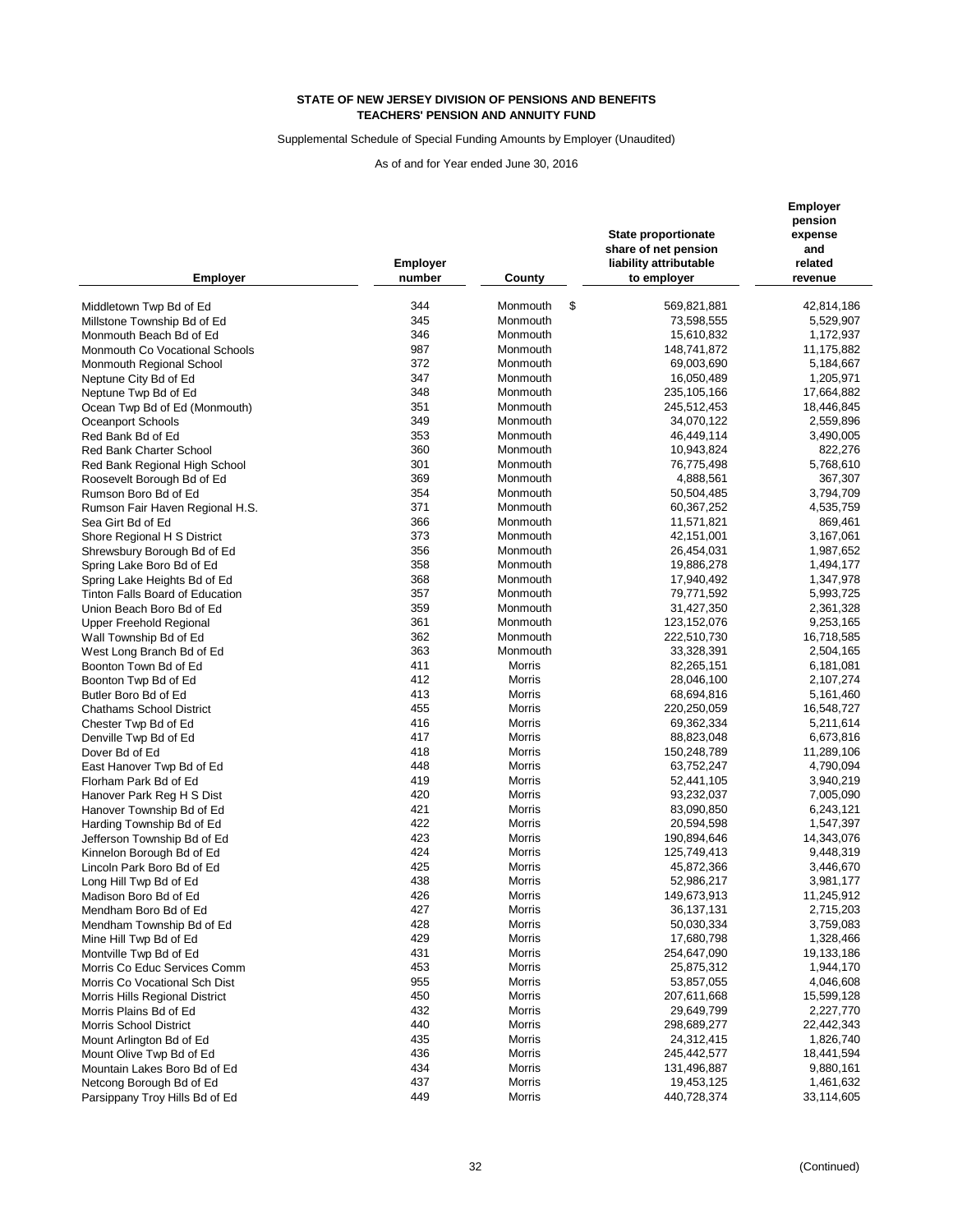Supplemental Schedule of Special Funding Amounts by Employer (Unaudited)

| <b>Employer</b>                         | <b>Employer</b><br>number | County       | State proportionate<br>share of net pension<br>liability attributable<br>to employer | <b>Employer</b><br>pension<br>expense<br>and<br>related<br>revenue |
|-----------------------------------------|---------------------------|--------------|--------------------------------------------------------------------------------------|--------------------------------------------------------------------|
| Pequannock Twp Bd of Ed                 | 439                       | \$<br>Morris | 122,607,555                                                                          | 9,212,252                                                          |
|                                         | 441                       | Morris       | 280,107,581                                                                          | 21,046,187                                                         |
| Randolph Township Bd of Ed              | 442                       | Morris       | 15,095,090                                                                           | 1,134,186                                                          |
| Riverdale Borough Bd of Ed              | 443                       | Morris       | 21,560,345                                                                           | 1,619,960                                                          |
| Rockaway Borough Bd of Ed               | 444                       | Morris       |                                                                                      |                                                                    |
| Rockaway Township Bd of Ed              | 445                       |              | 148,841,709                                                                          | 11,183,383                                                         |
| Roxbury Twp Bd of Ed                    |                           | Morris       | 224,115,218                                                                          | 16,839,140                                                         |
| Washington Twp Bd Ed (Morris)           | 446<br>451                | Morris       | 141,179,987                                                                          | 10,607,712                                                         |
| West Morris Reg H S Dist                |                           | Morris       | 162,822,232                                                                          | 12,233,825                                                         |
| Wharton Borough Bd of Ed                | 447                       | Morris       | 42,173,373                                                                           | 3,168,742                                                          |
| Barnegat Twp Bd of Ed                   | 535                       | Ocean        | 150,083,412                                                                          | 11,276,680                                                         |
| Bay Head Bd of Ed                       | 511                       | Ocean        | 7,204,325                                                                            | 541,305                                                            |
| Beach Haven Borough Bd of Ed            | 512                       | Ocean        | 5,064,286                                                                            | 380,511                                                            |
| Berkeley Twp Bd of Ed                   | 513                       | Ocean        | 101,993,739                                                                          | 7,663,410                                                          |
| Brick Twp Bd of Ed                      | 514                       | Ocean        | 483,450,406                                                                          | 36,324,571                                                         |
| Central Regional H S Dist               | 505                       | Ocean        | 104,081,346                                                                          | 7,820,265                                                          |
| Eagleswood Twp Bd of Ed                 | 516                       | Ocean        | 8,838,970                                                                            | 664,126                                                            |
| Island Heights Boro Bd of Ed            | 517                       | Ocean        | 6,631,223                                                                            | 498,244                                                            |
| Jackson Township Bd of Ed               | 518                       | Ocean        | 414,923,825                                                                          | 31,175,752                                                         |
| Lacey Township Bd of Ed                 | 519                       | Ocean        | 218,036,596                                                                          | 16,382,416                                                         |
| Lakehurst Borough Bd of Ed              | 521                       | Ocean        | 16,667,546                                                                           | 1,252,334                                                          |
| Lakewood Twp Bd of Ed                   | 500                       | Ocean        | 235,657,472                                                                          | 17,706,380                                                         |
| Lavallette Borough Bd of Ed             | 522                       | Ocean        | 11,787,560                                                                           | 885,671                                                            |
| Little Egg Harbor Twp Bd of Ed          | 523                       | Ocean        | 93,239,330                                                                           | 7,005,638                                                          |
| Long Beach Island Bd of Ed              | 545                       | Ocean        | 17,565,685                                                                           | 1,319,817                                                          |
| Manchester Township Bd of Ed            | 524                       | Ocean        | 183,449,057                                                                          | 13,783,644                                                         |
| Ocean County Vocational School          | 986                       | Ocean        | 86,961,725                                                                           | 6,533,964                                                          |
| Ocean Gate Bd of Ed                     | 526                       | Ocean        | 9,318,246                                                                            | 700,137                                                            |
| Ocean Twp Bd of Ed (Ocean)              | 525                       | Ocean        | 32,037,804                                                                           | 2,407,195                                                          |
| Pinelands Reg School District           | 502                       | Ocean        | 102,651,303                                                                          | 7,712,817                                                          |
| Plumsted Twp Bd of Ed                   | 527                       | Ocean        | 87,168,593                                                                           | 6,549,507                                                          |
| Point Pleasant Beach Bd of Ed           | 529                       | Ocean        | 50,408,985                                                                           | 3,787,534                                                          |
| Point Pleasant Boro Bd of Ed            | 528                       | Ocean        | 140,830,902                                                                          | 10,581,483                                                         |
| Seaside Heights Bd of Ed                | 531                       | Ocean        | 11,034,003                                                                           | 829,052                                                            |
| Seaside Park Bd of Ed                   | 532                       | Ocean        | 195,436                                                                              | 14,684                                                             |
| Southern Regional H S District          | 546                       | Ocean        | 170,595,322                                                                          | 12,817,865                                                         |
| Stafford Township Bd of Ed              | 533                       | Ocean        | 111,749,967                                                                          | 8,396,455                                                          |
| <b>Toms River School Dist</b>           | 515                       | Ocean        | 705,729,925                                                                          | 53,025,784                                                         |
| Tuckerton Boro Bd of Ed                 | 534                       | Ocean        | 14,467,586                                                                           | 1,087,038                                                          |
| Bloomingdale Bd of Ed                   | 631                       | Passaic      | 36, 177, 243                                                                         | 2,718,216                                                          |
| Classical Acad. Charter School          | 648                       | Passaic      | 3,977,216                                                                            | 298,832                                                            |
| Clifton City Bd of Ed                   | 610                       | Passaic      | 549,222,947                                                                          | 41,266,462                                                         |
| Community Ch School of Paterson         | 661                       | Passaic      | 23,156,160                                                                           | 1,739,863                                                          |
| Haledon Borough Bd of Ed                | 632                       | Passaic      | 53,259,118                                                                           | 4,001,682                                                          |
| Hawthorne Bd of Ed                      | 633                       | Passaic      | 112,429,903                                                                          | 8,447,543                                                          |
| John P Holland Charter School           | 662                       | Passaic      | 8,778,062                                                                            | 659,549                                                            |
| Lakeland Regional H S Dist              | 645                       | Passaic      | 70,197,791                                                                           | 5,274,387                                                          |
| Little Falls Bd of Ed                   | 634                       | Passaic      | 45,853,739                                                                           | 3,445,270                                                          |
| North Haledon Boro Bd of Ed             | 635                       | Passaic      | 33,822,352                                                                           | 2,541,279                                                          |
| Passaic Arts and Science Charter School | 663                       | Passaic      | 15,382,774                                                                           | 1,155,801                                                          |
| Passaic Board of Education              | 620                       | Passaic      | 877,040,958                                                                          | 65,897,424                                                         |
| Passaic Co Manchester Reg High          | 646                       | Passaic      | 45,899,568                                                                           | 3,448,714                                                          |
| Passaic Co Regional Hs Dist 1           | 640                       | Passaic      | 77,301,786                                                                           | 5,808,154                                                          |
| Passaic Co Vocational School            | 952                       | Passaic      | 251,791,635                                                                          | 18,918,638                                                         |
| Passaic Co. Ed Serv Commision           | 647                       | Passaic      | 14,080,656                                                                           | 1,057,965                                                          |
| Paterson Bd of Ed                       | 600                       | Passaic      | 1,446,584,813                                                                        | 108,690,720                                                        |
| Paterson Chart Sch-Science/Tech         | 660                       | Passaic      | 47,266,733                                                                           | 3,551,437                                                          |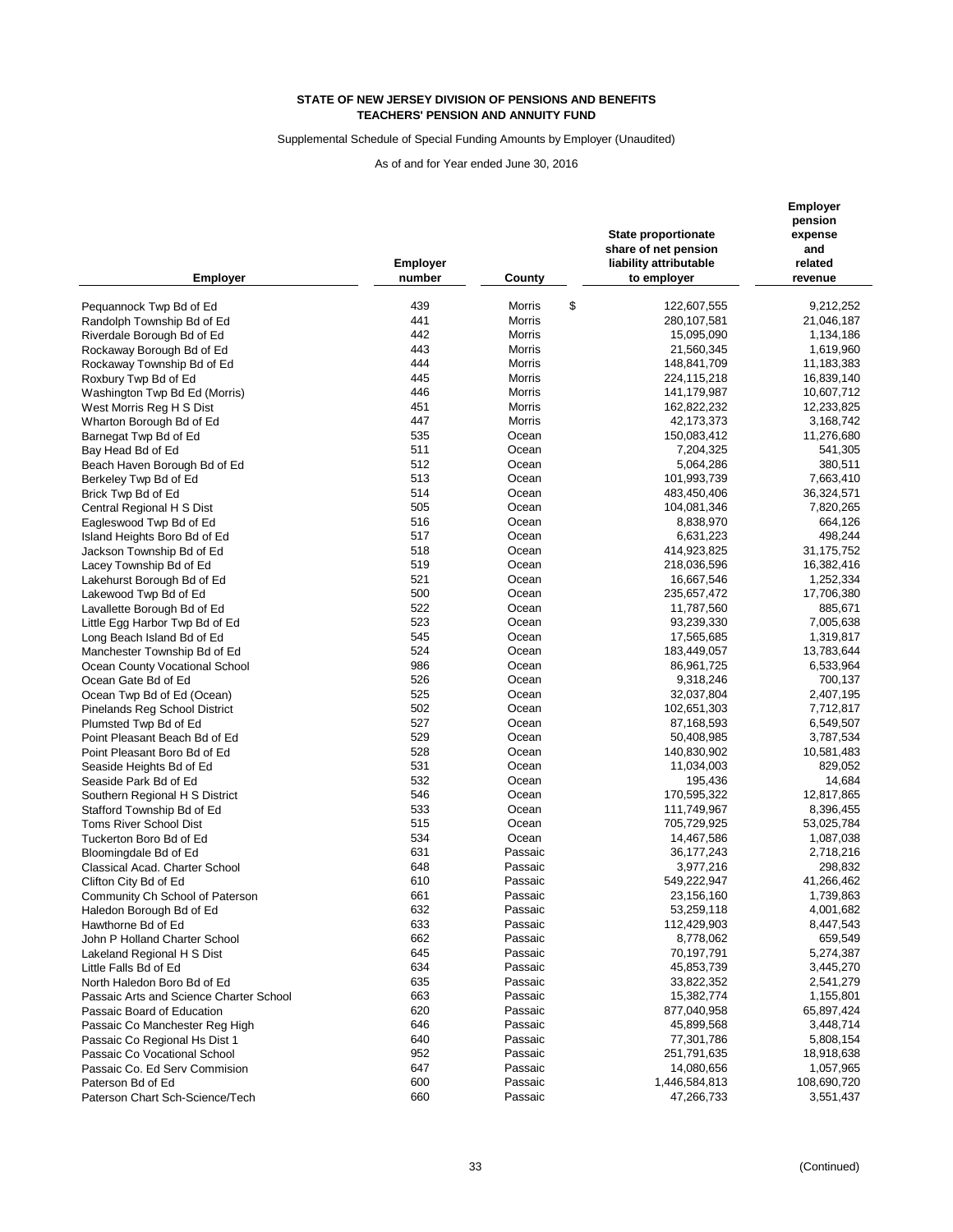Supplemental Schedule of Special Funding Amounts by Employer (Unaudited)

| <b>Employer</b>                                          | Employer<br>number | County        | <b>State proportionate</b><br>share of net pension<br>liability attributable<br>to employer | Employer<br>pension<br>expense<br>and<br>related<br>revenue |
|----------------------------------------------------------|--------------------|---------------|---------------------------------------------------------------------------------------------|-------------------------------------------------------------|
|                                                          | 636                | \$<br>Passaic | 112,546,199                                                                                 | 8,456,281                                                   |
| Pompton Lakes Bd of Ed                                   | 637                | Passaic       | 44,444,294                                                                                  | 3,339,370                                                   |
| Prospect Park Bd of Ed                                   | 638                | Passaic       | 63,881,749                                                                                  | 4,799,825                                                   |
| Ringwood Boro Bd of Ed                                   | 639                | Passaic       |                                                                                             |                                                             |
| Totowa Borough Bd of Ed                                  | 641                | Passaic       | 52,964,633<br>59,421,807                                                                    | 3,979,555<br>4,464,722                                      |
| Wanaque Bd of Ed                                         | 642                | Passaic       | 498,667,015                                                                                 | 37,467,887                                                  |
| Wayne Board of Education                                 | 643                | Passaic       | 226,609,466                                                                                 | 17,026,548                                                  |
| West Milford Township Bd of Ed<br>Woodland Park Bd of Ed | 644                | Passaic       |                                                                                             |                                                             |
|                                                          | 711                | Salem         | 54,873,362                                                                                  | 4,122,970                                                   |
| Alloway Twp Bd of Ed                                     | 713                | Salem         | 22,584,931                                                                                  | 1,696,943                                                   |
| Elsinboro Township Bd of Ed                              | 714                | Salem         | 6,704,450<br>11,708,518                                                                     | 503,746<br>879,732                                          |
| Lower Alloways Creek Bd of Ed                            | 716                | Salem         |                                                                                             | 662,845                                                     |
| Mannington Township Bd of Ed                             | 717                | Salem         | 8,821,920                                                                                   |                                                             |
| Oldmans Twp Bd of Ed                                     | 725                | Salem         | 13,373,814                                                                                  | 1,004,856                                                   |
| Penns Grove Carneys Point Reg                            | 715                |               | 123,420,739                                                                                 | 9,273,351                                                   |
| Pennsville Twp Bd of Ed                                  |                    | Salem         | 99,033,914                                                                                  | 7,441,021                                                   |
| Pittsgrove Twp Bd of Ed                                  | 721                | Salem         | 88,641,213                                                                                  | 6,660,154                                                   |
| Quinton Township Bd of Ed                                | 722                | Salem         | 16,668,236                                                                                  | 1,252,386                                                   |
| Salem City Bd of Ed                                      | 700                | Salem         | 80,817,071                                                                                  | 6,072,278                                                   |
| Salem Co Sp Services Sch Dist                            | 726                | Salem         | 33,637,659                                                                                  | 2,527,402                                                   |
| Salem Co Vocational Tech School                          | 984                | Salem         | 25,041,038                                                                                  | 1,881,486                                                   |
| Upper Pittsgrove Twp Bd of Ed                            | 724                | Salem         | 18,068,023                                                                                  | 1,357,561                                                   |
| Woodstown-Pilesgrove Reg Sch                             | 719                | Salem         | 81,439,155                                                                                  | 6,119,019                                                   |
| Bedminster Twp Bd of Ed                                  | 741                | Somerset      | 33,815,256                                                                                  | 2,540,746                                                   |
| Bernards Twp Bd of Ed                                    | 742                | Somerset      | 300,395,079                                                                                 | 22,570,510                                                  |
| Bound Brook Boro Bd of Ed                                | 743                | Somerset      | 81,741,820                                                                                  | 6,141,760                                                   |
| Branchburg Twp Bd of Ed                                  | 744                | Somerset      | 100,856,603                                                                                 | 7,577,970                                                   |
| Bridgewater-Raritan Reg Sch Dis                          | 745                | Somerset      | 520,073,318                                                                                 | 39,076,273                                                  |
| Central Jersey Coll Prep Chrtr                           | 769                | Somerset      | 11,677,966                                                                                  | 877,437                                                     |
| Franklin Twp Bd of Ed (Somerst)                          | 748                | Somerset      | 405,403,933                                                                                 | 30,460,465                                                  |
| Green Brook Bd of Ed                                     | 753                | Somerset      | 44,705,467                                                                                  | 3,358,994                                                   |
| Hillsborough Twp Bd of Ed                                | 749                | Somerset      | 425,573,855                                                                                 | 31,975,953                                                  |
| Manville Borough Bd of Ed                                | 759                | Somerset      | 67,248,314                                                                                  | 5,052,775                                                   |
| Montgomery Twp Bd of Ed                                  | 751                | Somerset      | 258,532,551                                                                                 | 19,425,124                                                  |
| North Plainfield Bd of Ed                                | 752                | Somerset      | 191,126,647                                                                                 | 14,360,508                                                  |
| Somerset Co Ed Ctnl Srvc Comm                            | 764                | Somerset      | 21,031,889                                                                                  | 1,580,254                                                   |
| Somerset Co Vocational School                            | 990                | Somerset      | 37,519,670                                                                                  | 2,819,081                                                   |
| Somerset Hills Bd of Ed                                  | 761                | Somerset      | 119,872,831                                                                                 | 9,006,775                                                   |
| Somerville Bd of Ed                                      | 730                | Somerset      | 131,001,349                                                                                 | 9,842,929                                                   |
| South Bound Brook Bd of Ed                               | 756                | Somerset      | 25,568,212                                                                                  | 1,921,095                                                   |
| Thomas Edison Energy - Smart Charter                     | 770                | Somerset      | 6,758,656                                                                                   | 507,819                                                     |
| Warren Township Bd of Ed                                 | 757                | Somerset      | 145,635,987                                                                                 | 10,942,518                                                  |
| Watchung Borough Bd of Ed                                | 758                | Somerset      | 36,170,443                                                                                  | 2,717,705                                                   |
| Watchung Hills Regional H S                              | 762                | Somerset      | 127,864,123                                                                                 | 9,607,210                                                   |
| Andover Regional Bd of Ed                                | 772                | <b>Sussex</b> | 35,097,072                                                                                  | 2,637,057                                                   |
| Byram Twp Bd of Ed                                       | 774                | <b>Sussex</b> | 50,599,493                                                                                  | 3,801,848                                                   |
| Frankford Township Bd of Ed                              | 775                | <b>Sussex</b> | 39,262,628                                                                                  | 2,950,040                                                   |
| Franklin Boro Bd of Ed                                   | 776                | <b>Sussex</b> | 30,361,371                                                                                  | 2,281,235                                                   |
| Fredon Township Bd of Ed                                 | 777                | <b>Sussex</b> | 13,508,244                                                                                  | 1,014,957                                                   |
| Green Township Bd of Ed                                  | 778                | <b>Sussex</b> | 26,435,404                                                                                  | 1,986,253                                                   |
| Hamburg Borough Bd of Ed                                 | 779                | <b>Sussex</b> | 18,239,412                                                                                  | 1,370,438                                                   |
| Hampton Township Bd of Ed                                | 781                | <b>Sussex</b> | 20,860,205                                                                                  | 1,567,354                                                   |
| Hardyston Township Bd of Ed                              | 782                | <b>Sussex</b> | 36,679,483                                                                                  | 2,755,953                                                   |
| High Point Reg High School                               | 780                | <b>Sussex</b> | 73,722,735                                                                                  | 5,539,238                                                   |
| Hopatcong Board of Education                             | 783                | <b>Sussex</b> | 119,655,811                                                                                 | 8,990,469                                                   |
| Kittatinny Regional H S                                  | 795                | Sussex        | 75,695,919                                                                                  | 5,687,495                                                   |
| Lafayette Board of Education                             | 784                | <b>Sussex</b> | 15,203,501                                                                                  | 1,142,332                                                   |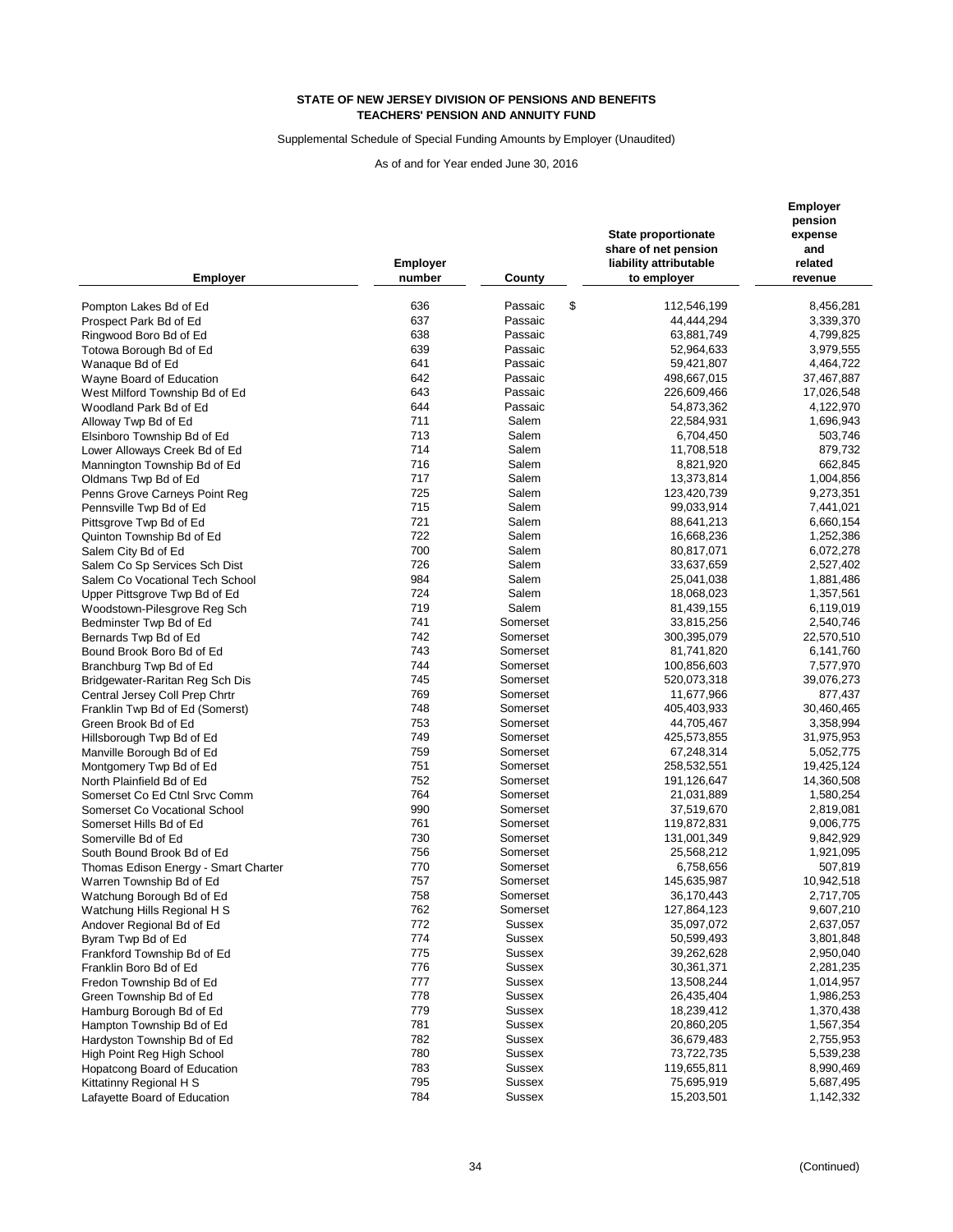Supplemental Schedule of Special Funding Amounts by Employer (Unaudited)

| <b>Employer</b>                                            | <b>Employer</b><br>number | County           | State proportionate<br>share of net pension<br>liability attributable<br>to employer | Employer<br>pension<br>expense<br>and<br>related<br>revenue |
|------------------------------------------------------------|---------------------------|------------------|--------------------------------------------------------------------------------------|-------------------------------------------------------------|
| Lenape Valley Reg H S Dist                                 | 790                       | \$<br>Sussex     | 47,702,842                                                                           | 3,584,205                                                   |
| Montague Bd of Ed                                          | 785                       | Sussex           | 19,695,671                                                                           | 1,479,856                                                   |
| Newton Bd of Ed                                            | 786                       | <b>Sussex</b>    | 90,950,176                                                                           | 6,833,640                                                   |
| Ogdensburg Bd of Ed                                        | 787                       | Sussex           | 17,225,766                                                                           | 1,294,277                                                   |
| Sparta Bd of Ed                                            | 789                       | Sussex           | 200,791,218                                                                          | 15,086,666                                                  |
|                                                            | 791                       | Sussex           | 14,725,210                                                                           | 1,106,395                                                   |
| Stanhope Borough Bd of Ed<br>Stillwater Township Bd of Ed  | 792                       | <b>Sussex</b>    | 23,983,633                                                                           | 1,802,036                                                   |
| Sussex Co Ed Serv Comm Bd of Ed                            | 771                       | <b>Sussex</b>    | 9,655,800                                                                            | 725,499                                                     |
| <b>Sussex County Charter School</b>                        | 793                       | <b>Sussex</b>    | 237,125                                                                              | 17,817                                                      |
| <b>Sussex County Charter School</b>                        | 793                       | <b>Sussex</b>    | 10,831,274                                                                           | 813,820                                                     |
| <b>Sussex County Vocational</b>                            | 979                       | <b>Sussex</b>    | 43,860,844                                                                           | 3,295,532                                                   |
| Sussex-Wantage Reg Sch Dist                                | 796                       | <b>Sussex</b>    | 76,143,460                                                                           | 5,721,122                                                   |
| Unity Charter School                                       | 798                       | <b>Sussex</b>    | 8,548,132                                                                            | 642,273                                                     |
|                                                            | 794                       | <b>Sussex</b>    | 226, 283, 443                                                                        | 17,002,052                                                  |
| Vernon Township Bd of Ed<br>Wallkill Vall Reg H S          | 797                       | <b>Sussex</b>    | 46,773,067                                                                           | 3,514,345                                                   |
| Barack Obama Green Charter H.S.                            | 854                       | Union            | 7,875,588                                                                            | 591,741                                                     |
|                                                            | 838                       | Union            | 176,069,599                                                                          | 13,229,180                                                  |
| Berkeley Heights Bd of Ed                                  | 853                       | Union            | 15,348,378                                                                           | 1,153,217                                                   |
| Central Jersey Arts Charter Sch                            | 831                       | Union            |                                                                                      | 8,935,731                                                   |
| Clark Twp Bd of Ed                                         | 832                       | Union            | 118,927,288                                                                          |                                                             |
| Cranford Twp Bd of Ed                                      | 800                       | Union            | 211, 174, 753                                                                        | 15,866,844<br>117,223,051                                   |
| Elizabeth Bd of Ed                                         | 833                       | Union            | 1,560,143,180<br>16,820,702                                                          | 1,263,842                                                   |
| Garwood Borough Bd of Ed                                   | 834                       | Union            | 175,905,208                                                                          | 13,216,829                                                  |
| Hillside Board of Education                                | 810                       | Union            | 81,531,403                                                                           | 6,125,950                                                   |
| Kenilworth Borough Bd of Ed                                | 835                       | Union            | 355,874,164                                                                          | 26,738,992                                                  |
| Linden City Bd of Ed                                       | 836                       | Union            | 36,285,358                                                                           | 2,726,340                                                   |
| Mountainside Boro Bd of Ed<br>New Providence Bd of Ed      | 837                       | Union            | 127,596,840                                                                          | 9,587,127                                                   |
| Plainfield Bd of Ed                                        | 820                       | Union            | 405,715,468                                                                          | 30,483,872                                                  |
|                                                            | 132                       | Union            | 12,292,264                                                                           | 923,593                                                     |
| Queen City Academy Charter Sch                             | 839                       | Union            | 222,939,941                                                                          | 16,750,834                                                  |
| Rahway City Bd of Ed<br>Roselle Boro Bd of Ed              | 840                       | Union            | 146,002,220                                                                          | 10,970,035                                                  |
| Roselle Park Boro Bd of Ed                                 | 842                       | Union            | 112,184,007                                                                          | 8,429,067                                                   |
| Scotch Plains Fanwood Bd of Ed                             | 843                       | Union            | 258,263,100                                                                          | 19,404,878                                                  |
|                                                            | 844                       | Union            | 115,689,436                                                                          | 8,692,451                                                   |
| Springfield Twp Bd Ed (Union)<br>Summit Board of Education | 845                       | Union            | 246,545,120                                                                          | 18,524,435                                                  |
| Union Co Educ Serv Commission                              | 841                       | Union            | 69,753,699                                                                           | 5,241,020                                                   |
| Union Co Vocational Schools                                | 988                       | Union            | 71,278,849                                                                           | 5,355,614                                                   |
| <b>Union County College</b>                                | 850                       | Union            | 4,832,384                                                                            | 363,086                                                     |
| Union County Teams Charter Schl                            | 852                       | Union            | 11,610,160                                                                           | 872,342                                                     |
| Union Twp Bd of Ed (Union)                                 | 846                       | Union            | 414,833,252                                                                          | 31,168,947                                                  |
| Westfield Town Bd of Ed                                    | 847                       | Union            | 353,290,428                                                                          | 26,544,860                                                  |
| Winfield Township Bd of Ed                                 | 849                       | Union            | 9,683,001                                                                            | 727,543                                                     |
| Allamuchy Bd of Ed                                         | 911                       | Warren           | 18,518,127                                                                           | 1,391,380                                                   |
| Alpha Bd of Ed                                             | 912                       | Warren           | 13,253,182                                                                           | 995,792                                                     |
| Belvidere Town Bd of Ed                                    | 913                       | Warren           | 41,418,239                                                                           | 3,112,004                                                   |
| Blairstown Twp Bd of Ed                                    | 914                       | Warren           | 30,290,411                                                                           | 2,275,903                                                   |
| Franklin Twp Bd of Ed (Warren)                             | 915                       | Warren           | 16,650,004                                                                           | 1,251,016                                                   |
| Frelinghuysen Twp Bd of Ed                                 | 916                       | Warren           | 8,804,278                                                                            | 661,519                                                     |
|                                                            | 937                       | Warren           | 44,158,384                                                                           | 3,317,888                                                   |
| Great Meadows Regional Bd of Ed                            | 917                       |                  |                                                                                      | 2,578,564                                                   |
| Greenwich Twp Bd of Ed (Warren)                            | 918                       | Warren<br>Warren | 34,318,581<br>107,943,351                                                            |                                                             |
| Hackettstown Bd of Ed                                      |                           |                  | 16,149,833                                                                           | 8,110,441                                                   |
| Harmony Township Bd of Ed                                  | 921                       | Warren           |                                                                                      | 1,213,435                                                   |
| Hope Twp Bd of Ed                                          | 922<br>924                | Warren           | 10,818,856                                                                           | 812,886                                                     |
| Knowlton Twp Bd of Ed                                      | 926                       | Warren<br>Warren | 16,187,777<br>44,408,814                                                             | 1,216,286                                                   |
| Lopatcong Township Bd of Ed                                |                           |                  |                                                                                      | 3,336,704                                                   |
| Mansfield Twp Bd of Ed (Warren)                            | 927                       | Warren           | 36,850,083                                                                           | 2,768,771                                                   |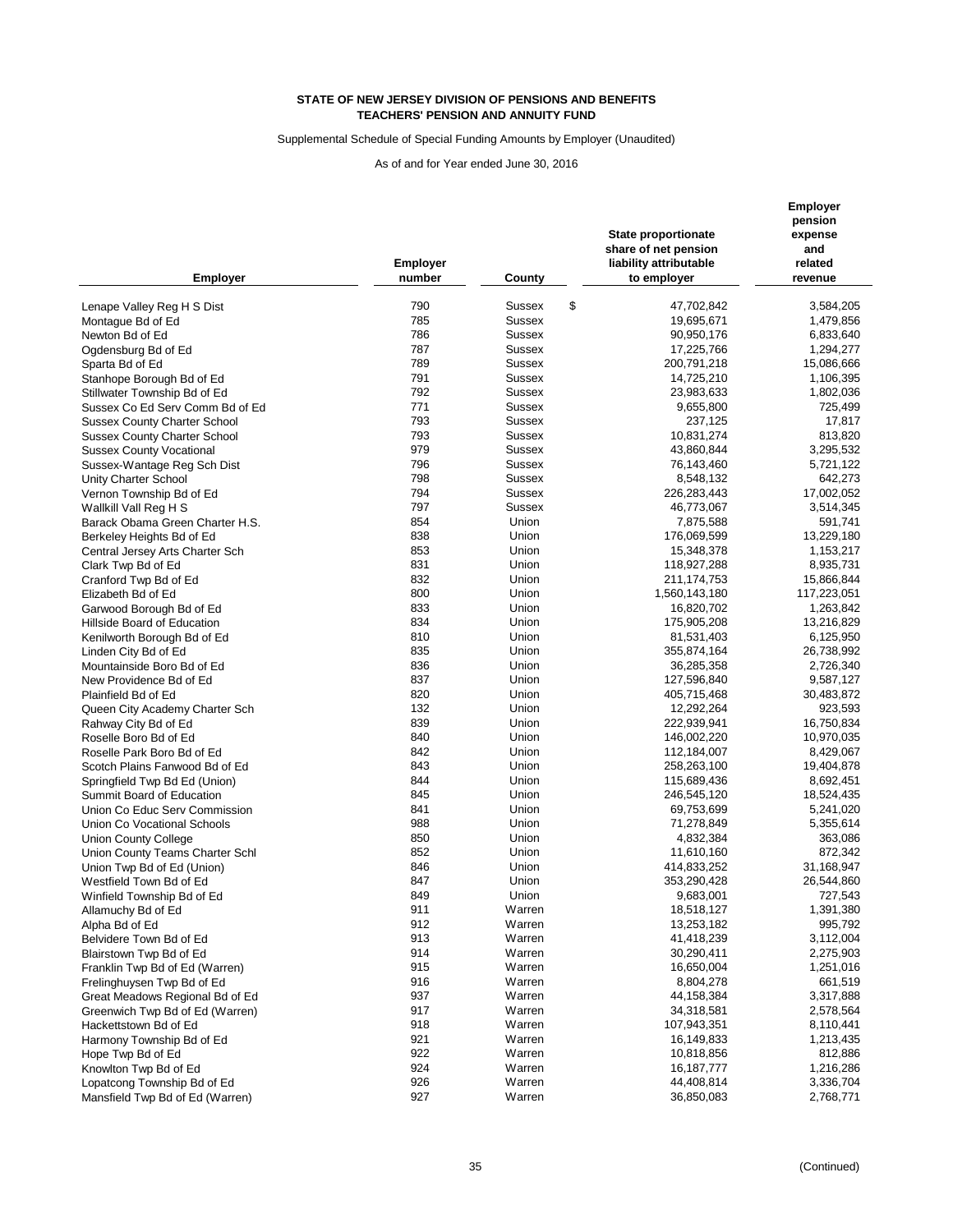#### Supplemental Schedule of Special Funding Amounts by Employer (Unaudited)

As of and for Year ended June 30, 2016

| <b>Employer</b>                 | <b>Employer</b><br>number | County   |    | State proportinate<br>share of net pension<br>liability attibutable<br>to employer | <b>Employer</b><br>pension<br>expense<br>and<br>related<br>revenue |
|---------------------------------|---------------------------|----------|----|------------------------------------------------------------------------------------|--------------------------------------------------------------------|
| North Warren Reg High School    | 901                       | Warren   | \$ | 57,564,524                                                                         | 4,325,173                                                          |
| Oxford Twp Bd of Ed             | 928                       | Warren   |    | 15,494,931                                                                         | 1,164,228                                                          |
| Phillipsburg Town Bd of Ed      | 900                       | Warren   |    | 232,956,848                                                                        | 17,503,466                                                         |
| Pohatcong Twp Boe               | 931                       | Warren   |    | 19,824,089                                                                         | 1,489,504                                                          |
| Ridge And Valley Charter School | 902                       | Warren   |    | 4,801,930                                                                          | 360,798                                                            |
| Warren Co Sp Services Sch Dist  | 936                       | Warren   |    | 9,298,732                                                                          | 698,670                                                            |
| Warren Co Vocational School     | 989                       | Warren   |    | 27,607,724                                                                         | 2,074,336                                                          |
| Warren Hills Reg Schools        | 935                       | Warren   |    | 104,155,559                                                                        | 7,825,841                                                          |
| Washington Boro Bd of Ed        | 932                       | Warren   |    | 29,953,449                                                                         | 2,250,585                                                          |
| Washington Twp Bd Ed (Warren)   | 933                       | Warren   |    | 31,719,568                                                                         | 2,383,284                                                          |
| White Township Bd of Ed         | 934                       | Warren   |    | 20,779,883                                                                         | 1,561,319                                                          |
| Bayshore Jointure Commission    | 340                       | Multiple |    | 6,959,808                                                                          | 522,933                                                            |
| Monmouth Ocean Ed Serv Comm     | 375                       | Multiple |    | 19,783,484                                                                         | 1,486,454                                                          |
| Morris-Union Jointure Comm      | 851                       | Multiple |    | 59,842,837                                                                         | 4,496,357                                                          |
| Total                           |                           |          | S  | 78,666,367,052                                                                     | 5,910,682,879                                                      |

See accompanying independent auditors' report and notes to supplemental schedules.